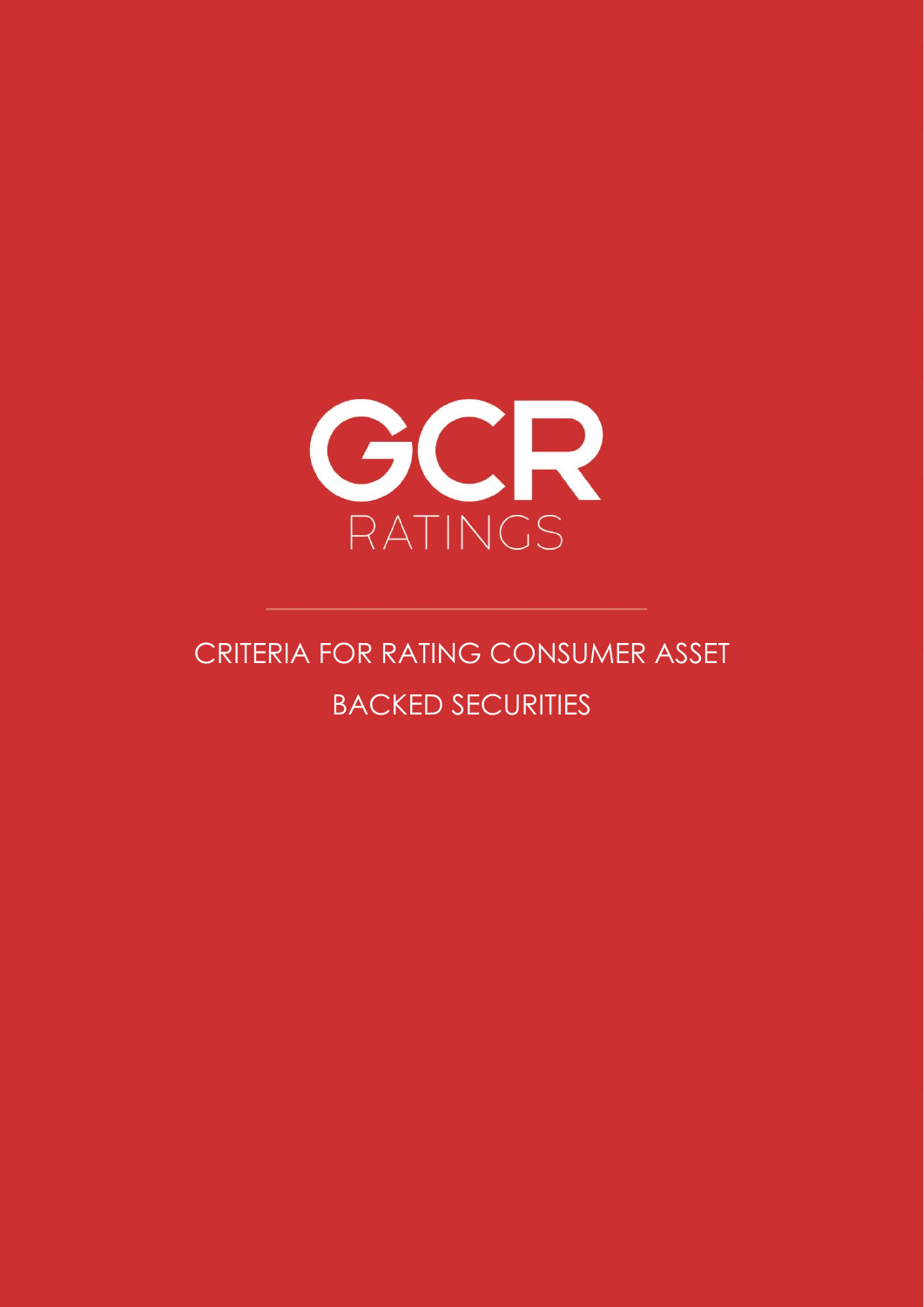# **Table of Contents**

| <b>Scope of the Criteria</b>                              | 3   |
|-----------------------------------------------------------|-----|
| <b>Summary of the Criteria Changes</b>                    |     |
| Introduction                                              |     |
| <b>Asset Analysis</b>                                     | 4   |
|                                                           |     |
|                                                           |     |
|                                                           |     |
|                                                           |     |
|                                                           |     |
| <b>Performance Analysis</b>                               | 7   |
|                                                           |     |
| <b>Base Case Calculation</b>                              | 7   |
| <b>Seasoned Assets</b>                                    | 8   |
| Arrears Sold to the SPV                                   |     |
| <b>Cumulative Default Rate Stress Multiples</b>           | 9   |
| <b>Obligor Concentrations</b>                             | 11  |
|                                                           |     |
| <b>Base Case Calculation</b>                              | 12  |
| Residual Value Risk                                       | 14  |
|                                                           |     |
| <b>Cash Flow Modelling</b>                                | 15  |
|                                                           |     |
| Default Vector                                            | 16  |
| <b>Recovery Vector</b>                                    | 17  |
|                                                           |     |
|                                                           |     |
|                                                           |     |
|                                                           |     |
|                                                           |     |
| <b>Monitoring and Surveillance</b>                        | 19  |
| Appendix A - Example of Cumulative Default Base Case      | 21  |
| Appendix B - South African Interest Rate Stresses         | 25  |
| 1.                                                        |     |
| <b>Historical Period Retained</b>                         | 25  |
| Historical Length of Rise and Fall Periods and Gradient   | 26  |
| Interest Rate Multiples Applied to the 3-month Jibar Rate | 27  |
|                                                           | .28 |
| <b>Glossary of Terms/Acronyms</b>                         | 29  |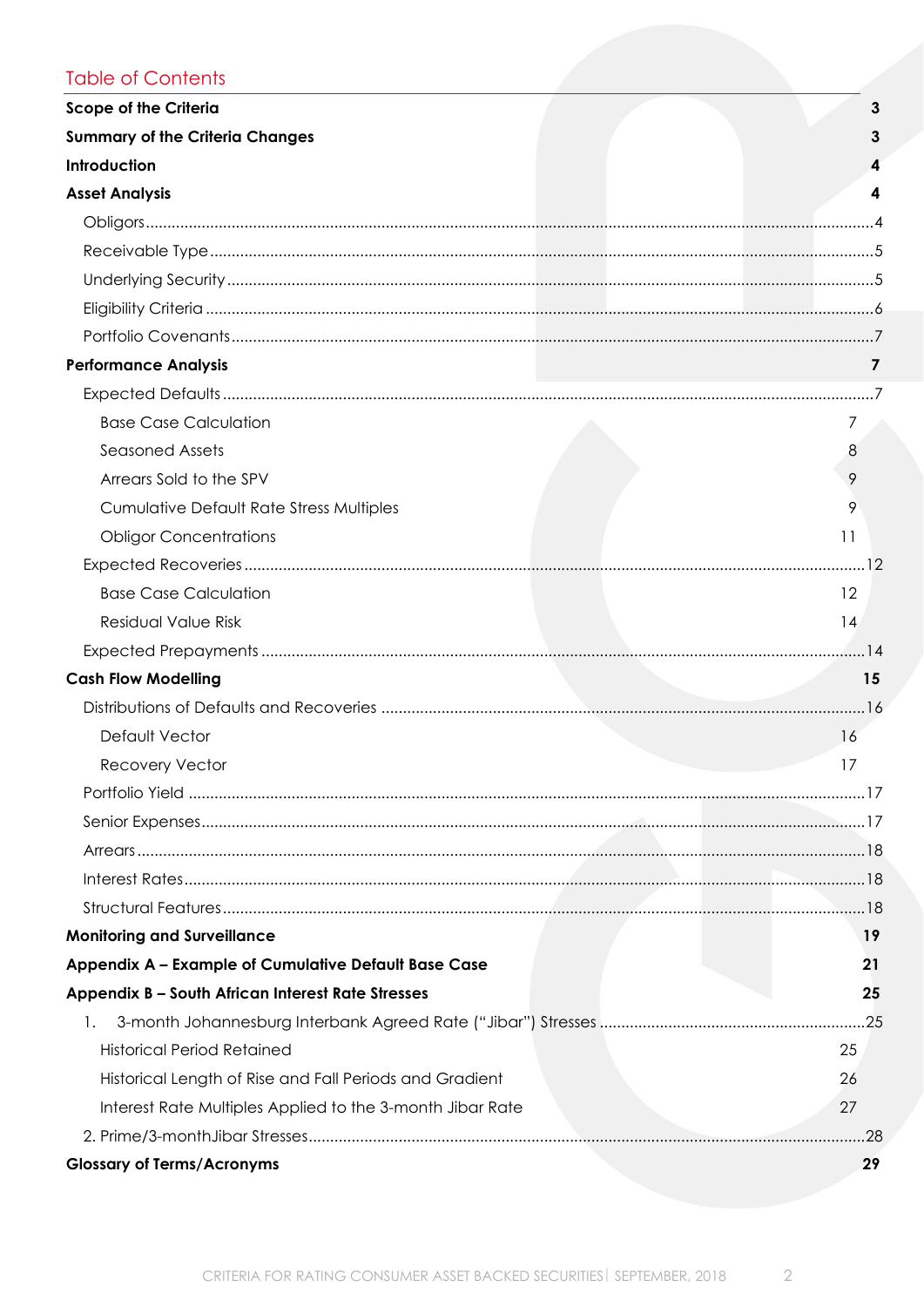## <span id="page-2-0"></span>Scope of the Criteria

- 1. This criteria titled 'Criteria for Rating Consumer Asset Backed Securities' ('ABS Criteria') will be used to rate each asset backed securities ('ABS') transaction and will be accompanied by a transaction specific report that will disclose any additional observations or modifications to the Criteria. The Criteria should be read in conjunction with GCR Ratings' ("GCR") Criteria for Rating Structured Finance Transactions, updated and published in September 2018 available on [www.GCRratings.com/criteria.](http://www.gcrratings.com/criteria)
- 2. This Criteria applies globally, although each individual jurisdiction and each specific transaction may give rise to additional observations and/or deviations, which will be disclosed in the transaction-specific reports.

## <span id="page-2-1"></span>Summary of the Criteria Changes

3. This Criteria is an update to the version published in May 20171. Going forward, all new transactions will be rated using this Criteria.

<sup>1</sup> This version of the criteria, published in September 2019, has been updated for formatting, naming conventions and alignment with GCR's updated Rating Symbols, Scales and Definitions only. This criteria is applicable to all previous publications referring to "Global Consumer Asset Backed Securitisation (ABS) Rating Criteria, November 2018".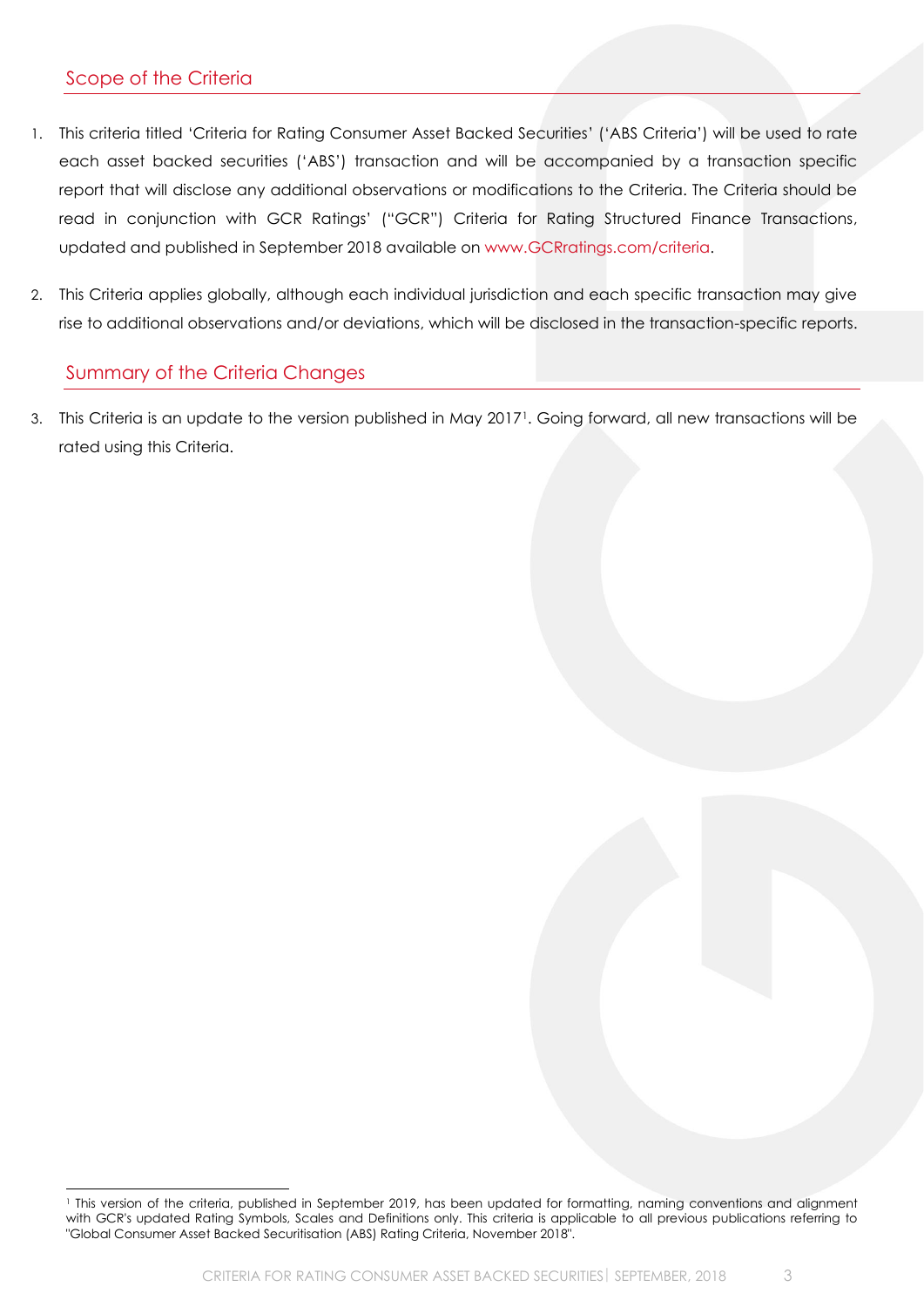#### <span id="page-3-0"></span>**Introduction**

- 4. GCR's Criteria for Rating Consumer Asset-Backed Securities ("ABS")' (the "Criteria") applies to ABS transactions that benefit from a large number of underlying obligors, who are usually individuals. The Criteria applies to a wide variety of receivables with known repayment profiles, which can be secured by an underlying asset (such as car loans, equipment leases etc.) or unsecured (personal loans etc.). Please note that the Criteria exclude Residential Mortgage-Backed Securities ("RMBS") which are subject to a separate rating methodology.
- 5. This Criteria applies globally, although every individual country and specific transaction may give cause to additional observations or deviations, which will be disclosed in the transaction specific reports.

#### <span id="page-3-1"></span>Asset Analysis

6. The consumer ABS asset class includes various receivables written to individuals, as well as small and medium-sized corporates (in the instance of leases). To analyse the assets and form a view on their credit quality, GCR examines the three main elements around the receivables: the obligors, the receivables type and the underlying security. These all have a strong influence on the probability of default and/or recovery expectations attached to the receivable.

#### <span id="page-3-2"></span>**Obligors**

- 7. To understand the credit profile of the obligors, it is important for GCR to understand the factors that may affect their affordability and willingness to pay, which correlate to a propensity to default. The obligor's socio-economic segmentation (e.g. indicated by the Living Standard Measure ("LSM") in South Africa) and his/her level of indebtedness are strong indicators of his/her ability to pay the loan and of his/her resilience in a difficult economic environment. The willingness to pay, meaning how likely the obligor is to drop payments in the event of financial difficulties, can be driven by the asset class (someone invested for instance in a primary residence is more likely to carry on payments in harsher economic conditions compared to someone with a personal loan. This is why, although Residential-Mortgage Backed Securities ("RMBS") are strictly speaking a subset of the ABS asset class, they are subject to a separate rating Criteria) or by his/her personal investment in the acquisition (i.e. through the deposit made to complement the loan).
- 8. It is paramount for GCR to understand the industry in which the Originator operates, as well as its underwriting practices. The originator's risk appetite, its own analysis of the credit profile of the loan applicant, as well as its requirements to mitigate risks constitute the drivers of the credit quality of the asset portfolio sold to the SPV. As part of the rating process, GCR performs a review of the Originator's credit granting procedures. For more details, please refer to GCR's Criteria for Rating Structured Finance Transactions report.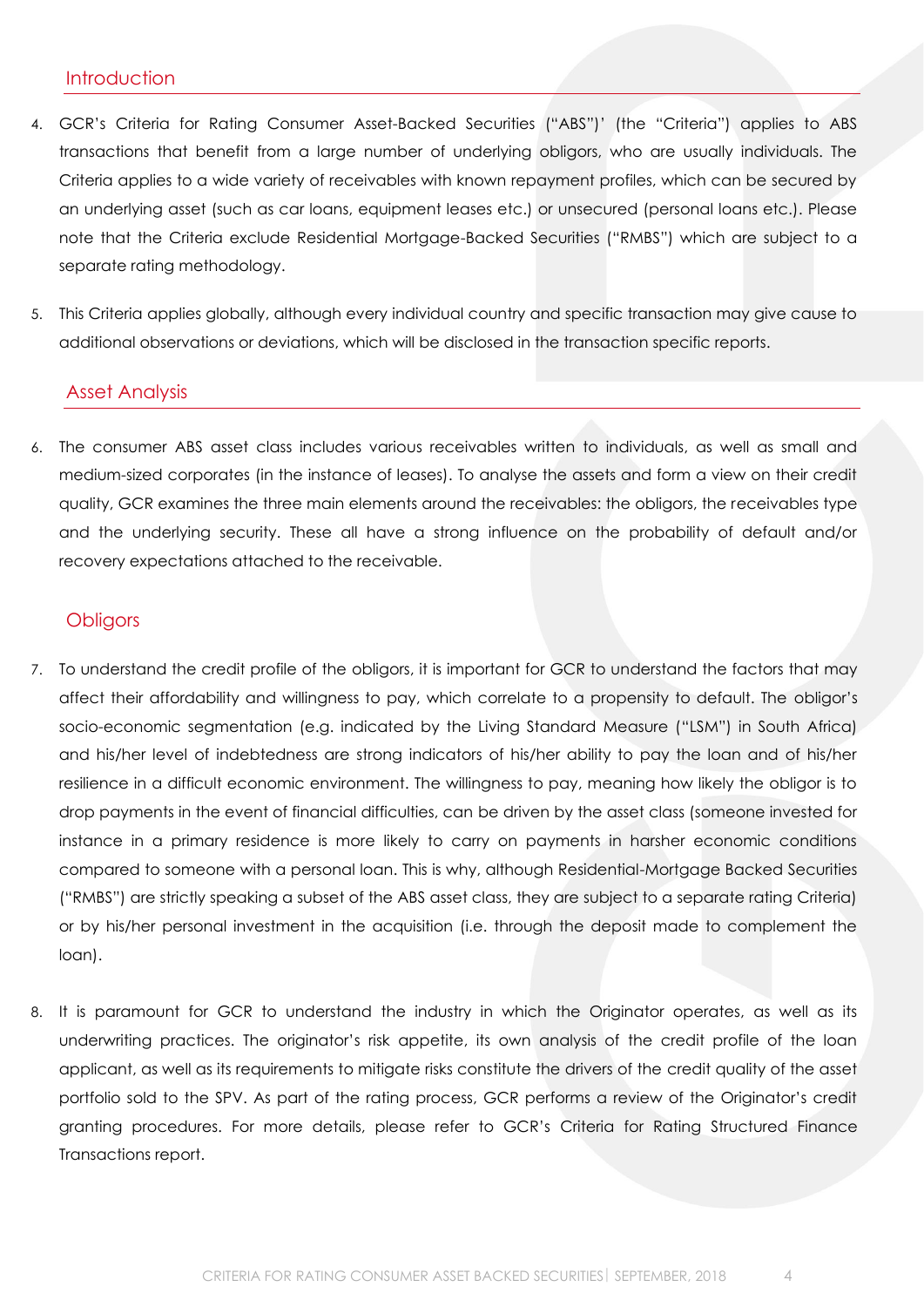9. Obligor concentrations are also examined as these may expose the SPV to higher defaults and losses. Please refer to the "Expected Defaults" section of this report for a detailed explanation of GCR's approach to concentrations.

#### <span id="page-4-0"></span>Receivable Type

- 10. The securitised receivables generally fall into two categories:
	- **Loans.** These represent a sum of money provided to an individual in exchange for future repayments. The money can be used for a purpose agreed between the lender and the borrower (secured loans) or undefined purpose (personal/unsecured loans). These instruments can fully amortise or incorporate a balloon payment at maturity. Balloon payments are generally deemed to be riskier than fully amortising loans. While balloon loans improve the affordability for the obligor, the lump sum amount due at maturity may place the obligor under higher financial strain increasing his/her probability of default;
	- Leases. These are contracts by which the owner of an asset (lessor) grants a party (lessee) the right to use this asset in exchange for periodic rental payments. Typical assets leased include automotive vehicles, equipment etc. Please note that in the instance of equipment leases, the underlying obligors are generally small and medium enterprises (SMEs). However, given their usual high dependence on the consumer market, lease behaviour can be associated to individuals'. Leases can be fully amortising or incorporate residual values whereby the lease amortises down to an amount corresponding to the expected value of the asset at maturity of the lease. At this point in time, the asset can be purchased by the lessee or be returned to the lessor. In the latter case, the SPV is left exposed to potential losses should the resale value of the asset be lower than the residual amount under the lease at this time. Some lease agreements allow the lessee to rent the asset beyond the maturity of the agreement. While GCR acknowledges that these "secondary leases" constitute an additional income to the SPV, the Rating Agency usually disregards them due to the discretionary nature of these rentals. Usually, the rentals are made on a month-to-month basis and extended at the lessee's discretion.

## <span id="page-4-1"></span>Underlying Security

11. The security attached to a receivable (e.g. automotive vehicles, equipment etc.), if any, will directly drive recoveries in the event of default. GCR examines the factors that will determine both the resale value of the underlying asset as well as the timing for such sale (such as the type of asset, market conditions etc.) For instance, the value of an automotive vehicle will generally dramatically decline at the beginning of its life, which is likely to create a wide gap between the balance of the loan advanced and the value of the vehicle. A default during this "negative equity zone" is likely to cause low recoveries on the loan, whereas, as the loan amortises, the gap between the two narrows which reduces the likelihood of losses in the event of default.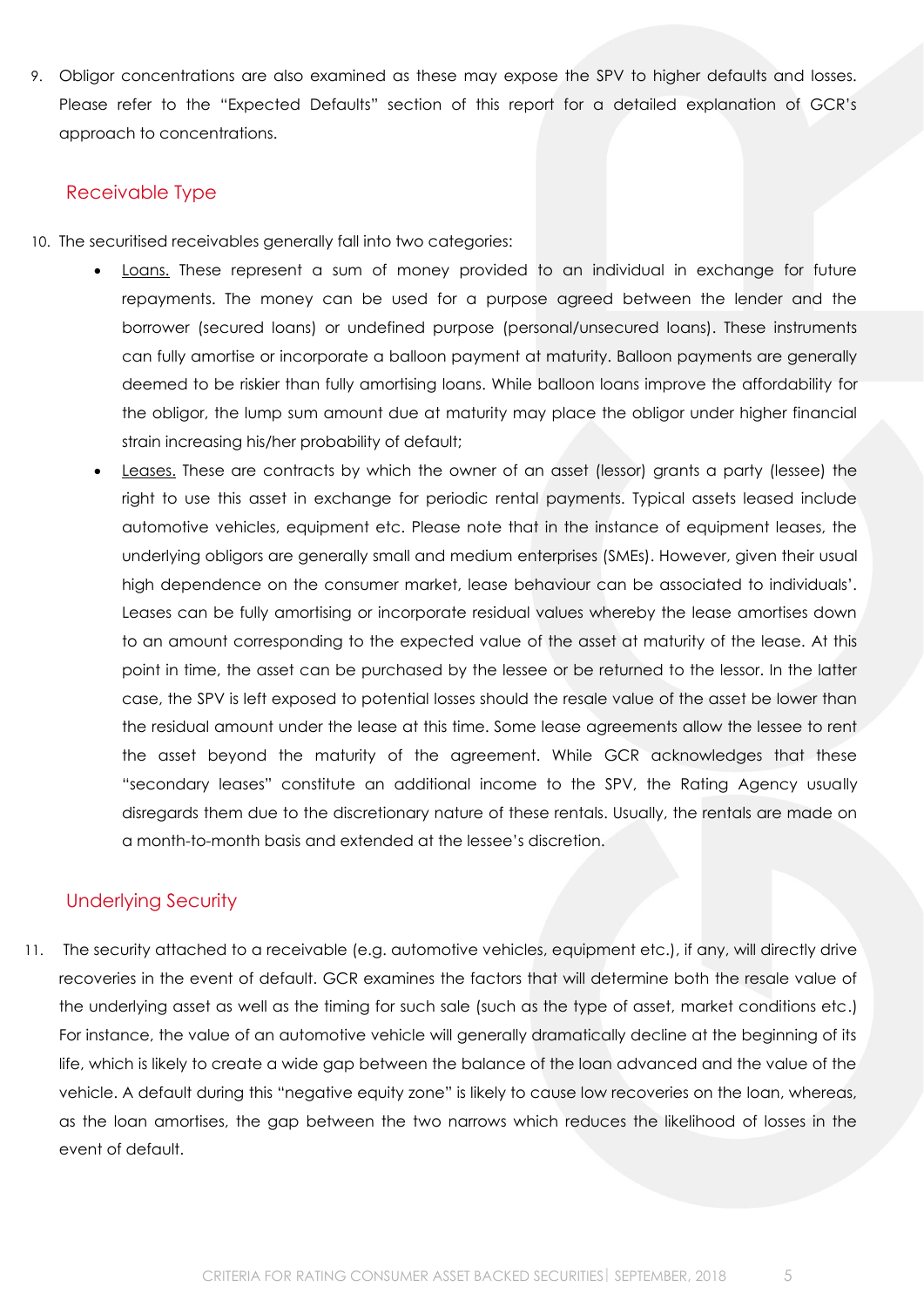- 12. GCR expects the assets to be located within the same jurisdiction as the originator. The recoverability of an asset situated in another country from the originator is generally diminished given the potential operational and legal hurdles to recoup the asset. In this instance, GCR generally severely haircuts the expected recovery of the asset unless historical evidence to the contrary is provided.
- 13. GCR also considers the conditions of transfer of ownership to the obligor, both dictated by the loan agreement as well as the legal framework of the relevant jurisdiction. The SPV is typically the owner of the underlying security, once the receivable portfolio has been sold to it. Ownership is transferred to the obligor only once all of his/her obligations with respect to the loan have been discharged. In instances where ownership is transferred to the obligor at inception of the loan, the recovery process may be lengthened or even compromised. The recovery procedures established by the Originator/Servicer are also key in determining the timing for such recoveries.

## <span id="page-5-0"></span>Eligibility Criteria

- 14. Eligibility criteria limit the type and quality of assets that can be initially and/or subsequently sold by the originator to the securitisation vehicle. These criteria ensure that the characteristics of the assets sold to the SPV are consistent with those of the larger book underwritten by the originator, thus aligning the performance expectations of the portfolio sold to the SPV with the originator's book.
- 15. Eligibility criteria also naturally mitigate certain risks such as fraud and to a certain extent defaults. GCR expects the assets to have a minimum seasoning (typically at least one instalment must be received from the obligor) prior to being sold to the SPV. This assists in limiting fraud risk as well as expunging technical arrears which are typically caused by administrative errors (e.g. the obligor's banking details being captured inaccurately etc.). Assets sold to the SPV are generally fully performing. Should arrears be included in the securitised portfolio, GCR would apply certain adjustment to its analysis such as adding stresses to their probability of default or applying a cap to the ratings.

Typical loan-level eligibility criteria include assets which are, amongst others:

- Originated in line with the originator's underwriting guidelines;
- Compliant with and enforceable under applicable consumer finance legislation;
- Fully performing; and
- First payment has been received.
- Eligibility criteria may also set parameters for the transaction such as:
	- o maximum loan / lease tenor;
	- o minimum interest rate or spread for each loan in the pool;
	- o maximum original maturity for every contract;
	- o geographic / regional exclusions.
- 16. Transaction documentation usually obliges the originator to repurchase any assets sold to the issuer which were not eligible at the time of sale. GCR therefore assumes that the originator will comply with eligibility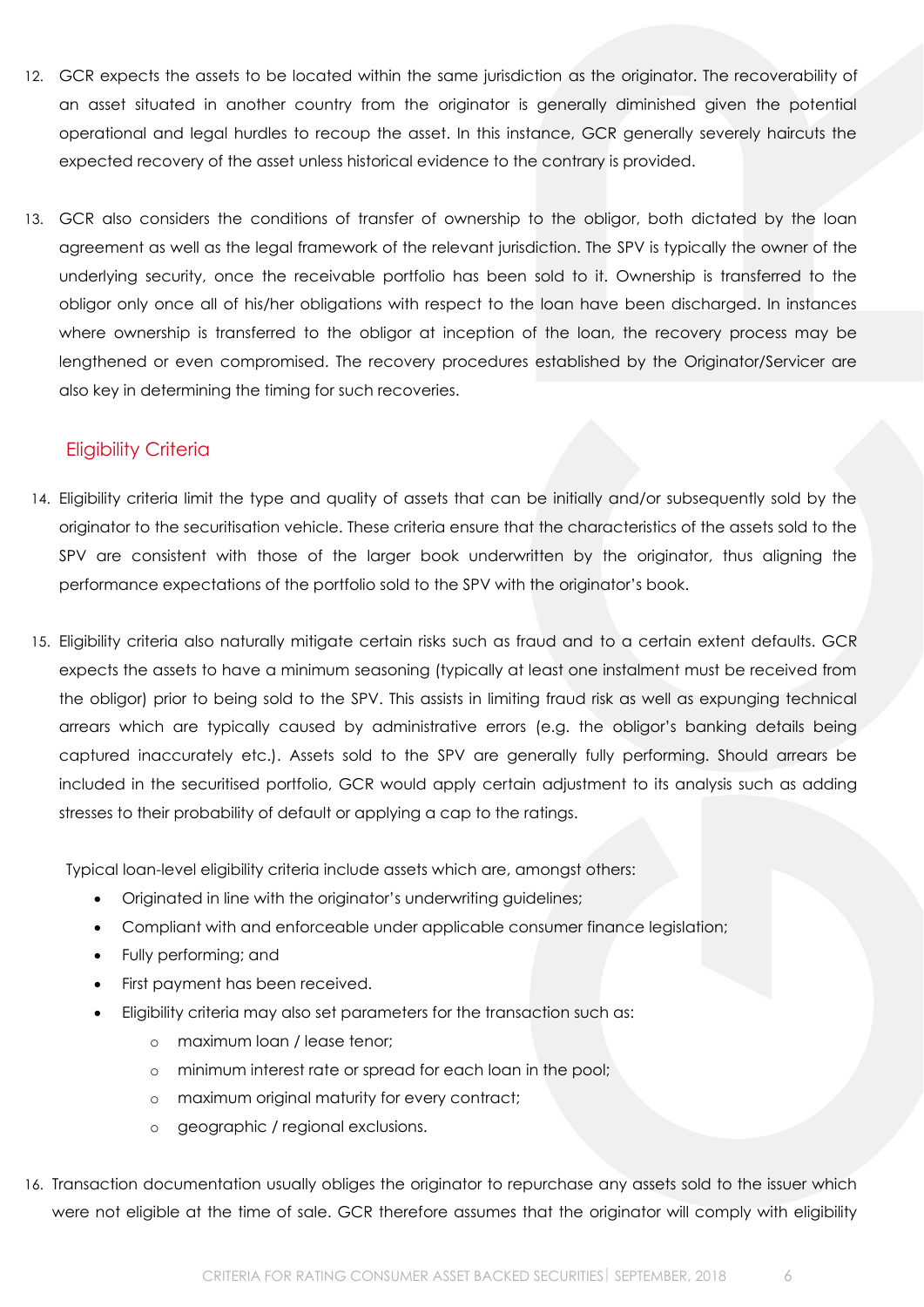criteria and also with their contractual obligations to repurchase assets if the eligibility criteria are breached or assets become ineligible. The credit analysis therefore does not address the risk of ineligible assets being sold into the pool.

17. A lack of eligibility criteria may result in a potential rating cap for the transaction or the inability to rate the securities to be issued.

## <span id="page-6-0"></span>Portfolio Covenants

- 18. For revolving transactions, i.e. transactions where additional assets can be sold to the SPV into the securitisation vehicle during a certain period of time, GCR expects portfolio covenants to be in place at inception of the transaction. Portfolio covenants being met are a condition precedent to the sale of assets to the SPV. They are designed to provide visibility on the assets to be added to the securitised pool and to limit the potential degradation of the credit quality of the portfolio following the sale. These also allow the Rating Agency to make sensible assumptions on the expected characteristics of the portfolio following the revolving period for the purpose of its cash flow modelling.
- 19. Portfolio covenants typically include asset concentration limits, a minimum weighted average portfolio yield etc.

## <span id="page-6-1"></span>Performance Analysis

- 20. GCR uses the historical performance data to determine a base case relevant to a certain credit parameter (e.g. defaults, recoveries etc.). A base case corresponds to the average historical occurrence of a credit factor (e.g. defaults, recoveries etc.) over the life of the transaction taking into account volatility.
- 21. GCR prefers to obtain historical data over an economic cycle and expects to review at least 3 years of data. It is important to highlight that such data relates to the whole portfolio historically originated by the originator, as opposed to the sold portfolio only. Please note that GCR may also use data collected from sources other than the originator to derive an appropriate base case should the data provided not be conclusive. In the absence of sufficient information, GCR may decline to rate a transaction.

## <span id="page-6-2"></span>Expected Defaults

#### <span id="page-6-3"></span>**Base Case Calculation**

22. To quantify the cumulative defaults base case, GCR generates cumulative default curves using the vintage data provided. The vintage data displays for every month or quarter, 1) the amount of assets originated and 2) going forward from the relevant month/quarter, the outstanding principal amount of the defaults that have occurred. Please note that the data must record the occurrence of defaults irrespective of their rehabilitation if it occurs. The Rating Agency then builds cumulative default curves by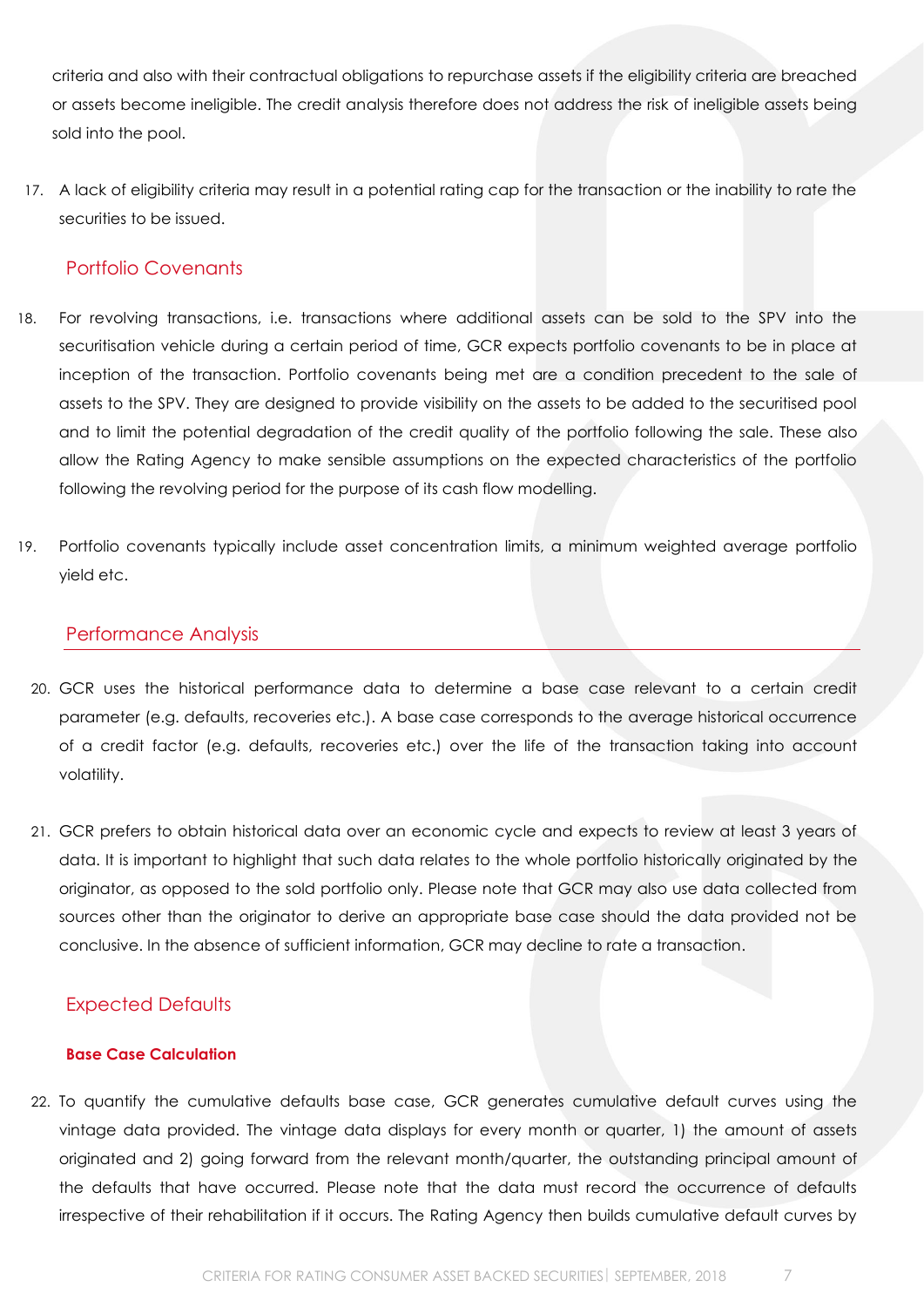expressing the cumulative defaults as a percentage of assets originated for the month/quarter and by bringing them to the same origin. GCR extends the shorter curves using extrapolation methods. Appendix A shows an example of vintage curve analysis.

- 23. Please note that GCR expects the definition of defaults in the transaction documents to match the originator's usual business procedures and policies and expects to receive historical data based on this definition.
- 24. The vintage curve analysis is the source of abundant and crucial information to the Rating agency:
	- It allows to quantify the expected cumulative default risk on the asset portfolio;
	- It allows to determine the distribution of defaults over time. Defaults typically follow a log normal pattern on a non-cumulative basis. According to GCR's observation, approximately 50% of the defaults related to consumer-related debt occur within the first two years of the life of a typical five-year loan;
	- Isolating origination vintages removes the noise caused by portfolio growth which could dilute default percentages in a dynamic default analysis whereby defaults are aggregated as a percentage of the total portfolio;
	- It highlights the evolution of the credit risk associated to the asset originated overtime. GCR pays close attention to the evolution of the vintage curves over time. Recent vintages that stack above the older ones are a cause of concern as it may indicate a deterioration of the credit quality of the assets originated. GCR would seek to identify the reasons for such behaviour such as a more stringent macro-economic environment or a change in the originator's underwriting policy (e.g. a more aggressive origination strategy). On the contrary, decreasing younger default vintage curves could indicate an improvement in the underwriting policies of the originator. GCR may take a sterner stance in its analysis in the former case.
- 25. Once the curves have been drawn and extrapolated, GCR generally calculates the base case cumulative default probability as an average of the maximum levels reached by the curves plus a fraction of standard deviation to take into account the historical volatility of the data. Base case assumptions are determined for each asset group that presents distinct default behaviour (e.g. New/Used vehicles, fully amortising/ balloon loans etc.). GCR evaluates the effectiveness of the portfolio covenants to limit the portion of riskier assets in the securitised portfolio. This allows the Rating agency to calculate the base case as a weighted average of each individual base case assuming a worst case portfolio composition in line with the contractual portfolio concentration limits. In the absence of covenants, the Rating Agency may apply the most conservative individual base case to the entire portfolio.

#### <span id="page-7-0"></span>**Seasoned Assets**

26. In non-revolving structures and in the event that a seasoned portfolio is being securitised, GCR may factor such seasoning into its analysis provided that the seasoning translates into a meaningful lapse of defaults. GCR would only consider giving credit to seasoning for amortising assets that present at least 6 to 12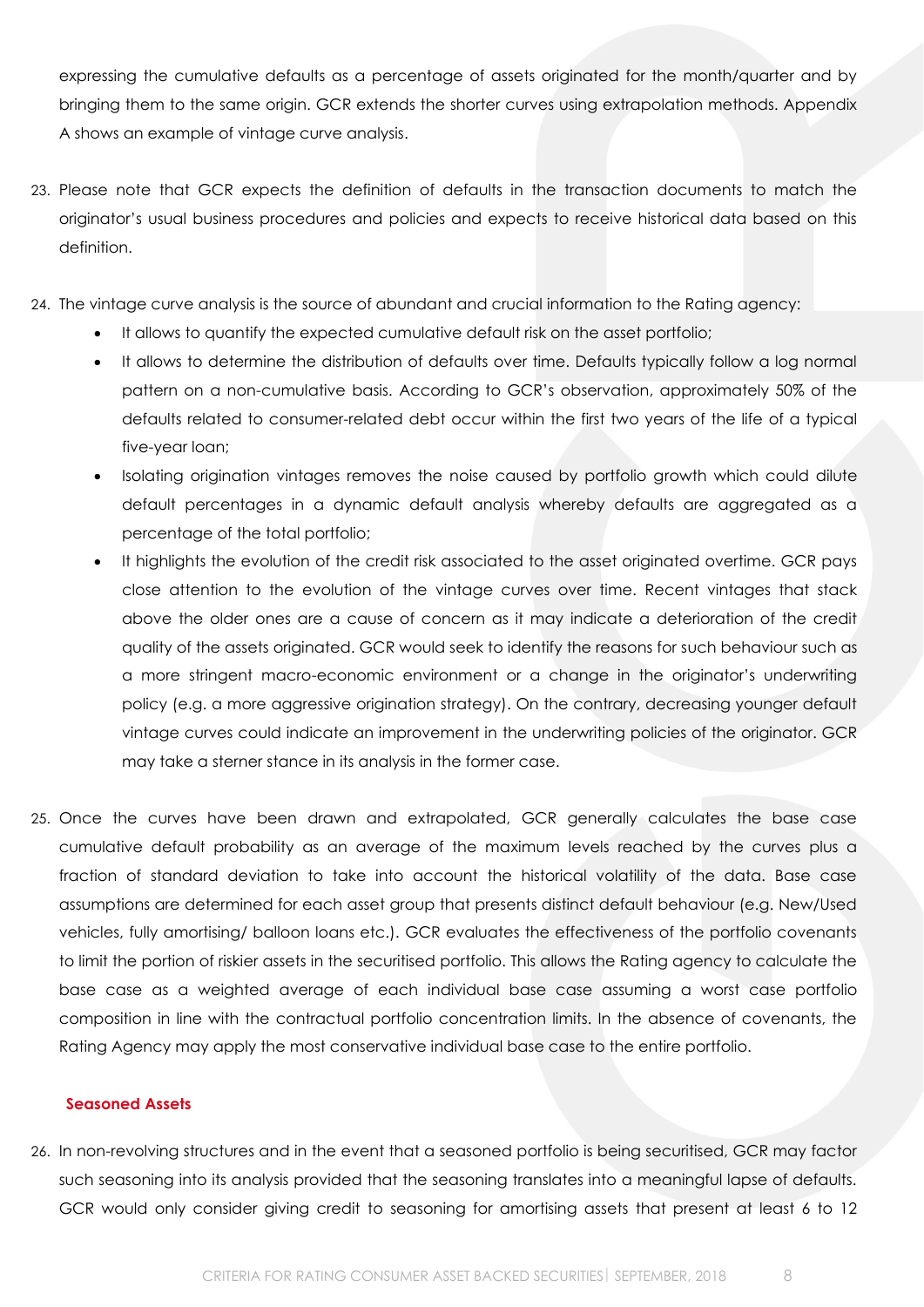month seasoning. The Rating Agency would first look at the distribution of defaults over time and determine what percentage of the cumulative defaults have lapsed within the seasoning time frame. GCR then decreases the cumulative default accordingly. Please note that in any instance, GCR would cap the credit given to seasoning to 50% to err on the side of caution when assigning a rating. Because the cumulative default probability is expressed as a percentage of the initial portfolio amount, the default probability adjusted for seasoning must be recalibrated to the outstanding portfolio balance at inception of the transaction. As a result, the amortisation of the portfolio greatly influences the seasoned cumulative default percentage, however the corresponding cumulative defaults amounts assumed remain the same. The table below provides an illustration of the calculation in two scenarios where the seasoning of the portfolios is the same but where the portfolio in scenario B amortised faster.

|                | Table 1: Credit for Seasoning: Illustrative example |                   |                   |
|----------------|-----------------------------------------------------|-------------------|-------------------|
|                |                                                     | <b>Scenario A</b> | <b>Scenario B</b> |
|                | Unadjusted cumulative Default %                     | 5.0%              | 5.0%              |
| $\overline{2}$ | Defaults already occurred                           | 3.0%              | 3.0%              |
| 3              | Adjusted cumulative Default %                       | 2.0%              | 2.0%              |
| 4              | Initial portfolio balance                           | 10,000            | 10,000            |
| 5              | Current portfolio balance                           | 7,000             | 3,500             |
| 6              | Amortisation factor = $(4)$ divided by $(5)$        | 1.43              | 2.86              |
| 7              | Adjusted cum. Default $% = (3)$ times (6)           | 2.9%              | 5.7%              |

*Source: GCR*

#### <span id="page-8-0"></span>**Arrears Sold to the SPV**

- 27. Assets to be sold to the SPV are generally fully performing. However, should the securitised portfolio include assets in arrears, GCR would apply additional stresses to calculated cumulative default probability. Such stresses are calculated on the basis of historical rolling rates that GCR expects to receive.
- 28. In any case, if such assets were to be sold to the SPV, GCR expects them to form a limited part of the portfolio.

#### <span id="page-8-1"></span>**Cumulative Default Rate Stress Multiples**

29. The base case is in principle deemed to be commensurate with a 'B(sf)' (single B) National scale rating scenario. This scenario is expected to occur during the life of the transaction at closing. For higher rating scenarios, a stress multiple is applied to the base case. This is to account for potentially higher defaults in periods of greater economic distress. The stress multiples listed in the table below provide an indication of the multiples typically applied for relevant international rating scenarios. In any event, the default probability is capped at 100%.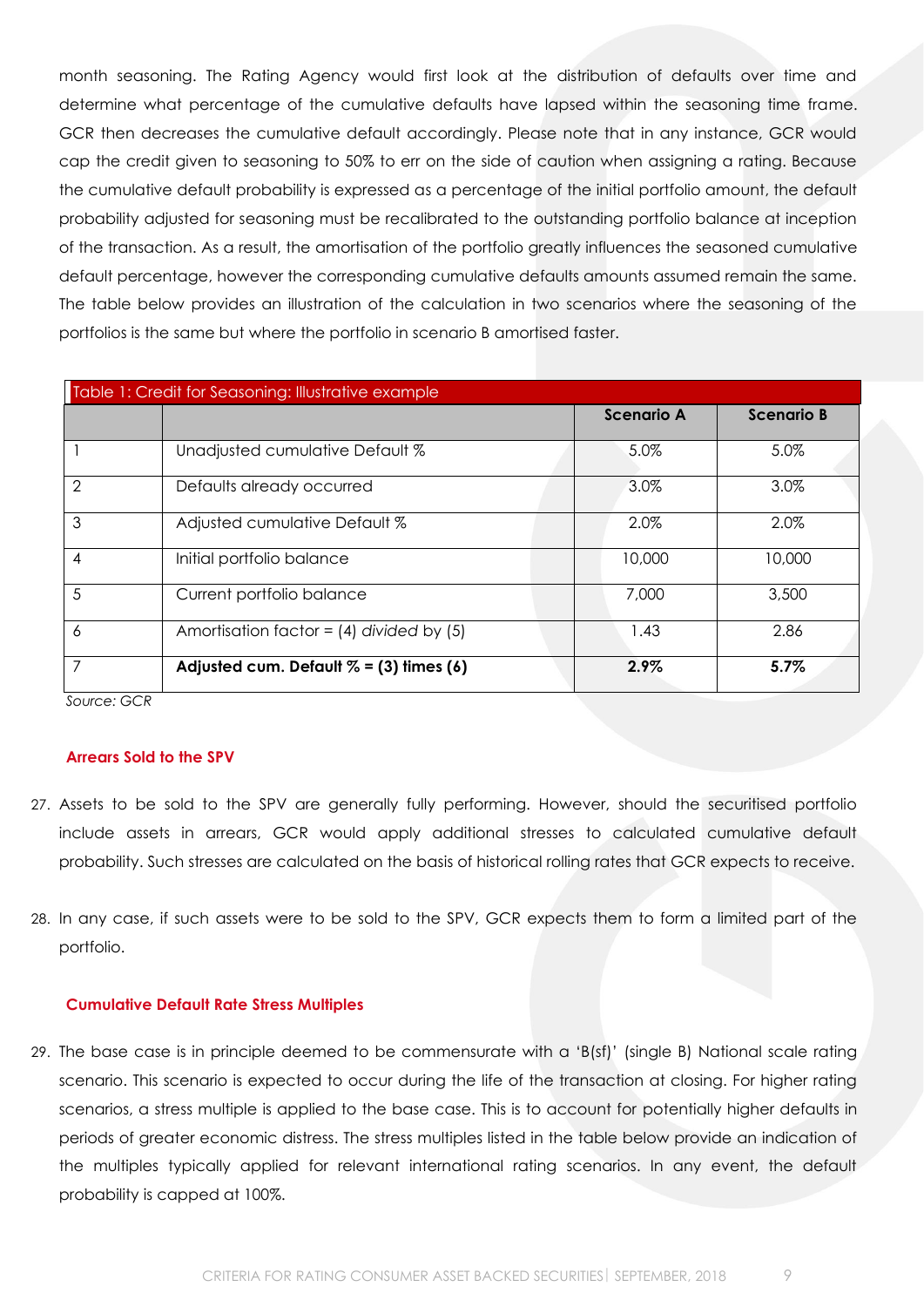| <b>Table 2: International Default Stress Multiples</b> |                                |
|--------------------------------------------------------|--------------------------------|
| <b>Rating Scenario</b>                                 | <b>Stress Range (Min -Max)</b> |
| $AAA$ (sf)                                             | $4.0 - 6.0$                    |
| $AA$ (sf)                                              | $3.4 - 4.5$                    |
| $A$ (sf)                                               | $2.2 - 3.4$                    |
| BBB(sf)                                                | $1.8 - 2.6$                    |
| $BB$ (sf)                                              | $1.3 - 1.9$                    |
| B(s)<br>$\sim$ $\sim$<br>$  -$                         | 1.0                            |

*Source: GCR*

30. The stresses follow a linear progression with a hinging point set at 'BBB-(sf)', 'AA-(sf)' and 'AAA(sf)' as exhibited in the chart below.



*Source: GCR*

31. The actual stress multiple is determined by the rating committee and may be higher or lower than indicated above depending on other qualitative and quantitative aspects of the contemplated transaction. Lower multiples may be used particularly in the case of unsecured loan transactions in certain jurisdictions whereby the occurrence of defaults is naturally high. In this instance, applying the abovementioned multiples may lead to mathematical aberrations (default probability higher than 100%) or be fundamentally disconnected with the economic reality of the transaction (when defaults are historically high, there can only be a limited amount of additional defaults one can expect in a stressed environment). Lower multiples could also be used if for example, the base case assumption is already relatively high because it has been derived from data covering a period of economic stress. Other considerations in this respect are underwriting standards and the availability and quality of data.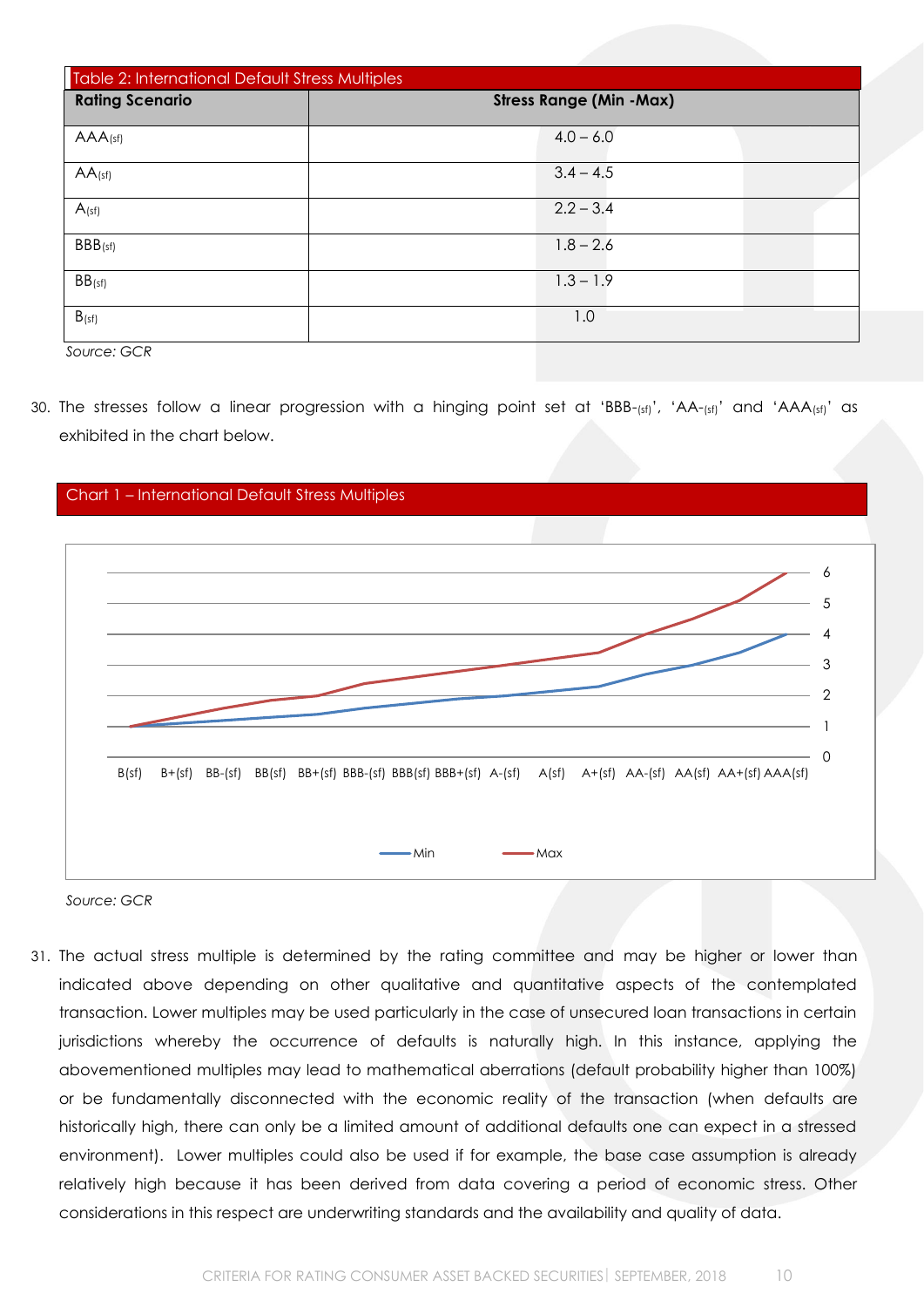- 32. For country specific stresses, GCR would apply a "Macro Risk Factor" ("MRF") bespoke to each jurisdiction. GCR is of the opinion that two types of risks need to be embedded into the stresses: country risk (relates to micro and macro-economic factors such as inflation etc.) and macro risk (e.g. risk of political instability, moratorium risk etc.). While the country risk (and to a certain extent the sovereign risk) is by nature incorporated in the data on which the base case is calculated, the macro risk is fully taken into account through the MRF.
- 33. GCR departed from its initial approach whereby international stresses were applied to national ratings to improve the comparability of its international ratings. Moreover, given the international rating stresses and the MRF moving in opposite directions following a change in the Sovereign rating of a given country, GCR expects limited movements in National scale ratings should a small variation of the Sovereign rating occur.
- 34. The table below shows the Default stress multiples in South Africa.

| Table 3: Default Stress Multiples in South Africa |                               |
|---------------------------------------------------|-------------------------------|
| <b>Rating Scenario</b>                            | <b>Stress Range (Min-Max)</b> |
| $AAA$ (sf)                                        | $2.50 - 3.40$                 |
| $AA$ (sf)                                         | $2.10 - 2.85$                 |
| $A$ (sf)                                          | $1.75 - 2.30$                 |
| BBB(sf)                                           | $1.60 - 1.85$                 |
| $BB$ (sf)                                         | $1.20 - 1.30$                 |
| $B_{(sf)}$                                        | 1.0                           |

*Source: GCR*

#### <span id="page-10-0"></span>**Obligor Concentrations**

35. The vintage curve analysis is generally performed in relation to a granular portfolio whereby an obligor underlying to a receivable typically represents less than 1% of the securitised portfolio. In the event that the securitised portfolio includes concentrations, each rating scenario is expected to be able to withstand at least a certain number of obligor defaults. Concentrations occur when a small number of obligors makes up for a significant part of the asset portfolio. An indication of the assumed number of top obligor defaults is listed in the table below:

| Table 4: Top Obligors Assumed to Default |                        |
|------------------------------------------|------------------------|
| <b>Rating Scenario</b>                   | <b>Range (Min-Max)</b> |
| $AAA$ (sf)                               | $7 - 8$                |
| $AA$ (sf)                                | $6 - 7$                |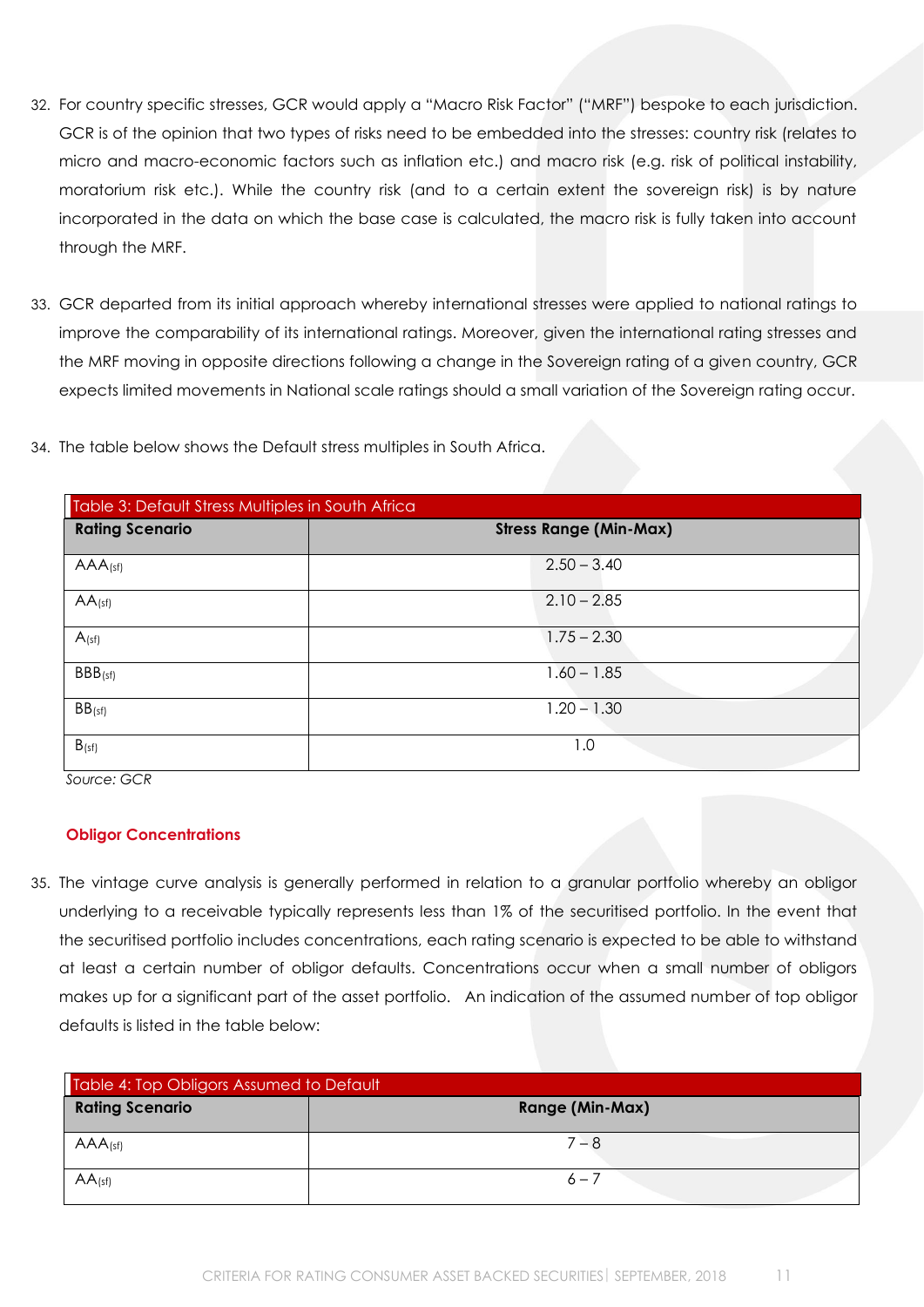| $A_{(sf)}$  | $5 - 6$ |  |
|-------------|---------|--|
| BBB(sf)     | $4 - 5$ |  |
| $BB$ (sf)   | $3 - 4$ |  |
| $B_{(sf)}$  | $1 - 2$ |  |
| Source: GCR |         |  |

- 36. The corresponding default rate is determined by assuming a worst case portfolio composition in line with the contractual portfolio concentration limits.
- 37. The following table displays the Top obligor defaults for South Africa:

| Table 5: Top Obligors Assumed to Default (South Africa) |                        |  |
|---------------------------------------------------------|------------------------|--|
| <b>Rating Scenario</b>                                  | <b>Range (Min-Max)</b> |  |
| $AAA$ (sf)                                              | $5 - 7$                |  |
| $AA$ <sub>(sf)</sub>                                    | $5 - 6$                |  |
| A(sf)                                                   | $4 - 5$                |  |
| $BBB_{(sf)}$                                            | $3 - 4$                |  |
| BB(sf)                                                  | $2 - 3$                |  |
| $B_{(sf)}$                                              | $1 - 2$                |  |

*Source: GCR*

## <span id="page-11-0"></span>Expected Recoveries

#### <span id="page-11-1"></span>**Base Case Calculation**

- 38. To determine an expected loss on the asset portfolio over the life of the transaction, GCR performs a similar vintage curve analysis of the amounts recovered on the defaulted loans. Such recoveries include repayments from the obligors in an attempt to rehabilitate his/her loan or proceeds from the sale of the underlying asset, if any, that constitutes the security attached to the loan.
- 39. GCR builds cumulative recovery curves based on the vintage data provided. The data displays for every month/quarter 1) the amounts of defaults occurring during the period and 2) going forward from this month/quarter, the principal amount recovered out of these defaults. In preparing the data, it is important not to double count the recoveries from defaulted loans that rehabilitated more than once. Cumulative recovery percentages for every vintage are calculated by expressing the amounts recouped as a percentage of the defaults.
- 40. GCR expects the data to show the principal amount of recoveries only as opposed to the total cash received (i.e. interest, principal and any other amounts) to isolate the intrinsic value of the assets from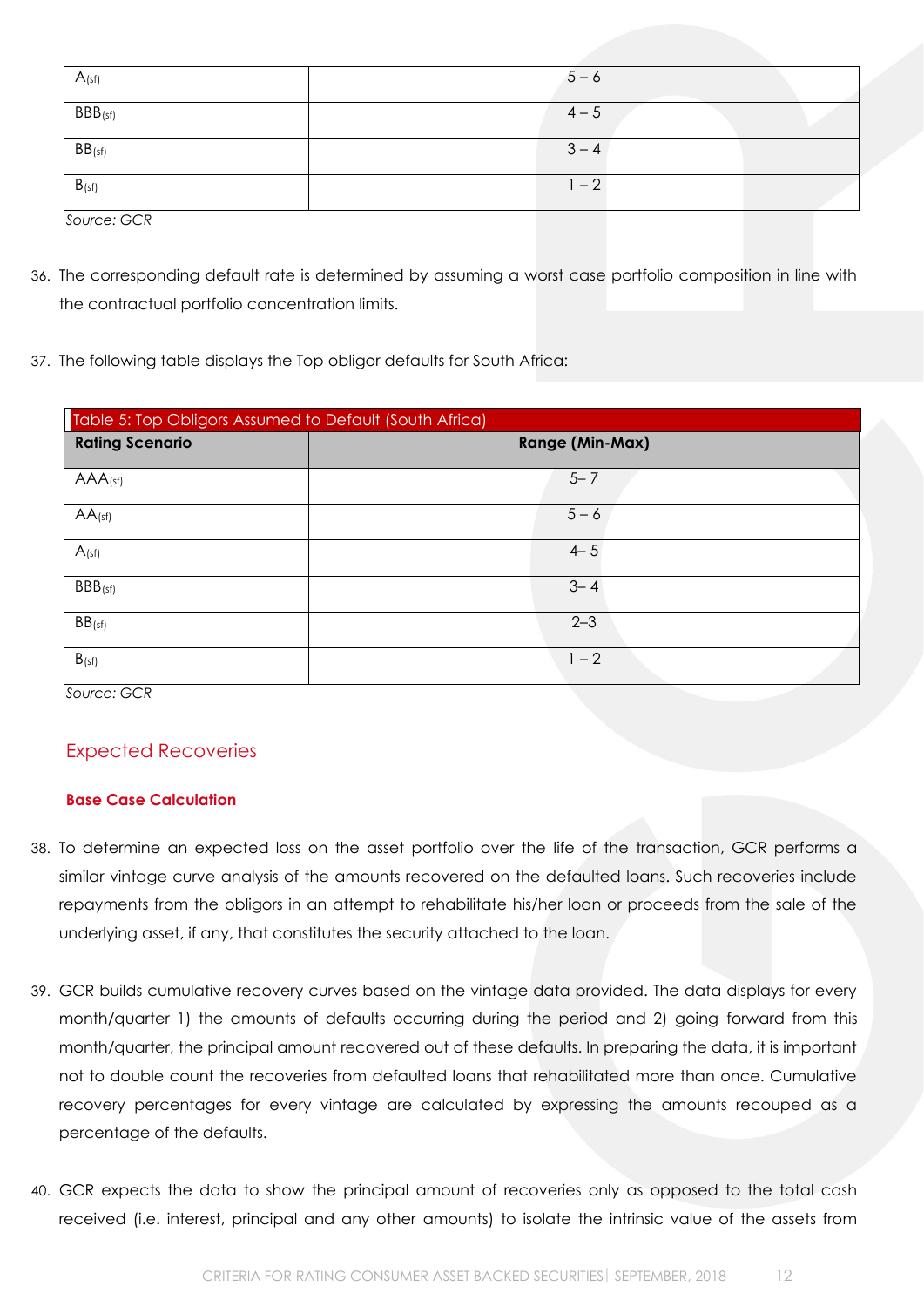other economic factors such as interest rate cycles etc. Should the originator fail to restrict the recoveries to their principal component, GCR will analyse the data in light of the economic environment applicable at the time of the vintage and conservatively strip out the interest portion.

- 41. GCR uses the same extrapolation techniques as for the default probability to obtain a set of full curves and calculates accordingly a base case of cumulative recoveries using averages and incorporating an element of volatility. Calculations of recoveries per relevant asset group are also performed if needed to determine a weighted average base case assumption.
- 42. The base case is in principle deemed to be commensurate with a 'B(sf)' (single B) rating scenario. For higher rating scenarios, a haircut is applied to the base case recovery rate. This is to account for potentially lower recoveries in periods of greater economic stress. The haircuts listed in the table below provide an indication of stress applied for the relevant rating scenarios:

| Table 6: International Recovery Haircuts |                        |
|------------------------------------------|------------------------|
| <b>Rating Scenario</b>                   | <b>Range (Min-Max)</b> |
| AAA <sub>(sf)</sub>                      | $40\% - 60\%$          |
| $AA$ (sf)                                | $30\% - 45\%$          |
| A(s)                                     | $20\% - 35\%$          |
| BBB(sf)                                  | $15\% - 25\%$          |
| BB(sf)                                   | $10\% - 20\%$          |
| $B_{(sf)}$                               | 0%                     |

*Source: GCR*

- 43. The actual haircut is determined by the rating committee and may be higher or lower than indicated above depending on other qualitative and quantitative aspects of the contemplated transaction. If, for example, the base case assumption is already relatively low because it has been derived from data covering a period of economic stress, a lower haircut may be justified. Other considerations in this respect are the legal framework, recovery procedures and the availability and quality of data.
- 44. The combined effect of the expected default and expected recovery will result in the expected loss for the transaction.
- 45. For country specific stresses, recovery haircuts would be affected commensurately to the MRF.
- 46. The table below shows the Recovery haircuts in South Africa.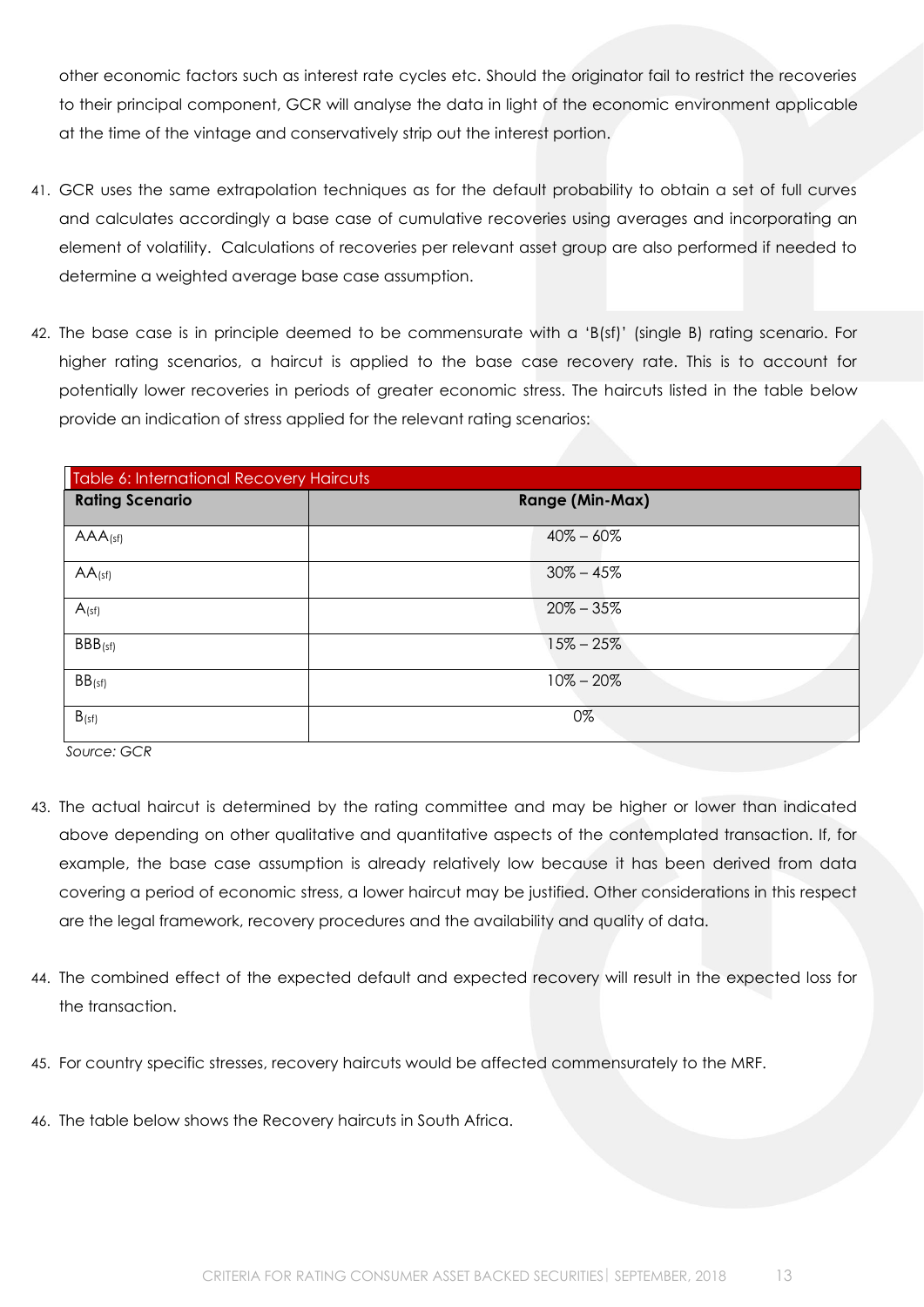| Table 7: Recovery Haircuts in South Africa |                        |  |
|--------------------------------------------|------------------------|--|
| <b>Rating Scenario</b>                     | <b>Range (Min-Max)</b> |  |
| AAA(sf)                                    | $25\% - 35\%$          |  |
| AA(sf)                                     | $18\% - 27\%$          |  |
| A(sf)                                      | $12\% - 18\%$          |  |
| BBB(sf)                                    | $9\% - 12\%$           |  |
| BB(sf)                                     | $5\% - 6\%$            |  |
| B(sf)                                      | 0%                     |  |

*Source: GCR*

#### <span id="page-13-0"></span>**Residual Value Risk**

47. Residual value risk relates to leases, the tenor of which does not match the useful life of the underlying assets. At the end of the lease, the lessee can either purchase the asset or return it back to the SPV. This exposes the latter to fluctuating market conditions given that it will have to lease the asset again or sell it to meet the residual payments of the debt that funded the full value of the lease. Residual value risk is analysed by GCR on a bespoke basis, depending on the asset type, market conditions and legal framework applicable to the relevant jurisdiction.

## <span id="page-13-1"></span>Expected Prepayments

48. GCR applies an appropriate base case annual prepayment rate on the basis of the historical prepayment data received. For each month/quarter, GCR analyses the prepayments occurring out of the outstanding balance of the portfolio observed. The base case is in principle deemed to be commensurate with a 'B(sf)' (single B) rating National scale scenario. For higher rating scenarios, a sensitivity analysis is done in the cash flow model by assuming both higher and lower prepayment rates for the portfolio as follows:

| Table 8: International Annual Prepayment Rate Stresses (Increase/Decrease) |         |     |      |
|----------------------------------------------------------------------------|---------|-----|------|
| <b>Rating Scenario</b>                                                     | Low     | Mid | High |
| AAA(sf)                                                                    | $-50\%$ | 0%  | 50%  |
| AA(sf)                                                                     | $-42%$  | 0%  | 42%  |
| A(sf)                                                                      | $-32%$  | 0%  | 32%  |
| BBB(sf)                                                                    | $-23%$  | 0%  | 23%  |
| BB(sf)                                                                     | $-12%$  | 0%  | 12%  |
| B(sf)                                                                      | 0%      | 0%  | 0%   |

*Source: GCR*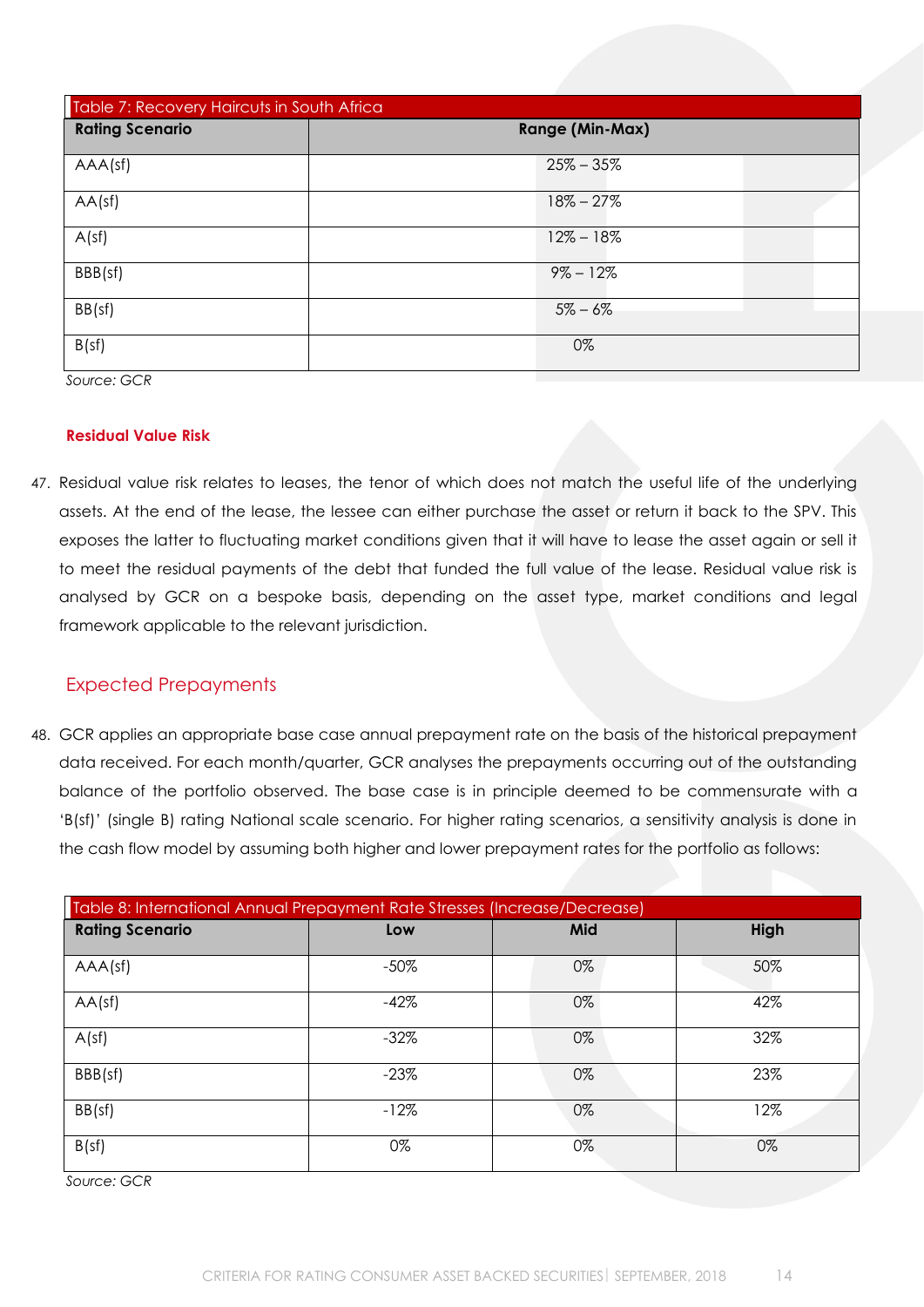- 49. While prepayments in pass-through transactions are likely to accelerate the repayment of the notes and shorten the exposure to the credit risk of the asset portfolio, they typically lead to a loss of income over the life of the transaction and could potentially lead to a decrease in the average portfolio yield should the loan with higher margins prepay (Cf. Cash flow model section for more details).
- 50. In addition to the abovementioned risks, in transactions where the securities are repaid according to a pre-determined schedule, prepayments may expose the SPV to negative carry should such monies collected not be reinvested in adequately yielding instruments or assets.

| Table 9: Annual Prepayment Rate Stresses (Increase/Decrease) for South Africa |        |     |       |
|-------------------------------------------------------------------------------|--------|-----|-------|
| <b>Rating Scenario</b>                                                        | Low    | Mid | High  |
| AAA(sf)                                                                       | $-35%$ | 0%  | 35%   |
| AA(sf)                                                                        | $-27%$ | 0%  | 27%   |
| A(sf)                                                                         | $-18%$ | 0%  | 18%   |
| BBB(sf)                                                                       | $-12%$ | 0%  | 12%   |
| BB(sf)                                                                        | $-6\%$ | 0%  | $6\%$ |
| B(sf)                                                                         | 0%     | 0%  | 0%    |

51. The table below shows the Prepayment stresses for South Africa:

*Source: GCR*

## <span id="page-14-0"></span>Cash Flow Modelling

- 52. The base case and stressed scenarios as described above are used as inputs to GCR's ABS cash flow model. Additional stress factors such as arrears or asset yield compression, as well as the structural features of the transaction are also incorporated into the model under the tested rating scenario, e.g. a liquidity facility, running expenses for the issuer (e.g. trustee fees) and the priority of payments. Each rating scenario is tested against the proposed capital structure and the terms and conditions of the debt instruments to be issued.
- 53. The model tests the ability of the cash flows to service the debt on a timely manner in a specific rating scenario in light of the available credit enhancements. The resilience of the cash flows is also tested using a combination of variation of the timing of occurrence of defaults and recoveries, intensity of prepayments and level of interest rates. It is important to note that irrespective of the cash flow model results, GCR may deem that additional credit enhancement may be needed to support the rated instruments on the basis of, for instance, qualitative information. For more details on GCR's modelling approach of ABS transactions, please refer to the Research report: Asset-Backed Securities Cash Flow Model published in September 2018.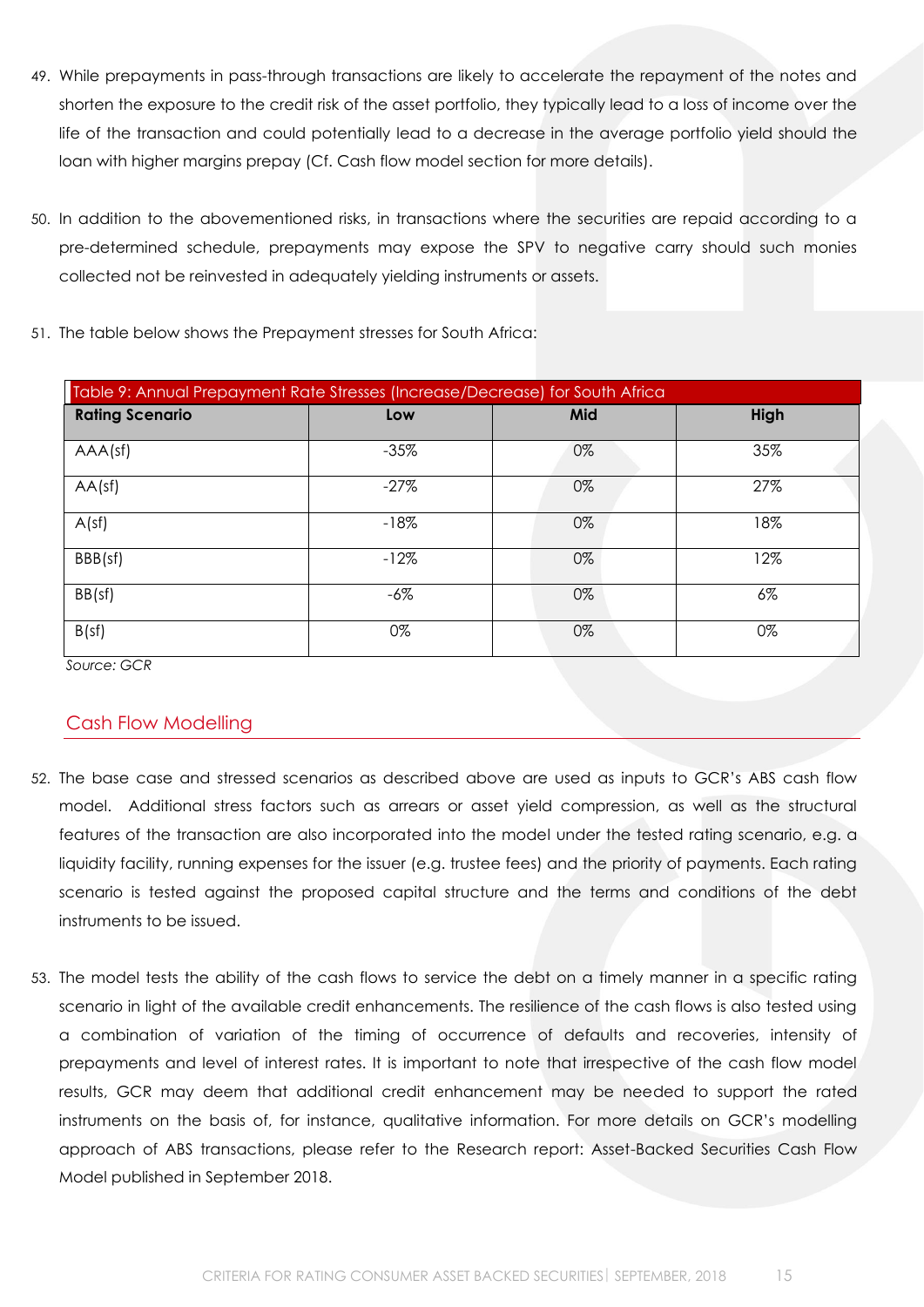- 54. GCR does not typically model the revolving period and assumes the structure to have entered into a preenforcement/amortising phase. The asset portfolio at the end of the revolving period is assumed to have the most conservative characteristics dictated by the portfolio covenants in place. In addition, GCR expects early amortisation triggers to be in place at inception of the transaction to ensure the start of the amortisation of the rated securities in the event of a notable degradation of the performance of the portfolio and also to make sure that the credit enhancement available remains intact at the start of the amortisation period. For example, triggers can be linked to a dynamic arrears (delinquency) rate, a maximum cumulative default rate, a certain level of excess spread available in the transaction, an asset cover ratio etc. Where triggers are considered inadequate, these will be considered in analysing the expected loss of the transaction.
- 55. Some transactions may allow for the pre-funding of assets whereby an additional amount of securities is issued to fund the purchase of assets after the initial issuance of debt. This mechanism is typically used when assets have been originated but are waiting to be eligible (e.g. to satisfy the eligibility criterion related to the minimum seasoning) or when an additional portfolio is about to be originated. The prefunding period, i.e. the period during which the proceeds from the securities issuance remain unused, exposes the SPV to negative carry. GCR expects the pre-funding period to be limited and will incorporate the impact of such negative carry into its analysis.

## <span id="page-15-0"></span>Distributions of Defaults and Recoveries

#### <span id="page-15-1"></span>**Default Vector**

56. The cumulative default probability calculated as per the previous section of this document only represents a static measure of the risk. Using the same vintage default data, GCR calculates the average distribution of the defaults over the life of the asset portfolio ("Default vector"). This vector forms the basis of the stress added to the cash flow model. GCR assumes that defaults will occur over the life of the securitised assets according to three patterns. These are exhibited in the table below:

| Table 10: Default Vectors |                                                                             |
|---------------------------|-----------------------------------------------------------------------------|
| <b>Default Vector</b>     | <b>Description</b>                                                          |
| Front loaded              | Defaults occur 50% faster than the average historical distribution observed |
| Stable                    | Defaults occur as per base case                                             |
| <b>Back loaded</b>        | Defaults occur 50% slower than the average historical distribution observed |
| Source: GCR               |                                                                             |

57. The model tests the resilience of the cash flows in these three situations within each rating scenario as each vector adds unique pressure to the cash flows. Please note that GCR may manually bring corrections to the vector to allow all defaults to be allocated to the asset portfolio. This may happen when the amortisation of the portfolio is greatly accelerated due to certain parameters such as high prepayments.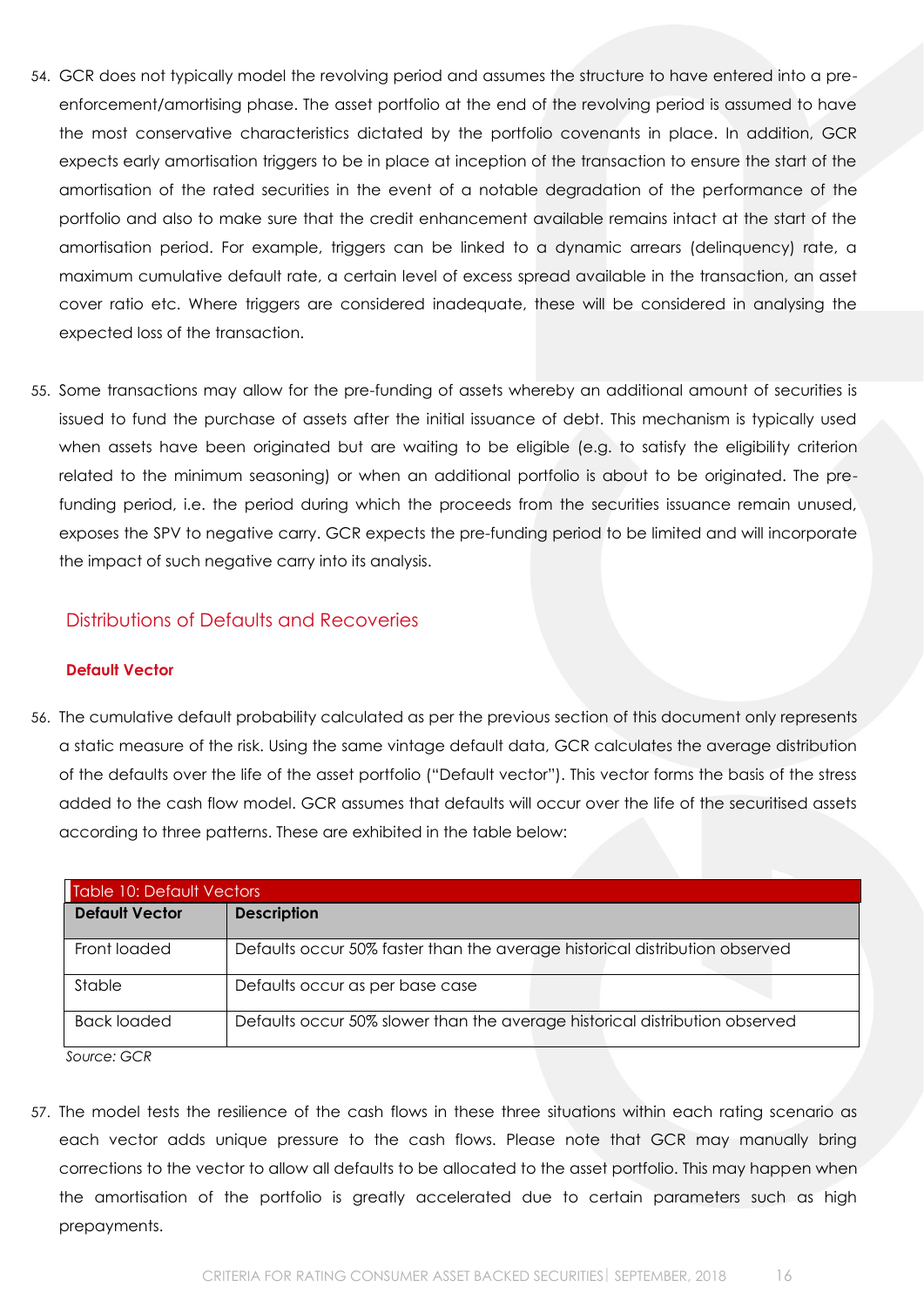#### <span id="page-16-0"></span>**Recovery Vector**

58. A similar exercise is conducted by GCR to determine the distribution of the recoveries following default. The same distribution patterns are used in the cash flow model:

| Table 11: Recovery Vectors |                                                                               |  |  |  |  |  |  |  |  |
|----------------------------|-------------------------------------------------------------------------------|--|--|--|--|--|--|--|--|
| <b>Recovery Vector</b>     | <b>Description</b>                                                            |  |  |  |  |  |  |  |  |
| Front loaded               | Recoveries occur 50% faster than the average historical distribution observed |  |  |  |  |  |  |  |  |
| Stable                     | Recoveries occur as per base case                                             |  |  |  |  |  |  |  |  |
| Back loaded                | Recoveries occur 50% slower than the average historical distribution observed |  |  |  |  |  |  |  |  |
| Source: GCR                |                                                                               |  |  |  |  |  |  |  |  |

<span id="page-16-1"></span>Portfolio Yield

59. One of the inputs to the model is the Weighted-average yield of the asset portfolio. Even though such yield is known at the start of a transaction, there is no guarantee that it will remain the same throughout the life of the portfolio. Assets with the highest rate may be affected by defaults or prepayments causing the weighted-average (WA) yield on the portfolio to decrease over time. To model such a situation, GCR splits the WA yield on the assets (i.e. the margin over the reference rate for floating rate assets and the rate for fixed rate assets) into several buckets and allocate a portion of defaults and prepayments to the highest yield bucket thus decreasing the WA yield. For risk-priced receivables, GCR generally allocates 100% of the defaults towards the compression of the yield irrespective of the rating scenario. A lower percentage may be considered if a dissociation between defaults and yield level is evidenced. Also, GCR allocates between 50% and 100% of the prepayments towards such compression. The percentage is determined according to the characteristics of the lending product offered by the originator or according to the market conditions in which it operates (e.g. refinancing opportunities in the market).

#### <span id="page-16-2"></span>Senior Expenses

- 60. GCR incorporates in its analysis the expected senior expenses incurred by the SPV at inception and on an on-going basis. Senior expenses typically include Trustee and director fees, fees payable to the servicer and administrator etc. GCR expects an exhaustive list of fees to be provided and split between variable costs (i.e. those varying according to the outstanding balance of the portfolio or the debt issued) and fixed costs.
- 61. GCR assumes the servicing fees to be the higher of (a) the contractual servicing fees, (b) the contractual backup servicing fees, or (c) another fee in the event that the rating panel has indications that in a specific market, higher servicing fees would be appropriate. To cater for unexpected costs, GCR typically increases the senior expenses by 10% irrespective of the rating scenario. The Rating Agency also applies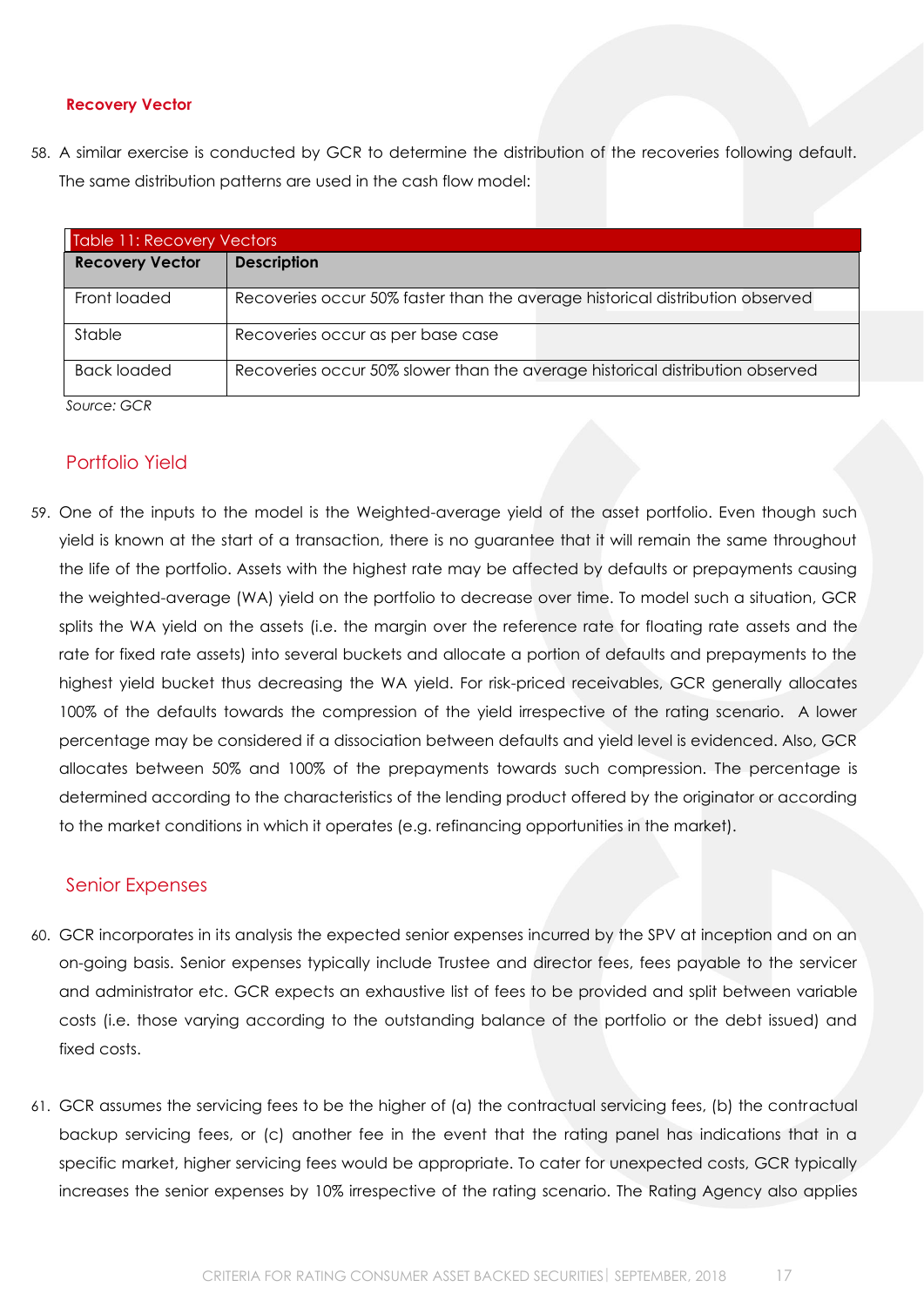an annual escalation rate indexed to the Consumer Price Index ("CPI") applicable to the relevant jurisdiction.

## <span id="page-17-0"></span>**Arrears**

62. In addition to defaults, the ABS model incorporates loans in arrears that would not go into default but would rehabilitate. Such arrears create a temporary cash shortfall in the structure. GCR models these arrears as a multiple of the defaults. Such arrears are determined on an asset class basis and according to the relevant jurisdiction.

## <span id="page-17-1"></span>Interest Rates

- 63. Securitisation transactions are exposed to all sorts of risks linked to interest rates:
	- Basis risk. In certain jurisdictions, the lending and borrowing rate are different, although often correlated. This exposes the structure to a compression of the gap between the two indices, thus decreasing the excess spread generated.
	- Fixed/floating risk. This corresponds to a mismatch between the nature of the rates related to the assets and the securities issued. Some or all of the assets may yield a fixed rate and some or all of the securities may pay interest based on a floating rate, and conversely. This exposes the SPV to potential fluctuations of the interest rates over time which could significantly impact on the excess spread.
- 64. The SPV often enters into hedge agreements to mitigate these risks. In the absence of such instrument, GCR would incorporate the basis risk in its analysis by assuming a severe compression of the gap between the two indices. Please refer to Appendix B for details on GCR's approach to basis risk in South Africa. In the instance of fixed/floating risk, GCR would assume different variations of the interest rates as explained below. If a hedge agreement is entered into by the SPV, GCR would model the characteristics of the instrument to ascertain whether a residual mismatch remains.
- 65. Irrespective of whether a transaction is perfectly hedged or not, GCR always incorporates variations to the interest rates in its cash flow model. The Rating Agency assumes for each rating scenario three trends in the interest rate: 1) rising, 2) stable and 3) declining. Such fluctuations, in conjunction with defaults, can have negative consequences on the cash flows.
- 66. Please refer to Appendix B for more details on GCR's interest rate assumptions in South Africa.

#### <span id="page-17-2"></span>Structural Features

- 67. The Cash flow model incorporates the specificities of the transaction such as:
	- Capital structure and terms and conditions of the securities. Each tranche of securities is modelled with its own characteristics e.g. amount, coupon, step-up coupon, if any, schedules and final legal maturities.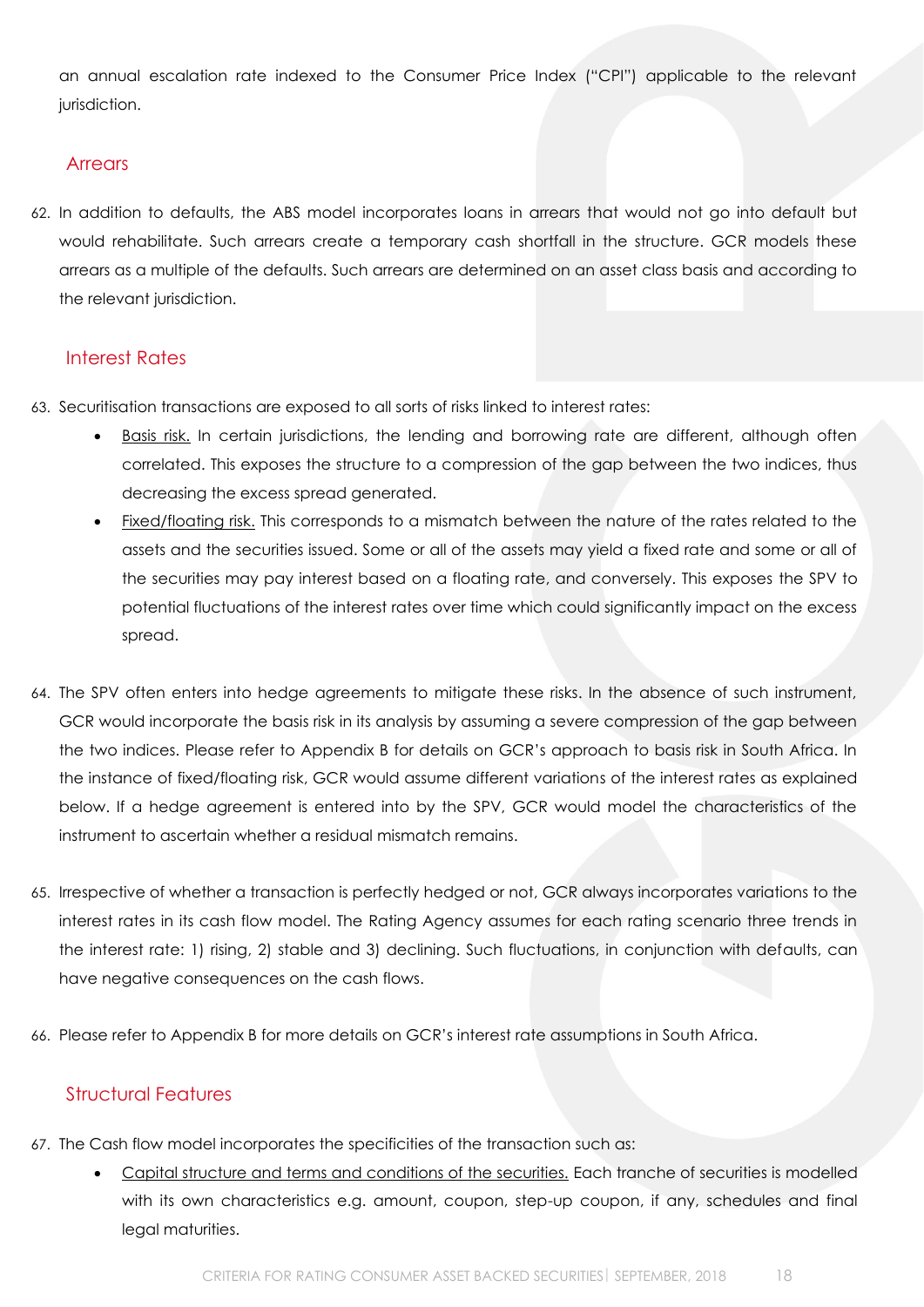- Priority of payments. Cash inflows are allocated as per the priority of payments whereby each secured creditor is paid according to a contractual order. When securities are paid sequentially, the model takes into account the resulting subordination of each tranche.
- Reserve funds and/or overcollateralization. The model caters for various reserves (typically cash reserve fund, arrears reserve etc.) as well as overcollateralization, often funded by a loan from the originator/seller and subordinated to the debt issued.
- Any other mechanism bespoke to the transaction. Any other relevant mechanism would also be factored into the cash flow model, such as interest deferral mechanisms, the potential redemption amount definition, a switch from a sequential to a pro rata amortisation of the securities etc.
- 68. GCR's ABS model was built in a very flexible manner so that it can incorporate as many specificities of a structure as possible without being amended. However, GCR's model can be altered to accommodate any relevant feature not catered for, after internal checks are performed and validations obtained.

## <span id="page-18-0"></span>Monitoring and Surveillance

- 69. On-going monitoring of the performance of transactions and the underlying assets is key to the rating process and maintaining current ratings. GCR expects sufficient performance information to be provided on a monthly/quarterly basis.
- 70. The purpose of the monitoring exercise is to confirm that the transaction performed as per the Rating Agency's expectations meaning that each credit-related aspect of the transaction (defaults, losses, credit enhancement etc.) behaves as per GCR's assumptions.
- 71. Amongst others, GCR expects to receive the following reported performance:
	- the portfolio composition compared to the portfolio criteria;
	- the actual interest and principal collections received on the assets;
	- the availability of credit enhancement (including excess spread) in the transaction;
	- the evolution of defaults, delinquencies and recoveries compared to the base case expectation at closing;
	- Details on the repurchase of non-performing assets by the originator;
	- transaction account balances;
	- the application of available cash through the priority of payments; and
	- an overview of compliance with all transaction performance and counterparty triggers.
- 72. Other relevant factors considered during the surveillance process include, for example the macroeconomic and asset specific outlook.
- 73. Certain transactions allow for tap issuances that can be rated or unrated. In any instance where GCR rated the tranches initially issued, the Rating Agency expects to be notified sufficiently in advance of the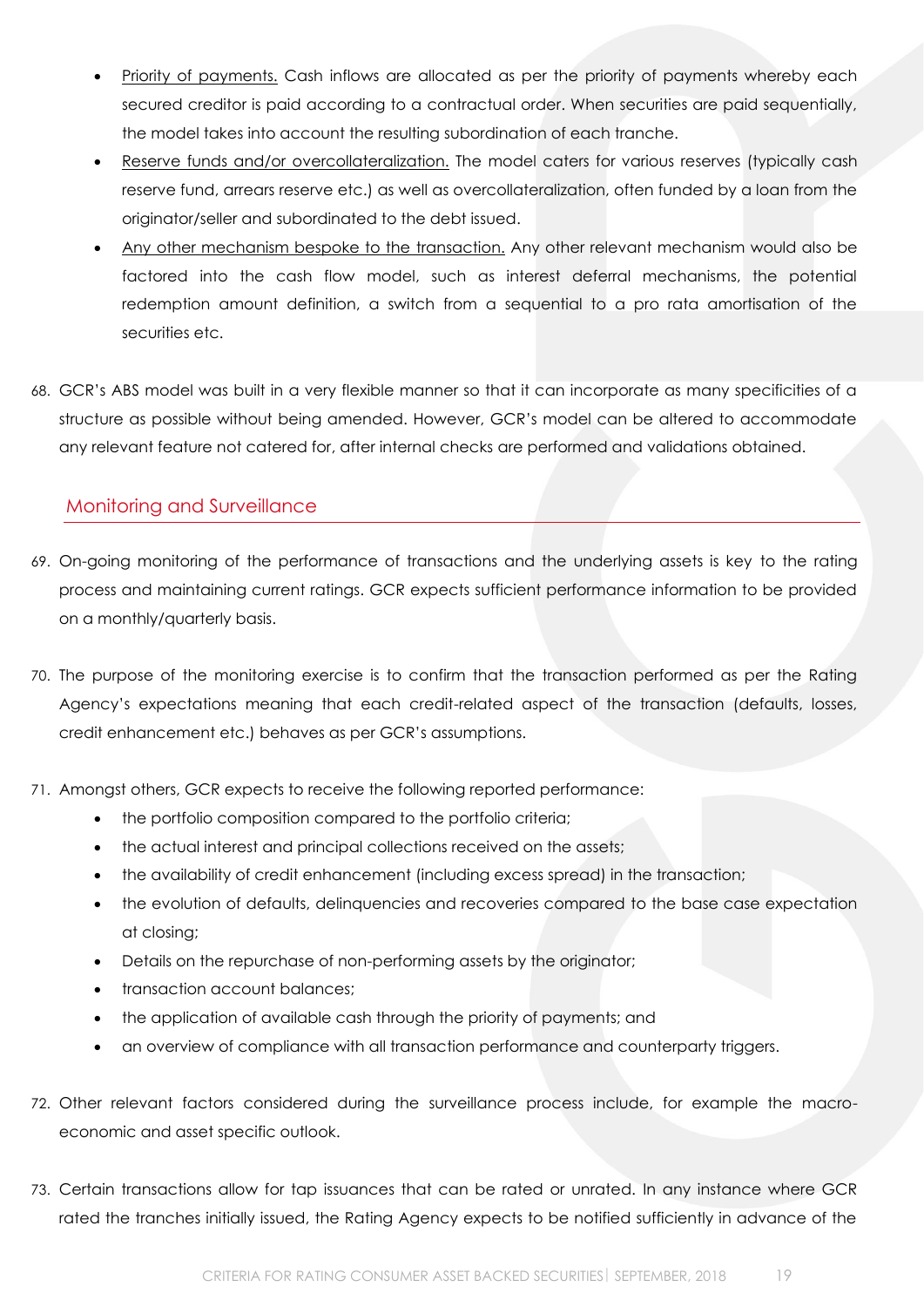tap issuance to assess its impact on the ratings of the initial rating(s). GCR also expects to be notified in advance of changes brought to the composition of the asset portfolio or to the transaction documents to analyse their incidence on the ratings assigned to the securities.

Surveillance panels are held at a minimum annually or as events warrant. Negative or improved performance of the underlying portfolio may trigger a surveillance panel and potential rating action. For public transactions, GCR will publish a performance report at a minimum on an annual basis or as events warrant.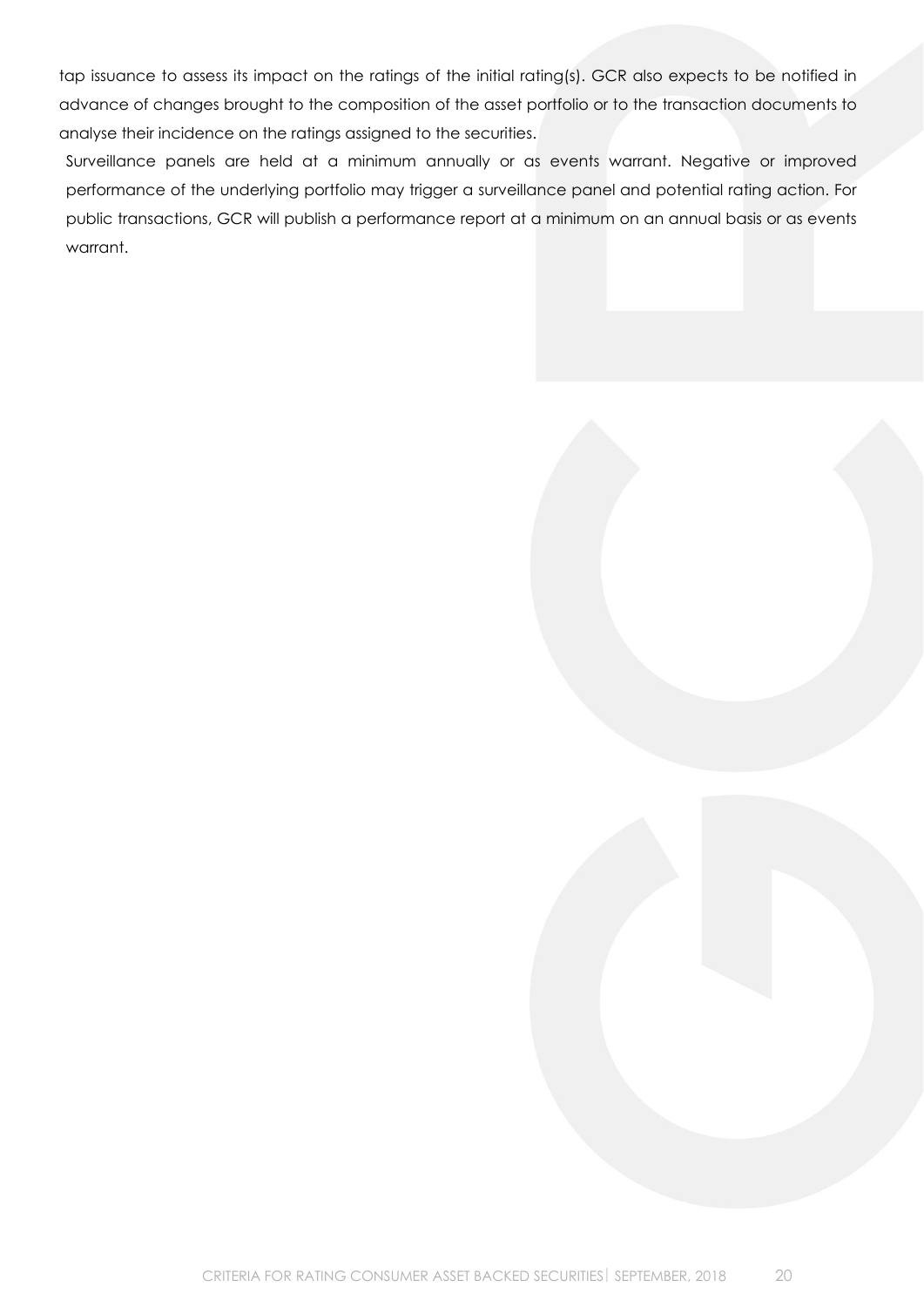# Appendix A – Example of Cumulative Default Base Case

The example below is purely fictitious and is for illustration purposes only.

## **Unextrapolated Cumulative Default data (Amounts)**

<span id="page-20-0"></span>

| Origination |     |      |       |                |       |       |       |       |       |       |       |       |       |       |       |       |       |       |       |       |       |       |       |       |       |
|-------------|-----|------|-------|----------------|-------|-------|-------|-------|-------|-------|-------|-------|-------|-------|-------|-------|-------|-------|-------|-------|-------|-------|-------|-------|-------|
| amounts     | 4   | 5    | 6     | $\overline{7}$ | 8     | 9     | 10    | 11    | 12    | 13    | 14    | 15    | 16    | 17    | 18    | 19    | 20    | 21    | 22    | 23    | 24    | 25    | 26    | 27    | 28    |
| 1.296.0     |     |      | 18.4  |                | 36.9  | 43.0  |       |       | 66.6  | 71.7  |       | 76.8  | 78.8  | 81.9  |       |       | 92.1  |       |       | 98.3  |       |       | 101.4 |       | 102.4 |
| 4,251.6     | 0.0 | 11.6 | 29.8  | 41.5           | 59.7  | 69.6  | 82.9  | 87.9  | 107.8 | 116.1 | 119.4 | 124.4 | 127.7 | 132.7 | 140.9 | 144.3 | 149.2 | 152.5 | 154.2 | 159.2 | 160.8 | 163.3 | 164.2 | 166.9 |       |
| 9,684.3     | 0.0 | 64.4 | 165.6 | 230.0          | 331.2 | 386.4 | 460.0 | 487.6 | 598.0 | 644.0 | 662.4 | 690.0 | 708.4 | 736.0 | 782.0 | 800.4 | 828.0 | 846.4 | 855.6 | 883.2 | 892.4 | 906.2 | 910.8 |       |       |
| 929.6       | 0.0 | 6.3  | 16.2  | 22.5           | 32.5  | 37.9  | 45.1  | 47.8  | 58.6  | 63.1  | 64.9  | 67.6  | 69.4  | 72.1  | 76.6  | 78.5  | 81.2  | 83.0  | 83.9  | 86.6  | 87.5  | 88.8  |       |       |       |
| 9,227.7     | 0.0 | 51.7 | 132.9 | 184.6          | 265.8 | 310.1 | 369.1 | 391.3 | 479.8 | 516.8 | 531.5 | 553.7 | 568.4 | 590.6 | 627.5 | 642.3 | 664.4 | 679.2 | 686.5 | 708.7 | 716.1 |       |       |       |       |
| 2,041.6     | 0.0 | 11.6 | 29.8  | 41.3           | 59.5  | 69.5  | 82.7  | 87.6  | 107.5 | 115.8 | 119.1 | 124.0 | 127.3 | 132.3 | 140.6 | 143.9 | 148.8 | 152.1 | 153.8 | 158.8 |       |       |       |       |       |
| 3.789.6     | 0.0 | 15.7 | 40.2  | 55.9           | 80.5  | 93.9  | 111.8 | 118.5 | 145.3 | 156.5 | 161.0 | 167.7 | 172.2 | 178.9 | 190.0 | 194.5 | 201.2 | 205.7 | 207.9 |       |       |       |       |       |       |
| 6,634.9     | 0.0 | 37.6 | 96.7  | 134.4          | 193.5 | 225.7 | 268.7 | 284.8 | 349.3 | 376.2 | 386.9 | 403.1 | 413.8 | 429.9 | 456.8 | 467.6 | 483.7 | 494.4 |       |       |       |       |       |       |       |
| 2,025.5     | 0.0 | 10.8 | 27.7  | 38.5           | 55.4  | 64.7  | 77.0  | 81.6  | 100.1 | 107.8 | 110.8 | 115.5 | 118.5 | 123.1 | 130.8 | 133.9 | 138.5 |       |       |       |       |       |       |       |       |
| 5.475.1     | 0.0 | 33.3 | 85.7  | 119.1          | 171.5 | 200.1 | 238.2 | 252.5 | 309.6 | 333.4 | 343.0 | 357.3 | 366.8 | 381.1 | 404.9 | 414.4 |       |       |       |       |       |       |       |       |       |
| 1,636.5     | 0.0 | 7.0  | 18.0  | 25.0           | 35.9  | 41.9  | 49.9  | 52.9  | 64.9  | 69.9  | 71.9  | 74.9  | 76.9  | 79.9  | 84.9  |       |       |       |       |       |       |       |       |       |       |
| 4,249.0     | 0.0 | 19.0 | 48.9  | 68.0           | 97.9  | 114.2 | 136.0 | 144.1 | 176.8 | 190.4 | 195.8 | 204.0 | 209.4 | 217.5 |       |       |       |       |       |       |       |       |       |       |       |
| 5,845.2     | 0.0 | 16.8 | 43.1  | 59.9           | 86.3  | 100.7 | 119.8 | 127.0 | 155.8 | 167.8 | 172.5 | 179.7 | 184.5 |       |       |       |       |       |       |       |       |       |       |       |       |
| 7,102.6     | 0.0 | 21.9 | 56.3  | 78.1           | 112.5 | 131.3 | 156.3 | 165.6 | 203.1 | 218.8 | 225.0 | 234.4 |       |       |       |       |       |       |       |       |       |       |       |       |       |
| 2,311.4     | 0.0 | 12.5 | 32.0  | 44.5           | 64.1  | 74.8  | 89.0  | 94.3  | 115.7 | 124.6 | 128.1 |       |       |       |       |       |       |       |       |       |       |       |       |       |       |
| 519.3       | 0.0 | 3.1  | 8.0   | 11.2           | 16.1  | 18.8  | 22.3  | 23.7  | 29.0  | 31.3  |       |       |       |       |       |       |       |       |       |       |       |       |       |       |       |
| 5,086.5     | 0.0 | 32.0 | 82.4  | 114.4          | 164.8 | 192.3 | 228.9 | 242.6 | 297.6 |       |       |       |       |       |       |       |       |       |       |       |       |       |       |       |       |
| 3,947.5     | 0.0 | 15.5 | 39.8  | 55.3           | 79.6  | 92.8  | 110.5 | 117.2 |       |       |       |       |       |       |       |       |       |       |       |       |       |       |       |       |       |
| 2,747.2     | 0.0 | 9.0  | 23.2  | 32.3           | 46.5  | 54.2  | 64.6  |       |       |       |       |       |       |       |       |       |       |       |       |       |       |       |       |       |       |
| 5,215.7     | 0.0 | 14.6 | 37.6  | 52.2           | 75.1  | 87.6  |       |       |       |       |       |       |       |       |       |       |       |       |       |       |       |       |       |       |       |
| 3,645.9     | 0.0 | 14.5 | 37.4  | 52.0           | 74.8  |       |       |       |       |       |       |       |       |       |       |       |       |       |       |       |       |       |       |       |       |
| 1.120.9     | 0.0 | 1.7  | 4.4   | 6.2            |       |       |       |       |       |       |       |       |       |       |       |       |       |       |       |       |       |       |       |       |       |
| 6,223.5     | 0.0 | 16.6 | 42.6  |                |       |       |       |       |       |       |       |       |       |       |       |       |       |       |       |       |       |       |       |       |       |
| 3,369.6     | 0.0 | 16.7 |       |                |       |       |       |       |       |       |       |       |       |       |       |       |       |       |       |       |       |       |       |       |       |
| 4,257.4     | 0.0 |      |       |                |       |       |       |       |       |       |       |       |       |       |       |       |       |       |       |       |       |       |       |       |       |
|             |     | 0.0  | 7.2   |                | 25.6  |       |       | 51.2  | 54.3  |       |       | 73.7  |       |       |       | 87.0  | 89.1  |       | 94.2  | 95.2  |       | 99.3  | 100.8 |       | 103.1 |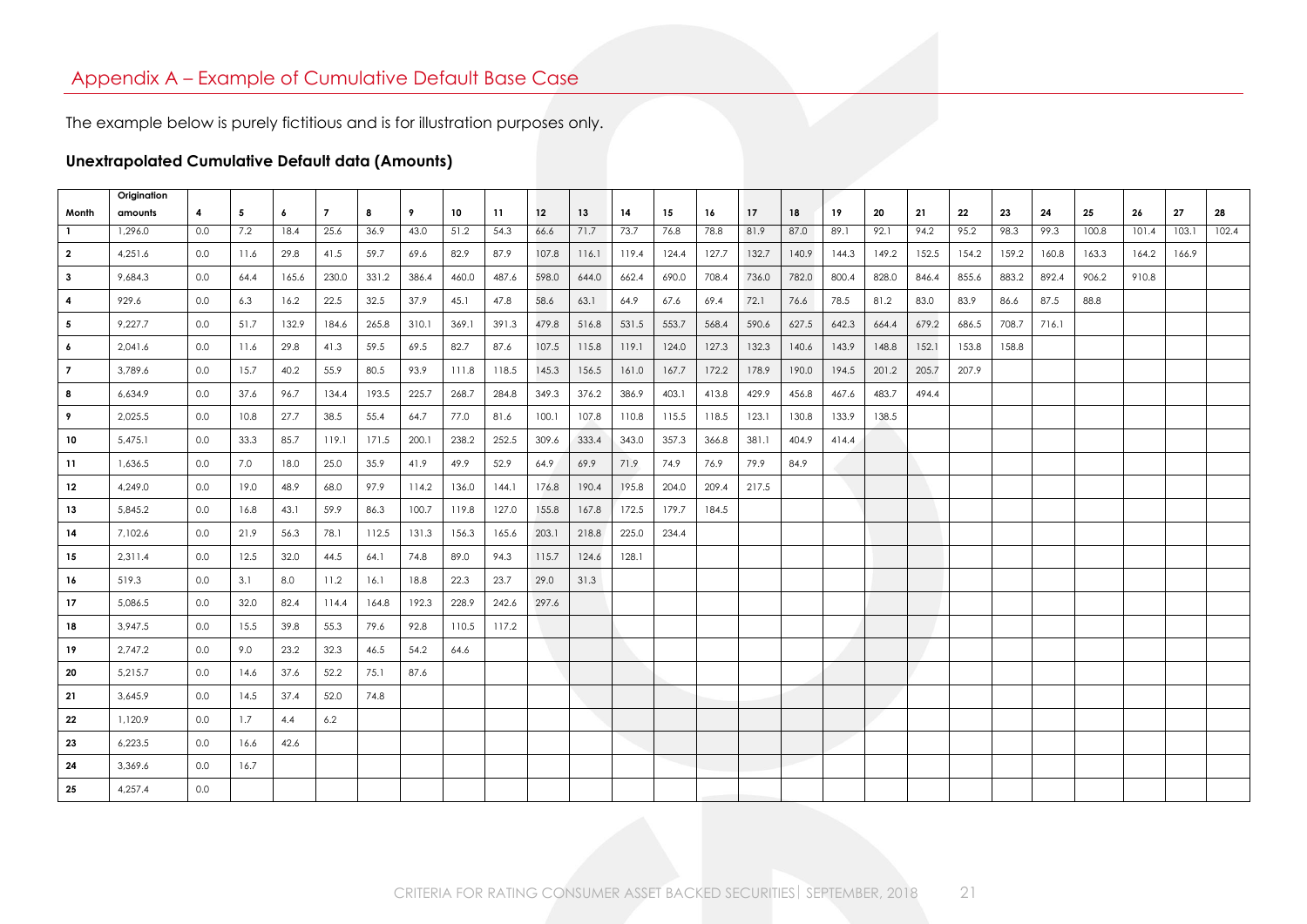## **Unextrapolated Cumulative Default data (%)**

|                         | Origination          |                         |      |      |                |      |      |      |      |      |      |      |      |      |      |      |         |         |      |      |      |      |      |      |      |      |
|-------------------------|----------------------|-------------------------|------|------|----------------|------|------|------|------|------|------|------|------|------|------|------|---------|---------|------|------|------|------|------|------|------|------|
| Month                   | amounts              | $\overline{\mathbf{4}}$ | 5    | 6    | $\overline{7}$ | 8    | 9    | 10   | 11   | 12   | 13   | 14   | 15   | 16   | 17   | 18   | 19      | 20      | 21   | 22   | 23   | 24   | 25   | 26   | 27   | 28   |
| -1                      | 1,296.0              | 0.0%                    | 0.6% | 1.4% | 2.0%           | 2.8% | 3.3% | 4.0% | 4.2% | 5.1% | 5.5% | 5.7% | 5.9% | 6.1% | 6.3% | 6.7% | 6.9%    | 7.1%    | 7.3% | 7.3% | 7.6% | 7.7% | 7.8% | 7.8% | 8.0% | 7.9% |
| $\overline{\mathbf{2}}$ | 4,251.6              | 0.0%                    | 0.3% | 0.7% | 1.0%           | 1.4% | 1.6% | 2.0% | 2.1% | 2.5% | 2.7% | 2.8% | 2.9% | 3.0% | 3.1% | 3.3% | 3.4%    | 3.5%    | 3.6% | 3.6% | 3.7% | 3.8% | 3.8% | 3.9% | 3.9% |      |
| 3                       | 9,684.3              | 0.0%                    | 0.7% | 1.7% | 2.4%           | 3.4% | 4.0% | 4.8% | 5.0% | 6.2% | 6.7% | 6.8% | 7.1% | 7.3% | 7.6% | 8.1% | 8.3%    | 8.6%    | 8.7% | 8.8% | 9.1% | 9.2% | 9.4% | 9.4% |      |      |
| $\overline{\mathbf{4}}$ | 929.6                | 0.0%                    | 0.7% | 1.7% | 2.4%           | 3.5% | 4.1% | 4.9% | 5.1% | 6.3% | 6.8% | 7.0% | 7.3% | 7.5% | 7.8% | 8.2% | 8.4%    | 8.7%    | 8.9% | 9.0% | 9.3% | 9.4% | 9.6% |      |      |      |
| 5                       | 9,227.7              | 0.0%                    | 0.6% | 1.4% | 2.0%           | 2.9% | 3.4% | 4.0% | 4.2% | 5.2% | 5.6% | 5.8% | 6.0% | 6.2% | 6.4% | 6.8% | 7.0%    | 7.2%    | 7.4% | 7.4% | 7.7% | 7.8% |      |      |      |      |
| $\boldsymbol{6}$        | 2,041.6              | 0.0%                    | 0.6% | 1.5% | 2.0%           | 2.9% | 3.4% | 4.1% | 4.3% | 5.3% | 5.7% | 5.8% | 6.1% | 6.2% | 6.5% | 6.9% | 7.0%    | 7.3%    | 7.5% | 7.5% | 7.8% |      |      |      |      |      |
| $\overline{7}$          | 3,789.6              | 0.0%                    | 0.4% | 1.1% | 1.5%           | 2.1% | 2.5% | 3.0% | 3.1% | 3.8% | 4.1% | 4.2% | 4.4% | 4.5% | 4.7% | 5.0% | 5.1%    | 5.3%    | 5.4% | 5.5% |      |      |      |      |      |      |
| 8                       | 6,634.9              | 0.0%                    | 0.6% | 1.5% | 2.0%           | 2.9% | 3.4% | 4.1% | 4.3% | 5.3% | 5.7% | 5.8% | 6.1% | 6.2% | 6.5% | 6.9% | 7.0%    | 7.3%    | 7.5% |      |      |      |      |      |      |      |
| 9                       | 2,025.5              | 0.0%                    | 0.5% | 1.4% | 1.9%           | 2.7% | 3.2% | 3.8% | 4.0% | 4.9% | 5.3% | 5.5% | 5.7% | 5.9% | 6.1% | 6.5% | 6.6%    | 6.8%    |      |      |      |      |      |      |      |      |
| 10                      | 5,475.1              | 0.0%                    | 0.6% | 1.6% | 2.2%           | 3.1% | 3.7% | 4.4% | 4.6% | 5.7% | 6.1% | 6.3% | 6.5% | 6.7% | 7.0% | 7.4% | 7.6%    |         |      |      |      |      |      |      |      |      |
| 11                      | 1,636.5              | 0.0%                    | 0.4% | 1.1% | 1.5%           | 2.2% | 2.6% | 3.1% | 3.2% | 4.0% | 4.3% | 4.4% | 4.6% | 4.7% | 4.9% | 5.2% |         |         |      |      |      |      |      |      |      |      |
| 12                      | 4,249.0              | 0.0%                    | 0.4% | 1.2% | 1.6%           | 2.3% | 2.7% | 3.2% | 3.4% | 4.2% | 4.5% | 4.6% | 4.8% | 4.9% | 5.1% |      |         |         |      |      |      |      |      |      |      |      |
| 13                      | 5,845.2              | 0.0%                    | 0.3% | 0.7% | 1.0%           | 1.5% | 1.7% | 2.1% | 2.2% | 2.7% | 2.9% | 3.0% | 3.1% | 3.2% |      |      |         |         |      |      |      |      |      |      |      |      |
| 14                      | 7,102.6              | 0.0%                    | 0.3% | 0.8% | 1.1%           | 1.6% | 1.8% | 2.2% | 2.3% | 2.9% | 3.1% | 3.2% | 3.3% |      |      |      |         |         |      |      |      |      |      |      |      |      |
| 15                      | 2,311.4              | 0.0%                    | 0.5% | 1.4% | 1.9%           | 2.8% | 3.2% | 3.9% | 4.1% | 5.0% | 5.4% | 5.5% |      |      |      |      |         |         |      |      |      |      |      |      |      |      |
| 16                      | 519.3                | 0.0%                    | 0.6% | 1.5% | 2.2%           | 3.1% | 3.6% | 4.3% | 4.6% | 5.6% | 6.0% |      |      |      |      |      |         |         |      |      |      |      |      |      |      |      |
| 17                      | 5,086.5              | 0.0%                    | 0.6% | 1.6% | 2.3%           | 3.2% | 3.8% | 4.5% | 4.8% | 5.9% |      |      |      |      |      |      |         |         |      |      |      |      |      |      |      |      |
| 18                      | 3,947.5              | 0.0%                    | 0.4% | 1.0% | 1.4%           | 2.0% | 2.4% | 2.8% | 3.0% |      |      |      |      |      |      |      |         |         |      |      |      |      |      |      |      |      |
| 19                      | 2,747.2              | 0.0%                    | 0.3% | 0.8% | 1.2%           | 1.7% | 2.0% | 2.4% |      |      |      |      |      |      |      |      |         |         |      |      |      |      |      |      |      |      |
| 20                      | 5,215.7              | 0.0%                    | 0.3% | 0.7% | 1.0%           | 1.4% | 1.7% |      |      |      |      |      |      |      |      |      |         |         |      |      |      |      |      |      |      |      |
| 21                      | 3,645.9              | 0.0%                    | 0.4% | 1.0% | 1.4%           | 2.1% |      |      |      |      |      |      |      |      |      |      |         |         |      |      |      |      |      |      |      |      |
| 22                      | 1,120.9              | 0.0%                    | 0.2% | 0.4% | 0.6%           |      |      |      |      |      |      |      |      |      |      |      |         |         |      |      |      |      |      |      |      |      |
| 23                      | 6,223.5              | 0.0%                    | 0.3% | 0.7% |                |      |      |      |      |      |      |      |      |      |      |      |         |         |      |      |      |      |      |      |      |      |
| 24                      | 3.369.6              | 0.0%                    | 0.5% |      |                |      |      |      |      |      |      |      |      |      |      |      |         |         |      |      |      |      |      |      |      |      |
| 25                      | 4,257.4              | 0.0%                    |      |      |                |      |      |      |      |      |      |      |      |      |      |      |         |         |      |      |      |      |      |      |      |      |
|                         |                      |                         |      |      |                |      |      |      |      |      |      |      |      |      |      |      |         |         |      |      |      |      |      |      |      |      |
|                         | Average distribution |                         |      |      |                |      |      |      |      |      |      |      |      |      |      |      |         |         |      |      |      |      |      |      |      |      |
| (absolute)              |                      | 0.0%                    | 0.5% | 1.2% | $1.7\%$        | 2.5% | 2.9% | 3.5% | 3.8% | 4.7% | 5.0% | 5.1% | 5.3% | 5.6% | 6.0% | 6.5% | $6.7\%$ | $6.9\%$ | 7.0% | 7.0% | 7.5% | 7.6% | 7.6% | 7.6% | 7.6% | 7.9% |
| (100 basis)             | Average distribution | 0%                      | 6%   | 15%  | 21%            | 31%  | 37%  | 45%  | 48%  | 60%  | 64%  | 64%  | 67%  | 70%  | 76%  | 82%  | 85%     | 87%     | 89%  | 89%  | 95%  | 96%  | 97%  | 97%  | 97%  | 100% |

*Source: GCR*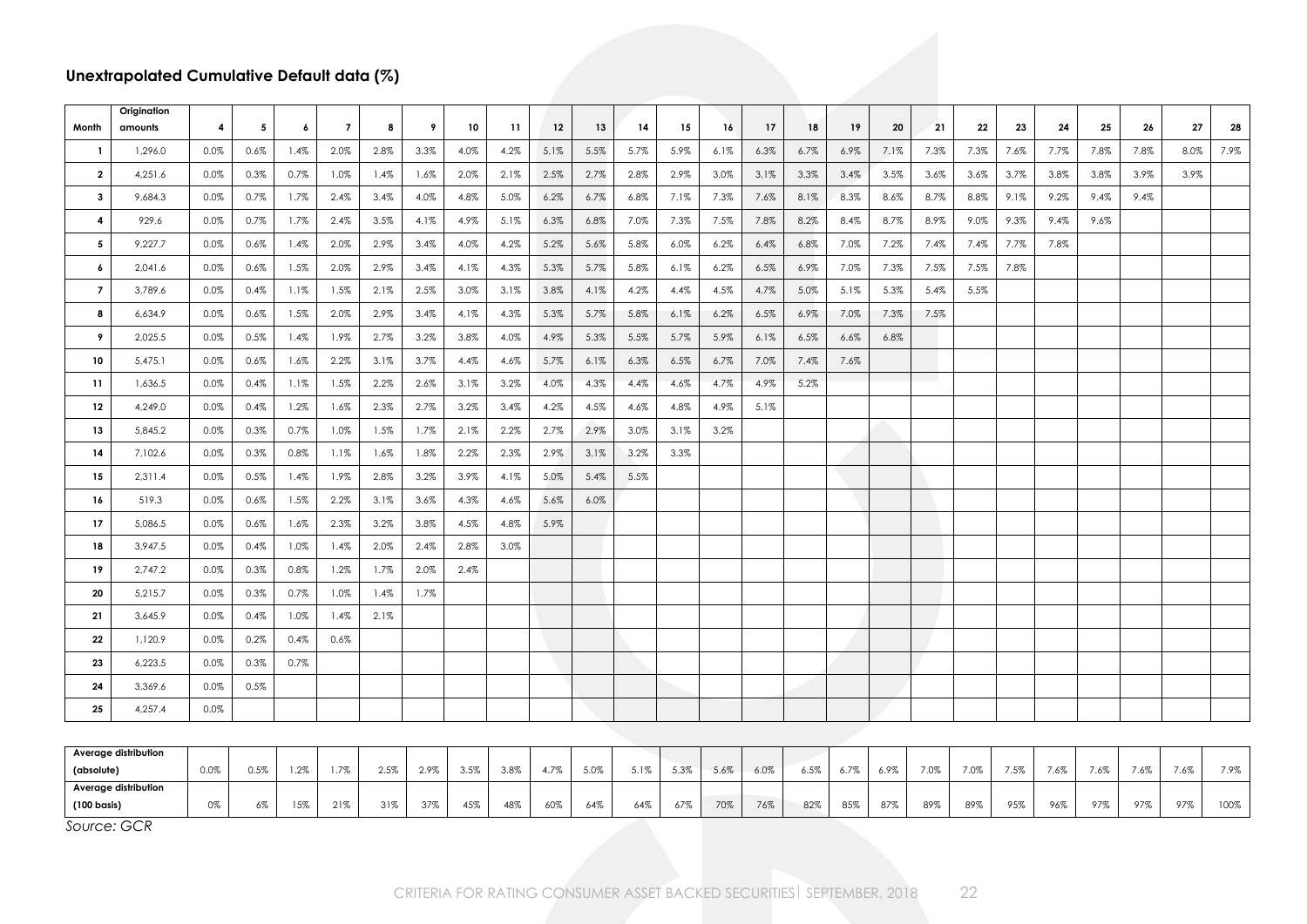## **Extrapolated Cumulative Default data (%)**

| Month                   | Origination<br>amounts | 4    | 5    | 6    | $\overline{7}$ | 8    | 9    | 10      | 11   | 12   | 13   | 14   | 15   | 16   | 17   | 18   | 19   | 20   | 21   | 22   | 23   | 24      | 25   | 26   | 27   | 28   |
|-------------------------|------------------------|------|------|------|----------------|------|------|---------|------|------|------|------|------|------|------|------|------|------|------|------|------|---------|------|------|------|------|
| $\mathbf{1}$            | 1,296.0                | 0.0% | 0.6% | 1.4% | 2.0%           | 2.8% | 3.3% | 4.0%    | 4.2% | 5.1% | 5.5% | 5.7% | 5.9% | 6.1% | 6.3% | 6.7% | 6.9% | 7.1% | 7.3% | 7.3% | 7.6% | 7.7%    | 7.8% | 7.8% | 8.0% | 7.9% |
| $\overline{\mathbf{2}}$ | 4,251.6                | 0.0% | 0.3% | 0.7% | 1.0%           | 1.4% | 1.6% | 2.0%    | 2.1% | 2.5% | 2.7% | 2.8% | 2.9% | 3.0% | 3.1% | 3.3% | 3.4% | 3.5% | 3.6% | 3.6% | 3.7% | 3.8%    | 3.8% | 3.9% | 3.9% | 4.1% |
|                         |                        |      |      |      |                |      |      |         |      |      |      |      |      |      |      |      |      |      |      |      |      |         |      |      |      |      |
| 3                       | 9,684.3                | 0.0% | 0.7% | 1.7% | 2.4%           | 3.4% | 4.0% | 4.8%    | 5.0% | 6.2% | 6.7% | 6.8% | 7.1% | 7.3% | 7.6% | 8.1% | 8.3% | 8.6% | 8.7% | 8.8% | 9.1% | 9.2%    | 9.4% | 9.4% | 9.4% | 9.7% |
| $\overline{4}$          | 929.6                  | 0.0% | 0.7% | 1.7% | 2.4%           | 3.5% | 4.1% | 4.9%    | 5.1% | 6.3% | 6.8% | 7.0% | 7.3% | 7.5% | 7.8% | 8.2% | 8.4% | 8.7% | 8.9% | 9.0% | 9.3% | 9.4%    | 9.6% | 9.6% | 9.6% | 9.9% |
| 5                       | 9,227.7                | 0.0% | 0.6% | 1.4% | 2.0%           | 2.9% | 3.4% | 4.0%    | 4.2% | 5.2% | 5.6% | 5.8% | 6.0% | 6.2% | 6.4% | 6.8% | 7.0% | 7.2% | 7.4% | 7.4% | 7.7% | 7.8%    | 7.8% | 7.8% | 7.8% | 8.1% |
| $\boldsymbol{6}$        | 2,041.6                | 0.0% | 0.6% | 1.5% | 2.0%           | 2.9% | 3.4% | 4.1%    | 4.3% | 5.3% | 5.7% | 5.8% | 6.1% | 6.2% | 6.5% | 6.9% | 7.0% | 7.3% | 7.5% | 7.5% | 7.8% | 7.8%    | 7.9% | 7.9% | 7.9% | 8.1% |
| $\overline{7}$          | 3,789.6                | 0.0% | 0.4% | 1.1% | 1.5%           | 2.1% | 2.5% | 3.0%    | 3.1% | 3.8% | 4.1% | 4.2% | 4.4% | 4.5% | 4.7% | 5.0% | 5.1% | 5.3% | 5.4% | 5.5% | 5.8% | 5.9%    | 5.9% | 5.9% | 5.9% | 6.1% |
| 8                       | 6.634.9                | 0.0% | 0.6% | 1.5% | 2.0%           | 2.9% | 3.4% | 4.1%    | 4.3% | 5.3% | 5.7% | 5.8% | 6.1% | 6.2% | 6.5% | 6.9% | 7.0% | 7.3% | 7.5% | 7.5% | 7.9% | 8.0%    | 8.0% | 8.0% | 8.0% | 8.3% |
| 9                       | 2.025.5                | 0.0% | 0.5% | 1.4% | 1.9%           | 2.7% | 3.2% | 3.8%    | 4.0% | 4.9% | 5.3% | 5.5% | 5.7% | 5.9% | 6.1% | 6.5% | 6.6% | 6.8% | 7.0% | 7.0% | 7.4% | 7.5%    | 7.5% | 7.5% | 7.5% | 7.8% |
| 10                      | 5.475.1                | 0.0% | 0.6% | 1.6% | 2.2%           | 3.1% | 3.7% | 4.4%    | 4.6% | 5.7% | 6.1% | 6.3% | 6.5% | 6.7% | 7.0% | 7.4% | 7.6% | 7.7% | 7.9% | 7.9% | 8.4% | 8.4%    | 8.5% | 8.5% | 8.5% | 8.7% |
| 11                      | 1,636.5                | 0.0% | 0.4% | 1.1% | 1.5%           | 2.2% | 2.6% | 3.1%    | 3.2% | 4.0% | 4.3% | 4.4% | 4.6% | 4.7% | 4.9% | 5.2% | 5.4% | 5.5% | 5.6% | 5.6% | 5.9% | 6.0%    | 6.0% | 6.0% | 6.0% | 6.2% |
| 12                      | 4.249.0                | 0.0% | 0.4% | 1.2% | 1.6%           | 2.3% | 2.7% | 3.2%    | 3.4% | 4.2% | 4.5% | 4.6% | 4.8% | 4.9% | 5.1% | 5.4% | 5.6% | 5.7% | 5.8% | 5.8% | 6.2% | $6.2\%$ | 6.3% | 6.3% | 6.3% | 6.5% |
| 13                      | 5.845.2                | 0.0% | 0.3% | 0.7% | 1.0%           | 1.5% | 1.7% | 2.1%    | 2.2% | 2.7% | 2.9% | 3.0% | 3.1% | 3.2% | 3.3% | 3.5% | 3.6% | 3.7% | 3.8% | 3.8% | 4.0% | 4.0%    | 4.1% | 4.1% | 4.1% | 4.2% |
| 14                      | 7.102.6                | 0.0% | 0.3% | 0.8% | 1.1%           | 1.6% | 1.8% | 2.2%    | 2.3% | 2.9% | 3.1% | 3.2% | 3.3% | 3.4% | 3.6% | 3.8% | 4.0% | 4.0% | 4.1% | 4.1% | 4.4% | 4.4%    | 4.4% | 4.4% | 4.4% | 4.6% |
| 15                      | 2,311.4                | 0.0% | 0.5% | 1.4% | 1.9%           | 2.8% | 3.2% | 3.9%    | 4.1% | 5.0% | 5.4% | 5.5% | 5.7% | 5.9% | 6.2% | 6.6% | 6.8% | 6.9% | 7.0% | 7.1% | 7.5% | 7.5%    | 7.6% | 7.6% | 7.6% | 7.9% |
| 16                      | 519.3                  | 0.0% | 0.6% | 1.5% | 2.2%           | 3.1% | 3.6% | 4.3%    | 4.6% | 5.6% | 6.0% | 6.1% | 6.2% | 6.4% | 6.8% | 7.2% | 7.4% | 7.6% | 7.7% | 7.7% | 8.2% | 8.3%    | 8.3% | 8.3% | 8.3% | 8.6% |
| 17                      | 5,086.5                | 0.0% | 0.6% | 1.6% | 2.3%           | 3.2% | 3.8% | 4.5%    | 4.8% | 5.9% | 6.1% | 6.1% | 6.3% | 6.5% | 6.8% | 7.2% | 7.5% | 7.6% | 7.8% | 7.8% | 8.3% | 8.3%    | 8.4% | 8.4% | 8.4% | 8.7% |
| 18                      | 3.947.5                | 0.0% | 0.4% | 1.0% | 1.4%           | 2.0% | 2.4% | 2.8%    | 3.0% | 3.3% | 3.4% | 3.5% | 3.5% | 3.7% | 3.9% | 4.1% | 4.2% | 4.3% | 4.4% | 4.4% | 4.7% | 4.7%    | 4.8% | 4.8% | 4.8% | 4.9% |
| 19                      | 2,747.2                | 0.0% | 0.3% | 0.8% | 1.2%           | 1.7% | 2.0% | 2.4%    | 2.4% | 2.7% | 2.8% | 2.8% | 2.9% | 3.0% | 3.2% | 3.4% | 3.5% | 3.5% | 3.6% | 3.6% | 3.8% | 3.9%    | 3.9% | 3.9% | 3.9% | 4.0% |
| 20                      | 5,215.7                | 0.0% | 0.3% | 0.7% | 1.0%           | 1.4% | 1.7% | 1.8%    | 1.9% | 2.1% | 2.2% | 2.2% | 2.2% | 2.3% | 2.5% | 2.6% | 2.7% | 2.7% | 2.8% | 2.8% | 3.0% | 3.0%    | 3.0% | 3.0% | 3.0% | 3.1% |
| 21                      | 3.645.9                | 0.0% | 0.4% | 1.0% | 1.4%           | 2.1% | 2.2% | 2.3%    | 2.4% | 2.7% | 2.8% | 2.8% | 2.9% | 3.0% | 3.2% | 3.3% | 3.5% | 3.5% | 3.6% | 3.6% | 3.8% | 3.8%    | 3.9% | 3.9% | 3.9% | 4.0% |
| 22                      | 1,120.9                | 0.0% | 0.2% | 0.4% | 0.6%           | 0.6% | 0.6% | $0.7\%$ | 0.7% | 0.8% | 0.8% | 0.8% | 0.9% | 0.9% | 0.9% | 1.0% | 1.0% | 1.0% | 1.1% | 1.1% | 1.1% | 1.1%    | 1.1% | 1.1% | 1.1% | 1.2% |
| 23                      | 6,223.5                | 0.0% | 0.3% | 0.7% | 0.7%           | 0.8% | 0.8% | 0.9%    | 0.9% | 1.1% | 1.1% | 1.1% | 1.1% | 1.2% | 1.2% | 1.3% | 1.4% | 1.4% | 1.4% | 1.4% | 1.5% | 1.5%    | 1.5% | 1.5% | 1.5% | 1.6% |
| 24                      | 3,369.6                | 0.0% | 0.5% | 0.5% | 0.6%           | 0.6% | 0.7% | 0.7%    | 0.7% | 0.8% | 0.9% | 0.9% | 0.9% | 0.9% | 1.0% | 1.0% | 1.1% | 1.1% | 1.1% | 1.1% | 1.2% | $1.2\%$ | 1.2% | 1.2% | 1.2% | 1.2% |
| 25                      | 4,257.4                | 0.0% | 0.0% | 0.0% | 0.0%           | 0.0% | 0.0% | 0.0%    | 0.0% | 0.0% | 0.0% | 0.0% | 0.0% | 0.0% | 0.0% | 0.0% | 0.0% | 0.0% | 0.0% | 0.0% | 0.0% | 0.0%    | 0.0% | 0.0% | 0.0% | 0.0% |
|                         |                        |      |      |      |                |      |      |         |      |      |      |      |      |      |      |      |      |      |      |      |      |         |      |      |      |      |

*Source: GCR*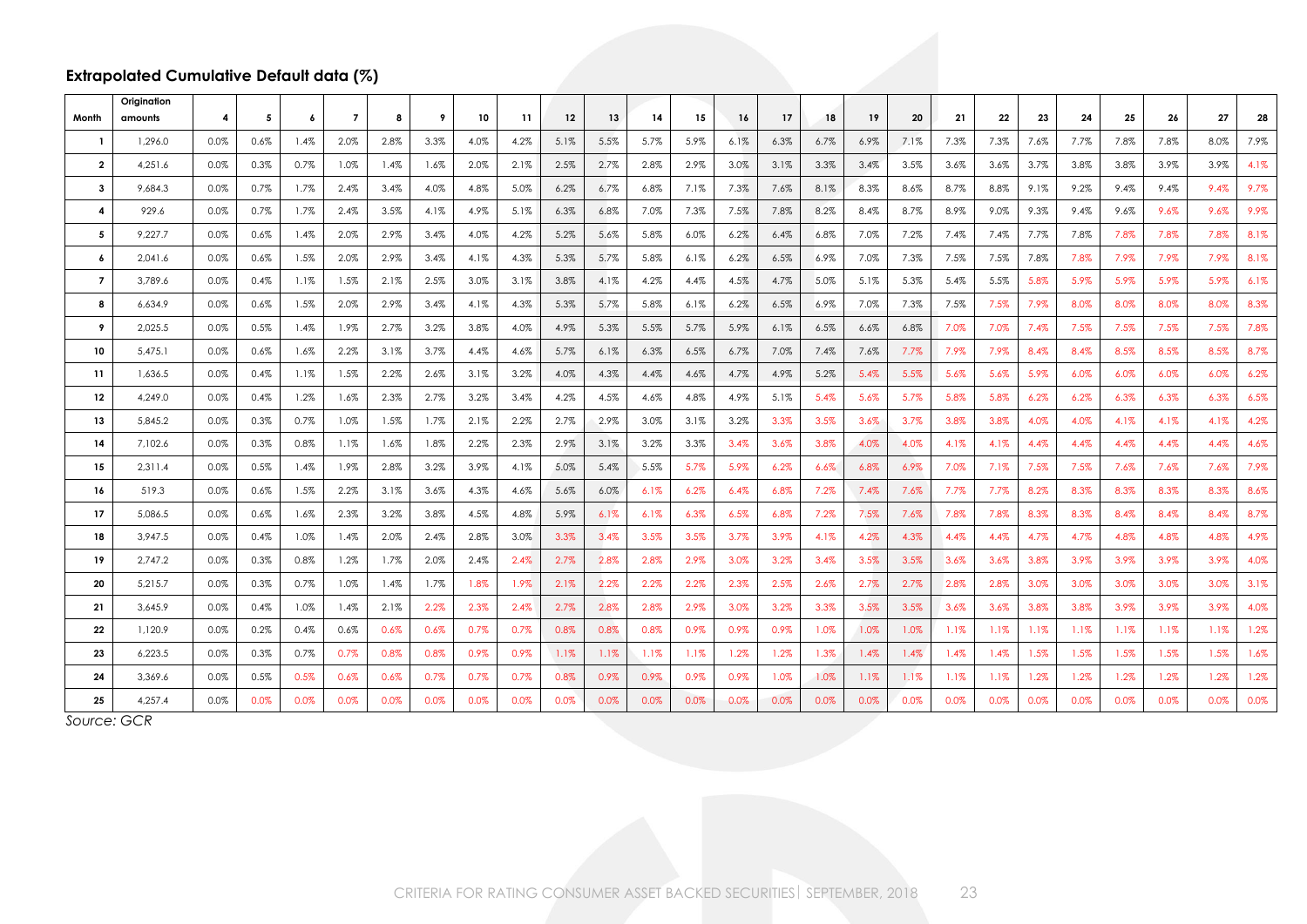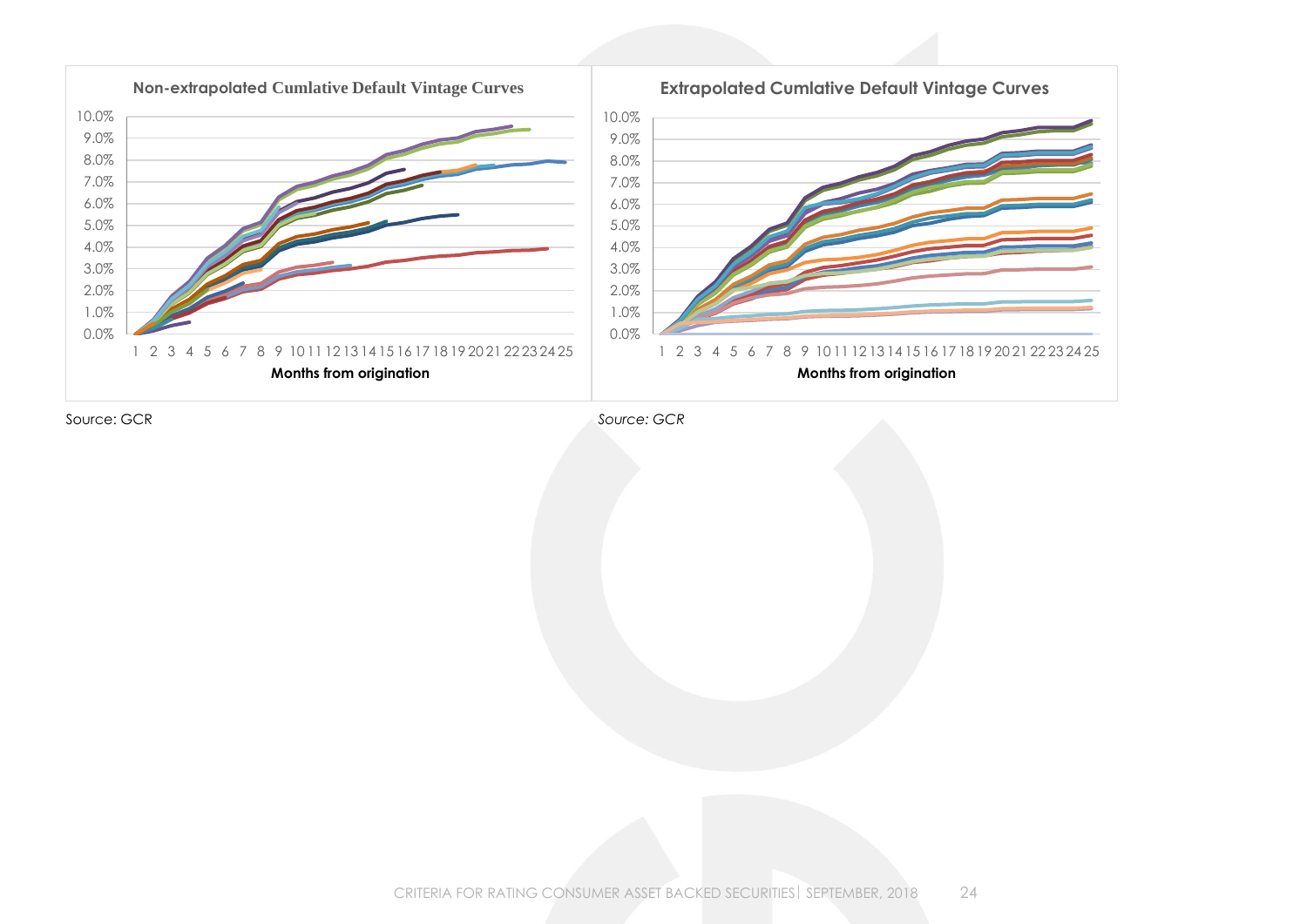## <span id="page-24-0"></span>Appendix B – South African Interest Rate Stresses

## <span id="page-24-1"></span>1. 3-month Johannesburg Interbank Agreed Rate ("Jibar") Stresses

- 74. The study below shows GCR's stress assumptions on the JIBAR rate. In designing its stresses, GCR considered the following avenues: 1) modelling an abolute maximum (minimum) interest rate or 2) modelling relative increases or decreases irrespective of an absolute level. Both approaches have shortfalls in that they ignore the fact that the likelihood of breaching an absolute interest rate level may vary substantially over time depending on the current rate level or wouldn't prove to be adequately stressful.
- 75. GCR used a "mid-point" approach as an alternative. The 3-month Jibar is modelled to increase from its current level over a fixed period according to an average gradient. If at the end of the period, the resulting stressed rate is below the maximum historical rate, the rate continues to increase to such maximum level over a capped period of time. If at the end of the period, the resulting stressed rate is higher than the maximum historical rate, GCR retains the midpoint between the resulting stressed rate and the maximum rate.

#### <span id="page-24-2"></span>**Historical Period Retained**

- 76.The South African Reserve Bank (SARB) sets the Repurchase (Repo) Rate. This directly affects the level of interest rates such as JIBAR through the monetary policy transmission mechanism in the economy.
- 77. In February 2000, the SARB changed its framework for setting monetary policy. From 1986 until this date, SARB primarily set rates with the aim of controlling the M3 money supply. Since 2000, in contrast, SARB targets inflation directly and uses monetary policy as a tool to keep inflation in the 3%-6% range.

|           | <b>EVOLUTION OF SOUTH AFRICA'S MONETARY POLICY FRAMEWORK</b>                                                                          |  |  |  |  |  |  |  |  |  |
|-----------|---------------------------------------------------------------------------------------------------------------------------------------|--|--|--|--|--|--|--|--|--|
| Years     | <b>Monetary Policy Framework</b>                                                                                                      |  |  |  |  |  |  |  |  |  |
| 1960-1981 | Liquid asset ratio-based system with quantitative controls over interest rates and<br>credit.                                         |  |  |  |  |  |  |  |  |  |
| 1981-1985 | Mixed system during transition.                                                                                                       |  |  |  |  |  |  |  |  |  |
| 1986-1998 | Cost of cash reserves-based system with pre-announced monetary targets.                                                               |  |  |  |  |  |  |  |  |  |
| 1998-1999 | Daily tenders of liquidity through repurchase transactions, plus pre-announced M3<br>targets and informal targets for core inflation. |  |  |  |  |  |  |  |  |  |
| 2000-     | Formal inflation targeting.                                                                                                           |  |  |  |  |  |  |  |  |  |

*Source: GCR, Johannesburg Stock Exchange*

78. The old (pre-2000) system led to interest rates being inherently unstable. This was partly a result of unstable demand for money and a changing relationship between money growth and inflation. The introduction of direct inflation-targeting helped to reduce the volatility, as well as the aggregate level, of interest rates.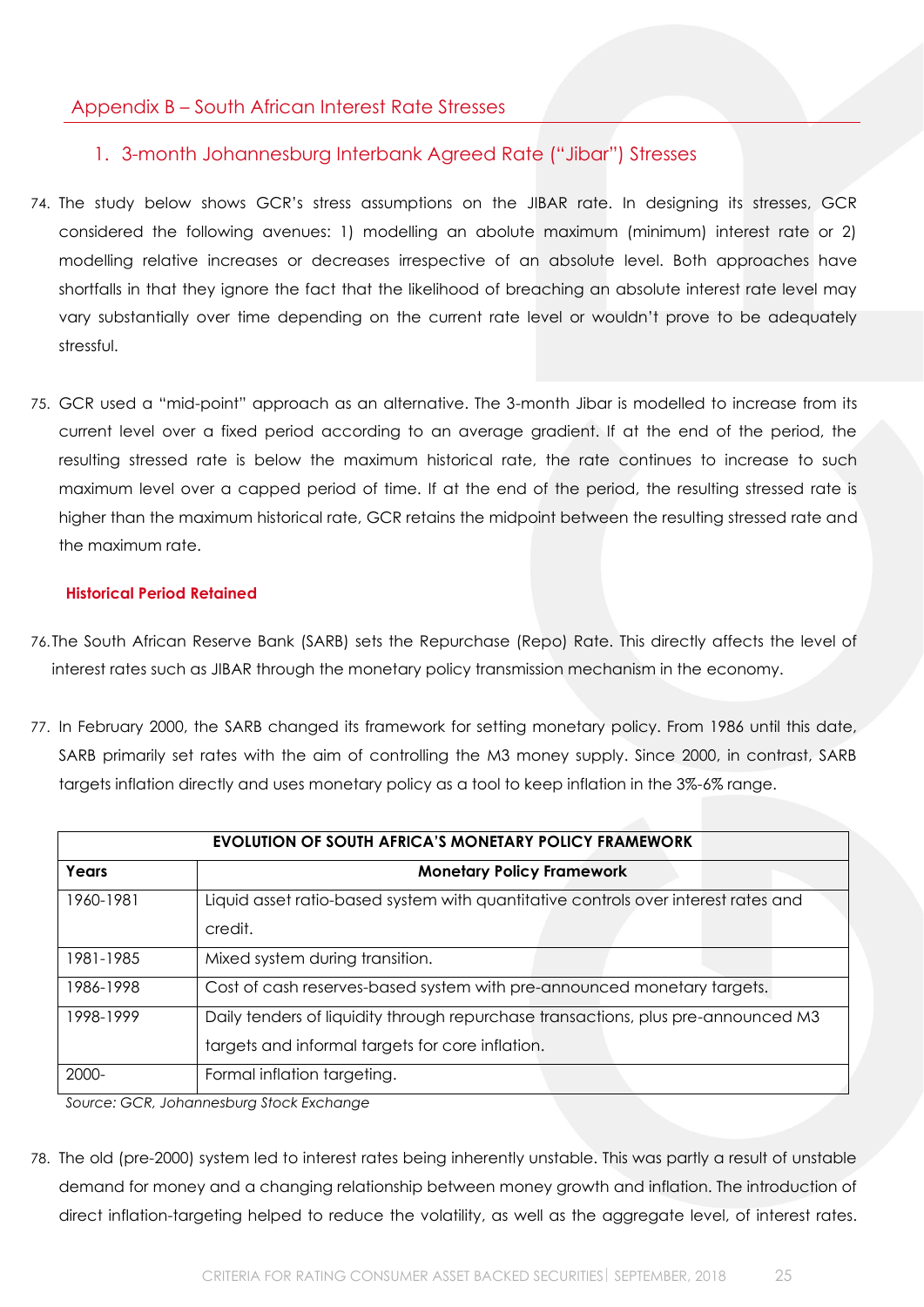The fact that the target is set as a band (3%-6%) and not as an absolute figure reinforces this stabilising effect.





*Source: Johannesburg Stock Exchange*

| 3-month JIBAR PRE- vs POST- FEBRUARY 2000 |                              |  |                   |                                      |  |  |  |  |  |
|-------------------------------------------|------------------------------|--|-------------------|--------------------------------------|--|--|--|--|--|
|                                           | Average 3-month JIBAR $(\%)$ |  |                   | Standard Deviation 3-month JIBAR (%) |  |  |  |  |  |
| Sep 1986-Jan 2000                         | Feb 2000-Sep 2017            |  | Sep 1986-Jan 2000 | Feb 2000-Sep 2017                    |  |  |  |  |  |
| 4.7                                       |                              |  | 3.2               | 2.3                                  |  |  |  |  |  |

*Source: GCR, Johannesburg Stock Exchange*

79. The data above shows the hiatus pre- and post- 2000 in terms of monetary policy in South Africa. As a result, GCR retained the period from 2000 to design its interest rate stresses.

#### <span id="page-25-0"></span>**Historical Length of Rise and Fall Periods and Gradient**

80. To design interest rate stresses, GCR looked at the periods of continuous rise or fall of the 3-month Jibar rate since 2000 as well as the gradient of such movements. The movements of the 3-month Jibar rate can be divided into eight buckets:

| Period            | 01/2000-<br>09/2001 | $10/2001 -$<br>10/2002 | 11/2002-<br>10/2003 | 11/2003-<br>5/2006 | 6/2006-<br>5/2008 | 6/2008-<br>12/2010 | 12/2013 | $1/2011 - 01/2014$<br>04/2018 |
|-------------------|---------------------|------------------------|---------------------|--------------------|-------------------|--------------------|---------|-------------------------------|
| Movement          | Fall                | Rise                   | Fall                | Flat               | <b>Rise</b>       | Fall               | Flat    | <b>Rise</b>                   |
| Length (months)   |                     |                        |                     | 31                 | 24                | 31                 | 36      | 44                            |
| Gradient (period) | $-0.11$             | 0.48                   | $-0.40$             | $-0.06$            | 0.67              | $-0.55$            | -0.06   | 0.22                          |
| -----             | - - - - -           |                        |                     |                    |                   |                    |         |                               |

*Source: GCR, Johannesburg Stock Exchange*

- 81. While prior to 2000, interest rates rose over a much shorter timeframe than they declined, these timeframes tend to be more comparable since then.
- 82. GCR derived the following base case from the above observation: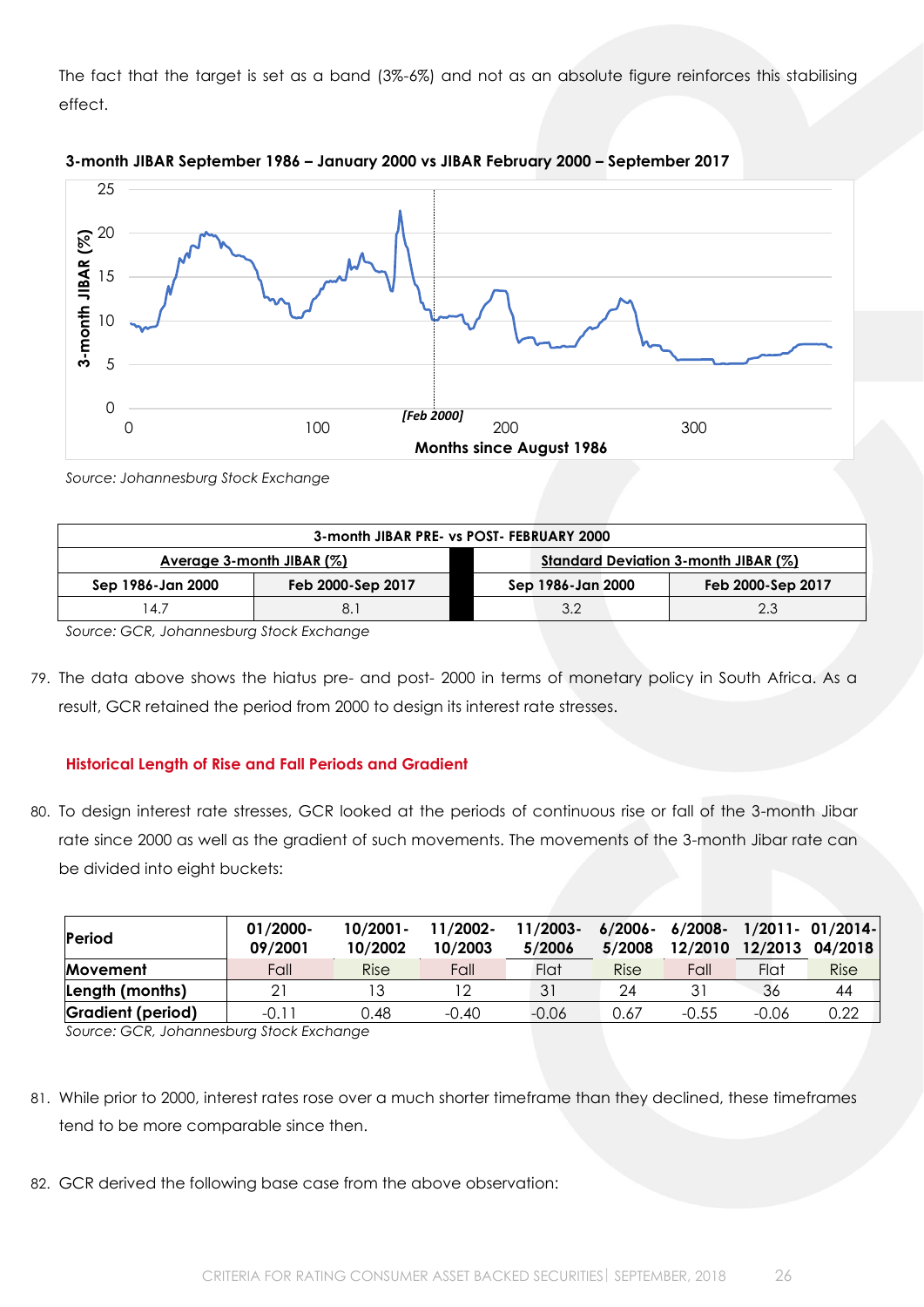**3-month Jibar Movements - Historical Observations vs Base case** 

|                                     | <b>Historical</b> | <b>Base case</b> |
|-------------------------------------|-------------------|------------------|
| Min rate                            | 5.1%              | 5.0%             |
| <b>Average Fall period (months)</b> | 21.3              | 25               |
| <b>Average Fall gradient</b>        | $-0.36$           | $-0.40$          |
| Max rate                            | 13.5%             | 14.0%            |
| Average Rise period (months)        | 18.5              | 20               |
| <b>Average Rise gradient</b>        | 0.57              | 0.60             |
| Cap to the period (months)          |                   | 25               |
| $\sim$ $\sim$ $\sim$ $\sim$         |                   |                  |

*Source: GCR*

- 83. In a declining interest rate environment, rates are assumed to fall within 25 months by 40% over the period. In a rising interest rate environment, rates are assumed to increase by 60% over 20 months. In any event, the maximum or minimum rate is reached within 25 months ("Cap to the period").
- 84. The table below exhibits an illustrative example whereby the 3-month Jibar current level is assumed to be 1) 6.9% and 2) 10%.

| 3-month Jibar                   | $6.9\%$ | 10.0% |
|---------------------------------|---------|-------|
| <b>Rising Scenario</b>          |         |       |
| Theoretical Max                 | 11.0%   | 16.0% |
| Retained Max                    | 14.0%   | 15.0% |
| Retained Period (months)        | 25      | 17    |
| <b>Falling Scenario</b>         |         |       |
| <b>Theoretical Min</b>          | 4.1%    | 6.0%  |
| <b>Retained Min</b>             | 5.0%    | 5.5%  |
| <b>Retained Period (months)</b> | 18      | 25    |
| SOLUTION CCP                    |         |       |

*Source: GCR*

#### <span id="page-26-0"></span>**Interest Rate Multiples Applied to the 3-month Jibar Rate**

85. The following multiples apply to the abovementioned interest rate thresholds to derive a maximum and minimum stressed rate over a stressed period.

#### **3-month Jibar stress multiples**

| <b>Rating Scenario</b> | <b>Rising</b> | <b>Stable</b> | <b>Declining</b> |
|------------------------|---------------|---------------|------------------|
| $AAA$ (za)(sf)         | 1.20          | 1.0           | 0.50             |
| $AA$ (za)(sf)          | 1.17          | 1.0           | 0.57             |
| $A$ (za)(sf)           | 1.13          | 1.0           | 0.68             |
| BBB(zq)(sf)            | 1.09          | 1.0           | 0.79             |
| $BB(z)$ (sf)           | 1.04          | 1.0           | 0.89             |
| $B(z\alpha)(sf)$       | .0            | 1.O           | 1.0              |

*Source: GCR*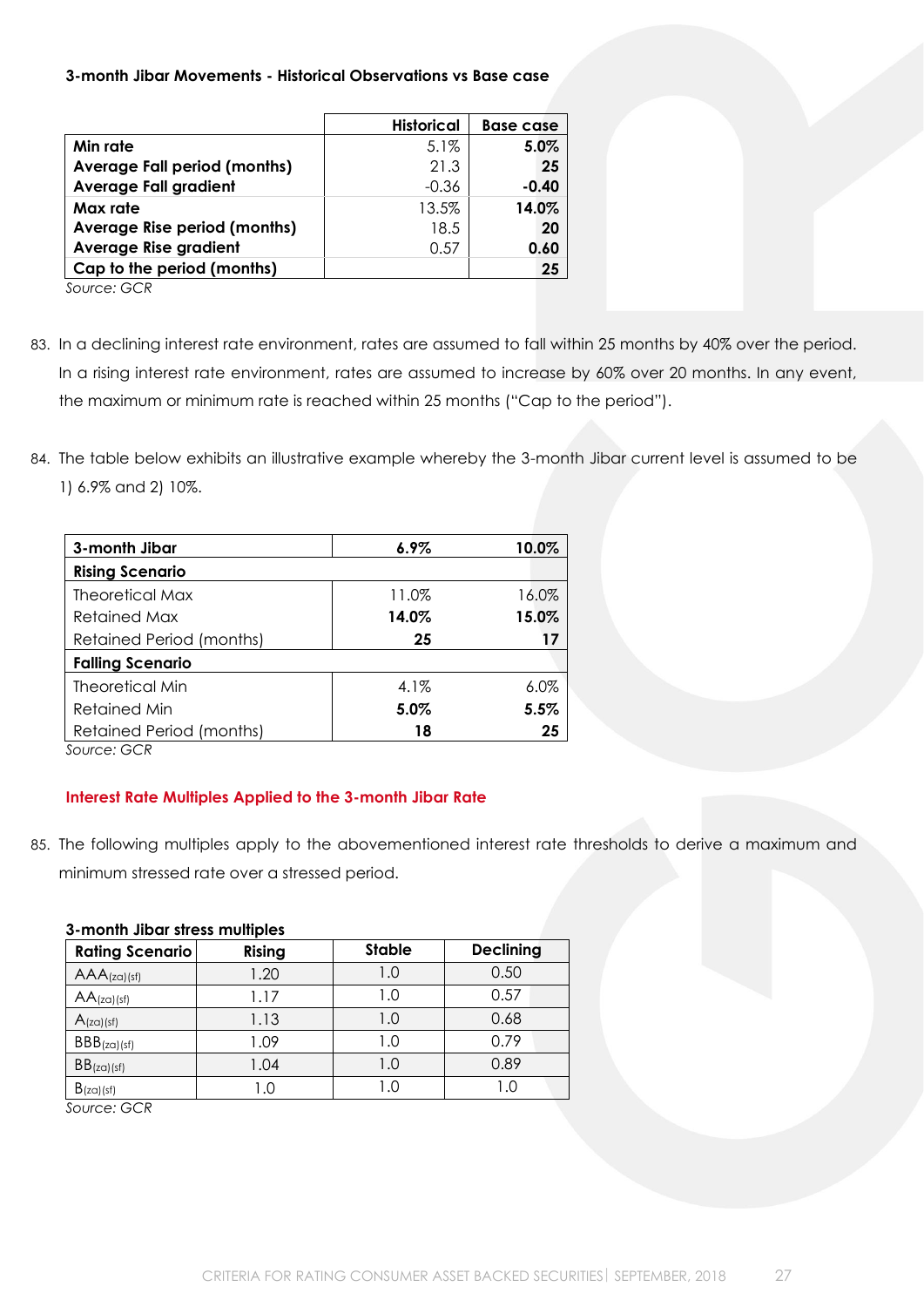Illustrative example – Interest Rate Levels in each Rating Scenario and Related Timing for a 3-month Jibar = 6.90%

| <b>Rating Scenario</b> | Rising     |           |         | <b>Stable</b> | <b>Declining</b> |              |
|------------------------|------------|-----------|---------|---------------|------------------|--------------|
|                        | <b>Max</b> | Over      | Max     | Over          | Min              | Over         |
| $AAA$ (za) (sf)        | 16.8%      | 25 months | 6.9%    | n.a.          | 2.5%             | 24 months    |
| $AA$ (za)(sf)          | 16.4%      | 25 months | $6.9\%$ | n.a.          | 2.9%             | 24 months    |
| $A(z\alpha)(sf)$       | 15.8%      | 25 months | 6.9%    | n.a.          | 3.4%             | 23 months    |
| BBB(zq)(sf)            | 15.2%      | 25 months | 6.9%    | n.a.          | 3.9%             | 22 months    |
| $BB(z)$ (sf)           | 14.6%      | 25 months | 6.9%    | n.a.          | 4.5%             | months<br>21 |
| $B(z\alpha)(sf)$       | 14.0%      | 25 months | $6.9\%$ | n.a.          | 5.0%             | 19 months    |

## <span id="page-27-0"></span>2. Prime/3-monthJibar Stresses

86. In the absence of swap agreement in place, the SPV is exposed to a compression of the gap between the Prime and the 3-month Jibar rates. The two indices have historically shown a high positive correlation. The following graph shows the historical levels of the Prime rate vs the 3-month Jibar since 2000:



**Prime vs 3-month Jibar Rate**

*Source: Johannesburg Stock Exchange*

87. In unhedged transactions, GCR assumes, irrespective of the rating scenario, a constant Prime/3-month Jibar differential of 2.45%.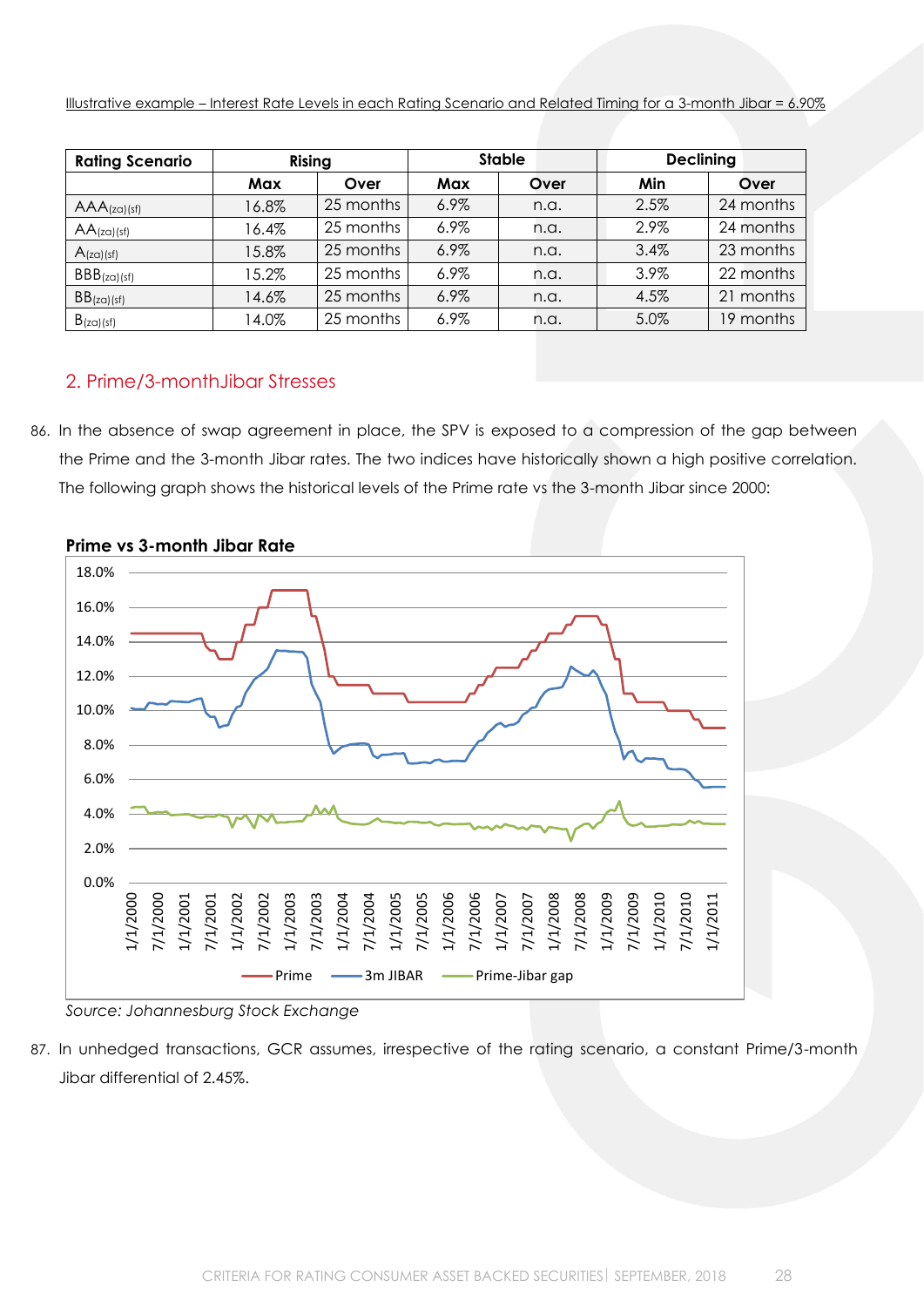# <span id="page-28-0"></span>Glossary of Terms/Acronyms

| Administrator              | A transaction appointed agent responsible for the managing of a Conduit or a Special Purpose Vehicle. The<br>responsibilities may include maintaining the bank accounts, making payments and monitoring the transaction<br>performance.                                                                                                                                                                                                              |
|----------------------------|------------------------------------------------------------------------------------------------------------------------------------------------------------------------------------------------------------------------------------------------------------------------------------------------------------------------------------------------------------------------------------------------------------------------------------------------------|
| Advance                    | A lending term, to transfer funds from the creditor to the debtor.                                                                                                                                                                                                                                                                                                                                                                                   |
| Agreement                  | A negotiated and usually legally enforceable understanding between two or more legally competent parties.                                                                                                                                                                                                                                                                                                                                            |
| Amortisation               | From a liability perspective, the paying off of debt in a series of installments over a period of time. From an asset<br>perspective, the spreading of capital expenses for intangible assets over a specific period of time (usually over<br>the asset's useful life).                                                                                                                                                                              |
| Amortisation<br>Period     | A period that may follow the Revolving Period of a transaction, during which the outstanding balance of the<br>related securities may be partially repaid.                                                                                                                                                                                                                                                                                           |
| Arrears                    | General term for non-performing obligations, i.e. obligations that are overdue.                                                                                                                                                                                                                                                                                                                                                                      |
| Arrears Reserve            | An accounting provision made in a reserve fund for arrears.                                                                                                                                                                                                                                                                                                                                                                                          |
| Asset                      | An item with economic value that an entity owns or controls.                                                                                                                                                                                                                                                                                                                                                                                         |
| Asset Backed<br>Securities | Securitisation: debt securities issued that are backed or covered by a pool of assets or receivables (Auto loans<br>and leases, consumer loans, commercial assets, credit cards, mortgage loans).                                                                                                                                                                                                                                                    |
| <b>Balloon Loan</b>        | A loan which does not fully amortise over the term of the loan agreement.                                                                                                                                                                                                                                                                                                                                                                            |
| <b>Basis Risk</b>          | The risk of imperfect hedging using futures.                                                                                                                                                                                                                                                                                                                                                                                                         |
| Borrower                   | The party indebted or the person making repayments for its borrowings.                                                                                                                                                                                                                                                                                                                                                                               |
| Capital                    | The sum of money that is used to generate proceeds.                                                                                                                                                                                                                                                                                                                                                                                                  |
| Cash Flow                  | A financial term for monetary changes in operations, investing and financing activities.                                                                                                                                                                                                                                                                                                                                                             |
| Concentrations             | A high degree of positive correlation between factors or excessive exposure to a single factor that share similar<br>demographics or financial instrument or specific sector or specific industry or specific markets.                                                                                                                                                                                                                               |
| Coupon                     | Interest payment on a security.                                                                                                                                                                                                                                                                                                                                                                                                                      |
| Covenant                   | A provision that is indicative of performance. Covenants are either positive or negative. Positive covenants are<br>activities that the borrower commits to, typically in its normal course of business. Negative covenants are certain<br>limits and restrictions on the borrowers' activities.                                                                                                                                                     |
| Credit                     | A contractual agreement in which a borrower receives something of value now, and agrees to repay the lender<br>at some date in the future, generally with interest. The term also refers to the borrowing capacity of an individual<br>or company                                                                                                                                                                                                    |
| Credit<br>Enhancement      | Limited protection to a transaction against losses arising from the assets. The credit enhancement can be either<br>internal or external. Internal credit enhancement may include: Subordination; over-collateralisation; excess<br>spread; security package; arrears reserve; reserve fund and hedging. External credit enhancement may include:<br>Guarantees; Letters of Credit and hedging.                                                      |
| Credit Rating              | An opinion regarding the creditworthiness of an entity, a security or financial instrument, or an issuer of securities<br>or financial instruments, using an established and defined ranking system of rating categories.                                                                                                                                                                                                                            |
| Credit Risk                | The probability or likelihood that a borrower or issuer will not meet its debt obligations. Credit Risk can further be<br>separated between current credit risk (immediate) and potential credit risk (deferred).                                                                                                                                                                                                                                    |
| Creditor                   | A credit provider that is owed debt obligations by a debtor.                                                                                                                                                                                                                                                                                                                                                                                         |
| Debt                       | An obligation to repay a sum of money.                                                                                                                                                                                                                                                                                                                                                                                                               |
| Default                    | A default occurs when: 1.) The Borrower is unable to repay its debt obligations in full; 2.) A credit-loss event such<br>as charge-off, specific provision or distressed restructuring involving the forgiveness or postponement of<br>obligations; 3.) The borrower is past due more than X days on any debt obligations as defined in the transaction<br>documents; 4.) The obligor has filed for bankruptcy or similar protection from creditors. |
| Default Risk               | The probability or likelihood that a borrower or issuer will not meet its debt obligations. Credit Risk can further be<br>separated between current credit risk (immediate) and potential credit risk (deferred).                                                                                                                                                                                                                                    |
| Discharge                  | Performance of obligations in a natural way according to a contractual relationship.                                                                                                                                                                                                                                                                                                                                                                 |
| Eligibility Criteria       | Limitations imposed on the type and quality of assets that can be sold by the Originator / Servicer into the<br>Securitisation vehicle which ensure the transaction will track the performance of historical data analysed as<br>closely as possible.                                                                                                                                                                                                |
| Enforceable                | To make sure people do what is required by a law or rule et cetera.                                                                                                                                                                                                                                                                                                                                                                                  |
| Enforcement                | To make sure people do what is required by a law or rule et cetera.                                                                                                                                                                                                                                                                                                                                                                                  |
| Environment                | The surroundings or conditions in which an entity operates (Economic, Financial, Natural).                                                                                                                                                                                                                                                                                                                                                           |
| <b>Excess Spread</b>       | The net weighted average interest rate receivable on a pool of assets being greater than the weighted average<br>interest rate payable for the debt securities.                                                                                                                                                                                                                                                                                      |
| Exposure                   | Exposure is the amount of risk the holder of an asset or security is faced with as a consequence of holding the<br>security or asset. For a company, its exposure may relate to a particular product class or customer grouping.<br>Exposure may also arise from an overreliance on one source of funding.                                                                                                                                           |
| Guarantee                  | An undertaking for performance of another's obligations in event of default.                                                                                                                                                                                                                                                                                                                                                                         |
| Haircut                    | The percentage by which the market value of a security used as collateral for a loan is reduced. The size of the<br>haircut reflects the expected ease of selling the security and the likely reduction necessary to the realised value<br>relative to the fair value.                                                                                                                                                                               |
| Hedge                      | A form of insurance against financial loss or other adverse circumstances.                                                                                                                                                                                                                                                                                                                                                                           |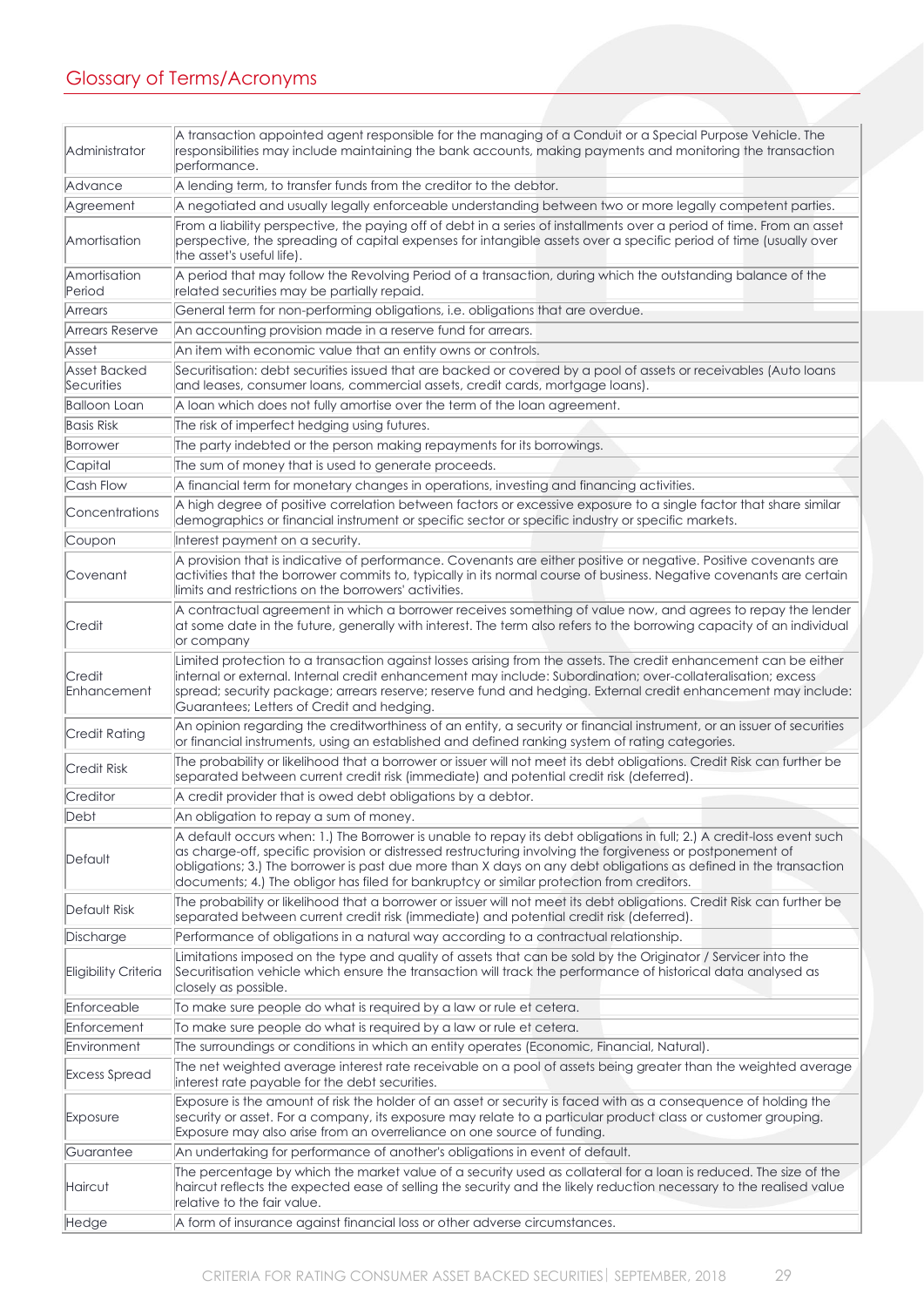| <b>Income</b>               | Money received, especially on a regular basis, for work or through investments.                                                                                                                                                                                                                                                                                                                                                                                                                                                           |
|-----------------------------|-------------------------------------------------------------------------------------------------------------------------------------------------------------------------------------------------------------------------------------------------------------------------------------------------------------------------------------------------------------------------------------------------------------------------------------------------------------------------------------------------------------------------------------------|
| Index                       | An assessment of the property value, with the value being compared to similar properties in the area.                                                                                                                                                                                                                                                                                                                                                                                                                                     |
| Instalment                  | Payment made to honour obligations in regards to a credit agreement in the following credited order: 1.) Satisfy<br>the due or unpaid interest charges; 2.) Satisfy the due or unpaid fees or charges; and To reduce the amount of<br>the principal debt.                                                                                                                                                                                                                                                                                 |
| <i><u><b>Issuer</b></u></i> | The party indebted or the person making repayments for its borrowings.                                                                                                                                                                                                                                                                                                                                                                                                                                                                    |
| Lease                       | Agreement or temporary use and enjoyment of a corporeal thing (movable or immovable property) the whole or<br>part thereof for rent. The essential elements of a contract of lease are: 1.) Undertaking of lessor to give the lessee<br>the use and enjoyment of something; 2.) Agreement between the lessor and lessee that the lessee's right to use<br>and enjoyment is temporary; and 3.) Lessee's undertaking to pay a sum or rent.                                                                                                  |
| Lender                      | A credit provider that is owed debt obligations by a debtor.                                                                                                                                                                                                                                                                                                                                                                                                                                                                              |
| Lessee                      | The party that enjoys temporary use of a corporeal thing.                                                                                                                                                                                                                                                                                                                                                                                                                                                                                 |
| Lessor                      | The owner or agent that acts on behalf of the owner of property that grants the temporary use of a corporeal<br>thing.                                                                                                                                                                                                                                                                                                                                                                                                                    |
| Liquidity                   | The ability to repay short-term obligations or short-term availability of liquid assets to a market or entity.                                                                                                                                                                                                                                                                                                                                                                                                                            |
| Liquidity Facility          | A facility provided to a structured finance transaction that will pay the Noteholders interest in the event that the<br>underlying assets cash flows are inadequate.                                                                                                                                                                                                                                                                                                                                                                      |
| Loan                        | A sum of money borrowed by a debtor that is expected to be paid back with interest to the creditor. A debt<br>instrument where immovable property is the collateral for the loan. A mortgage gives the lender a right to take<br>possession of the property if the borrower fails to repay the loan. Registration is a prerequisite for the existence of<br>any mortgage loan. A mortgage can be registered over either a corporeal or incorporeal property, even if it<br>does not belong to the mortgagee. Also called a Mortgage bond. |
| Loss                        | A tangible or intangible, financial or non-financial loss of economic value.                                                                                                                                                                                                                                                                                                                                                                                                                                                              |
| Market                      | An assessment of the property value, with the value being compared to similar properties in the area.                                                                                                                                                                                                                                                                                                                                                                                                                                     |
| National Scale<br>Rating    | The national scale provides a relative measure of creditworthiness for rated entities only within the country<br>concerned. Under this rating scale, a 'AAA' long term national scale rating will typically be assigned to the lowest<br>relative risk within that country, which in most cases will be the sovereign state.                                                                                                                                                                                                              |
| Obligation                  | The title given to the legal relationship that exists between parties to an agreement when they acquire personal<br>rights against each other for entitlement to perform.                                                                                                                                                                                                                                                                                                                                                                 |
| Obligor                     | The party indebted or the person making repayments for its borrowings.                                                                                                                                                                                                                                                                                                                                                                                                                                                                    |
| Origination                 | A process of creating assets.                                                                                                                                                                                                                                                                                                                                                                                                                                                                                                             |
| Originator                  | An entity that created assets and hold on balance sheet for securitisation purposes.                                                                                                                                                                                                                                                                                                                                                                                                                                                      |
| Performing                  | An obligation that performs according to its contractual obligations.                                                                                                                                                                                                                                                                                                                                                                                                                                                                     |
| Portfolio Criteria          | Limitations imposed on the type and quality of assets that can be sold by the Originator / Servicer into the<br>Securitisation vehicle which ensure the transaction will track the performance of historical data analysed as<br>closely as possible.                                                                                                                                                                                                                                                                                     |
| Prepayment                  | Early or excess repayment of an obligation. Partial or full prepayment of the outstanding loan amount.                                                                                                                                                                                                                                                                                                                                                                                                                                    |
| Prepayment<br>Rate          | The rate of prepayment in relation to the pool of obligations. Also called prepayment speed.                                                                                                                                                                                                                                                                                                                                                                                                                                              |
| Principal                   | The total amount borrowed or lent, e.g. the face value of a bond, excluding interest.                                                                                                                                                                                                                                                                                                                                                                                                                                                     |
| Proceeds                    | Funds from issuance of debt securities or sale of assets.                                                                                                                                                                                                                                                                                                                                                                                                                                                                                 |
| <b>Rated Securities</b>     | Debt securities that have been accorded a credit rating.                                                                                                                                                                                                                                                                                                                                                                                                                                                                                  |
| Receivables                 | General term for economic benefit derived from an asset.                                                                                                                                                                                                                                                                                                                                                                                                                                                                                  |
| Recovery                    | The action or process of regaining possession or control of something lost. To recoup losses,                                                                                                                                                                                                                                                                                                                                                                                                                                             |
| Redemption                  | The repurchase of a bond at maturity by the issuer.                                                                                                                                                                                                                                                                                                                                                                                                                                                                                       |
| Reference Rate              | A rate that is the basis of the calculation such as JIBAR.                                                                                                                                                                                                                                                                                                                                                                                                                                                                                |
| Rent                        | Payment from a lessee to the lessor for the temporary use of an asset.                                                                                                                                                                                                                                                                                                                                                                                                                                                                    |
| Repayment                   | Payment made to honour obligations in regards to a credit agreement in the following credited order: 3.) Satisfy<br>the due or unpaid interest charges; 4.) Satisfy the due or unpaid fees or charges; and 5.) To reduce the amount<br>of the principal debt.                                                                                                                                                                                                                                                                             |
| <b>Reserve Fund</b>         | A funded account available for use by a Special Purpose Vehicle for one or more specified purposes. A reserve<br>fund is often used as a form of credit enhancement. Typically accumulated over time, through excess cash flows.                                                                                                                                                                                                                                                                                                          |
| Reserves                    | A portion of funds allocated for an eventuality.                                                                                                                                                                                                                                                                                                                                                                                                                                                                                          |
| Seasoning                   | The age of an asset, the time period passed since origination.                                                                                                                                                                                                                                                                                                                                                                                                                                                                            |
|                             | Secured Creditor   A creditor that has specific assets pledged as collateral that will receive the proceeds in the event of default.                                                                                                                                                                                                                                                                                                                                                                                                      |
| Securities                  | Various instruments used in the capital market to raise funds.                                                                                                                                                                                                                                                                                                                                                                                                                                                                            |
| Securitisation              | Is a process of repackaging portfolios of cash-flow producing financial instruments into securities for sale to third<br>parties.                                                                                                                                                                                                                                                                                                                                                                                                         |
| Securitisation<br>Vehicle   | An entity that is created to fulfill specific objectives. Normally insolvency remote and created to isolate financial<br>lrisk.                                                                                                                                                                                                                                                                                                                                                                                                           |
| Security                    | An asset deposited or pledged as a guarantee of the fulfilment of an undertaking or the repayment of a loan, to<br>be forfeited in case of default.                                                                                                                                                                                                                                                                                                                                                                                       |
| Senior                      | A security that has a higher repayment priority than junior securities.                                                                                                                                                                                                                                                                                                                                                                                                                                                                   |
| Servicer                    | A transaction appointed agent that performs the servicing of mortgage loans, loan or obligations.                                                                                                                                                                                                                                                                                                                                                                                                                                         |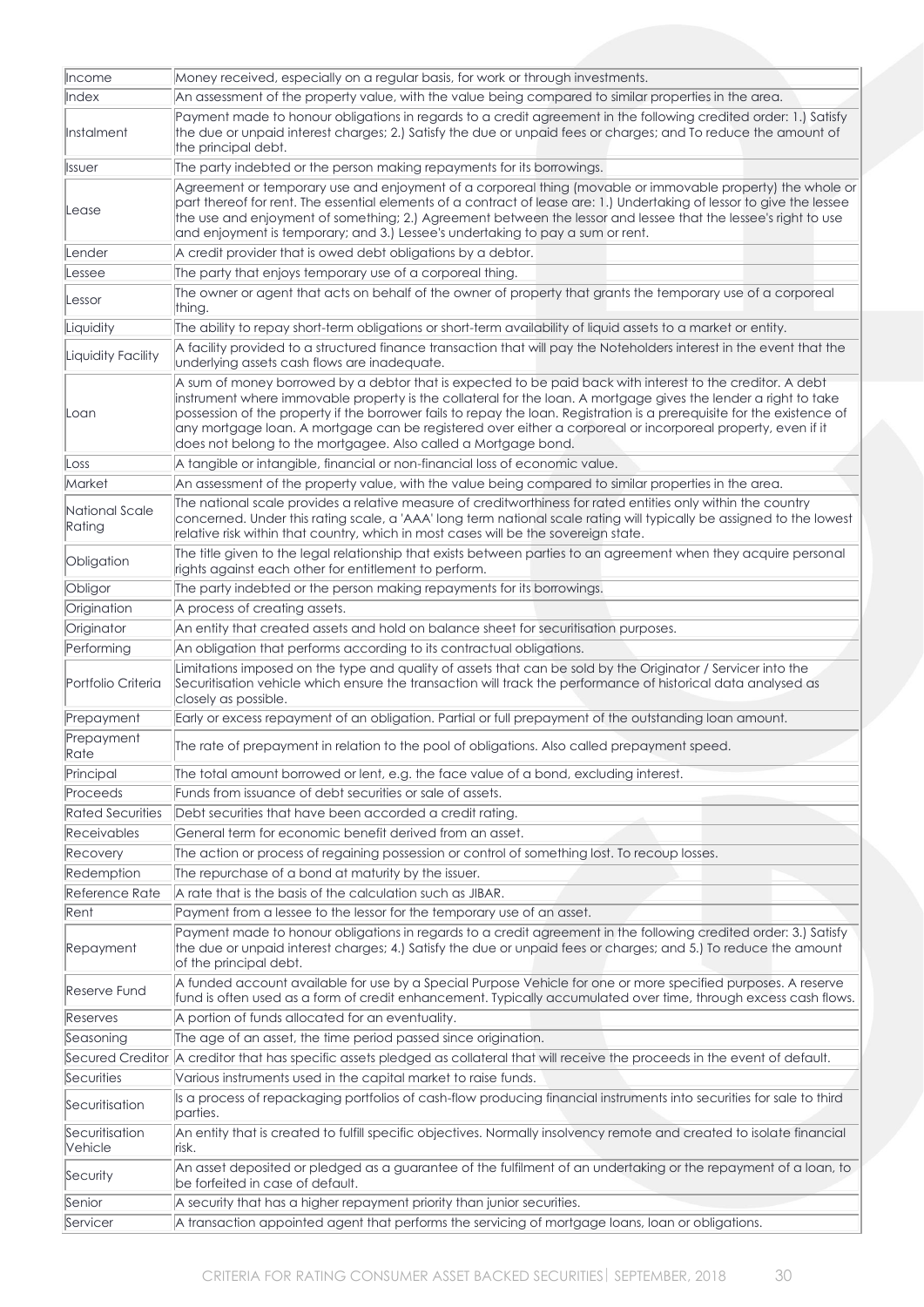| Servicing                  | The calculation of interest and repayments, collection of repayments, advancing of loans, foreclose procedures,<br>maintaining records and seeing that the proceeds of each loan are passed on to the respective party.                                                                                                                                                                         |
|----------------------------|-------------------------------------------------------------------------------------------------------------------------------------------------------------------------------------------------------------------------------------------------------------------------------------------------------------------------------------------------------------------------------------------------|
| Spread                     | The interest rate that is paid in addition to the reference rate for debt securities.                                                                                                                                                                                                                                                                                                           |
| Standard<br>Deviation      | An indication of risk amongst the dispersion of values. Higher value indicates greater risk.                                                                                                                                                                                                                                                                                                    |
| Structured<br>Finance      | A method of raising funds in the capital markets. A Structured Finance transaction is established to accomplish<br>certain funding objectives whist reducing risk.                                                                                                                                                                                                                              |
| Subordination              | The prioritising of the payment of interest and principal payments to tranches (senior, junior etc. Senior tranches<br>are paid before junior tranches.                                                                                                                                                                                                                                         |
| Surveillance               | Process of monitoring a transaction according to triggers, covenants and key performance indicators.                                                                                                                                                                                                                                                                                            |
| Swap                       | An agreement between two parties for the exchange of a series of future cash flows. The exchange of one<br>security for another. Normally an investment bank, which provides a swap.                                                                                                                                                                                                            |
| Tenor                      | The term or duration of a debt security.                                                                                                                                                                                                                                                                                                                                                        |
| Tranche                    | In a structured finance, a slice or portion of debt securities offered that is structured or grouped to resemble the<br>same degree of risk associated with the underlying asset or with a similar degree of risk. A junior tranche has a<br>higher degree of default risk than a senior tranche.                                                                                               |
| Transaction                | A transaction that enables an Issuer to issue debt securities in the capital markets. A debt issuance programme<br>that allows an Issuer the continued and flexible issuance of several types of securities in accordance with the<br>programme terms and conditions.                                                                                                                           |
| Trust                      | A third party that acts in the best interest of another party, according to the trust deed, usually the investors.<br>Owner of a securitisation vehicle that acts in the best interest of the Noteholders.                                                                                                                                                                                      |
| Trustee                    | A third party that acts in the best interest of another party, according to the trust deed, usually the investors.<br>Owner of a securitisation vehicle that acts in the best interest of the Noteholders.                                                                                                                                                                                      |
| Weighted                   | The weight that a single obligation has in relation to the aggregated pool of obligations. For example, a single<br>mortgage principal balance divided by the aggregated mortgage pool principal balance.                                                                                                                                                                                       |
| Weighted<br>Average        | An average resulting from the multiplication of each component by a factor reflecting its importance or, relative<br>size to a pool of assets or liabilities.                                                                                                                                                                                                                                   |
| Yield                      | Percentage return on an investment or security, usually calculated at an annual rate.                                                                                                                                                                                                                                                                                                           |
| Administrator              | A transaction appointed agent responsible for the managing of a Conduit or a Special Purpose Vehicle. The<br>responsibilities may include maintaining the bank accounts, making payments and monitoring the transaction<br>performance.                                                                                                                                                         |
| Advance                    | A lending term, to transfer funds from the creditor to the debtor.                                                                                                                                                                                                                                                                                                                              |
| Agreement                  | A negotiated and usually legally enforceable understanding between two or more legally competent parties.                                                                                                                                                                                                                                                                                       |
| Amortisation               | From a liability perspective, the paying off of debt in a series of installments over a period of time. From an asset<br>perspective, the spreading of capital expenses for intangible assets over a specific period of time (usually over<br>the asset's useful life).                                                                                                                         |
| Amortisation<br>Period     | A period that may follow the Revolving Period of a transaction, during which the outstanding balance of the<br>related securities may be partially repaid.                                                                                                                                                                                                                                      |
| Arrears                    | General term for non-performing obligations, i.e. obligations that are overdue.                                                                                                                                                                                                                                                                                                                 |
| Arrears Reserve            | An accounting provision made in a reserve fund for arrears.                                                                                                                                                                                                                                                                                                                                     |
| Asset                      | An item with economic value that an entity owns or controls.                                                                                                                                                                                                                                                                                                                                    |
| Asset Backed<br>Securities | Securitisation: debt securities issued that are backed or covered by a pool of assets or receivables (Auto loans<br>and leases, consumer loans, commercial assets, credit cards, mortgage loans).                                                                                                                                                                                               |
| <b>Balloon Loan</b>        | A loan which does not fully amortise over the term of the loan agreement.                                                                                                                                                                                                                                                                                                                       |
| <b>Basis Risk</b>          | The risk of imperfect hedging using futures.                                                                                                                                                                                                                                                                                                                                                    |
| Borrower                   | The party indebted or the person making repayments for its borrowings.                                                                                                                                                                                                                                                                                                                          |
| Capital                    | The sum of money that is used to generate proceeds.                                                                                                                                                                                                                                                                                                                                             |
| Cash Flow                  | A financial term for monetary changes in operations, investing and financing activities.                                                                                                                                                                                                                                                                                                        |
| Concentrations             | A high degree of positive correlation between factors or excessive exposure to a single factor that share similar<br>demographics or financial instrument or specific sector or specific industry or specific markets.                                                                                                                                                                          |
| Coupon                     | Interest payment on a security.                                                                                                                                                                                                                                                                                                                                                                 |
| Covenant                   | A provision that is indicative of performance. Covenants are either positive or negative. Positive covenants are<br>activities that the borrower commits to, typically in its normal course of business. Negative covenants are certain<br>limits and restrictions on the borrowers' activities.                                                                                                |
| Credit                     | A contractual agreement in which a borrower receives something of value now, and agrees to repay the lender<br>at some date in the future, generally with interest. The term also refers to the borrowing capacity of an individual<br>or company                                                                                                                                               |
| Credit<br>Enhancement      | Limited protection to a transaction against losses arising from the assets. The credit enhancement can be either<br>internal or external. Internal credit enhancement may include: Subordination; over-collateralisation; excess<br>spread; security package; arrears reserve; reserve fund and hedging. External credit enhancement may include:<br>Guarantees; Letters of Credit and hedging. |
| Credit Rating              | An opinion regarding the creditworthiness of an entity, a security or financial instrument, or an issuer of securities<br>or financial instruments, using an established and defined ranking system of rating categories.                                                                                                                                                                       |
| <b>Credit Risk</b>         | The probability or likelihood that a borrower or issuer will not meet its debt obligations. Credit Risk can further be<br>separated between current credit risk (immediate) and potential credit risk (deferred).                                                                                                                                                                               |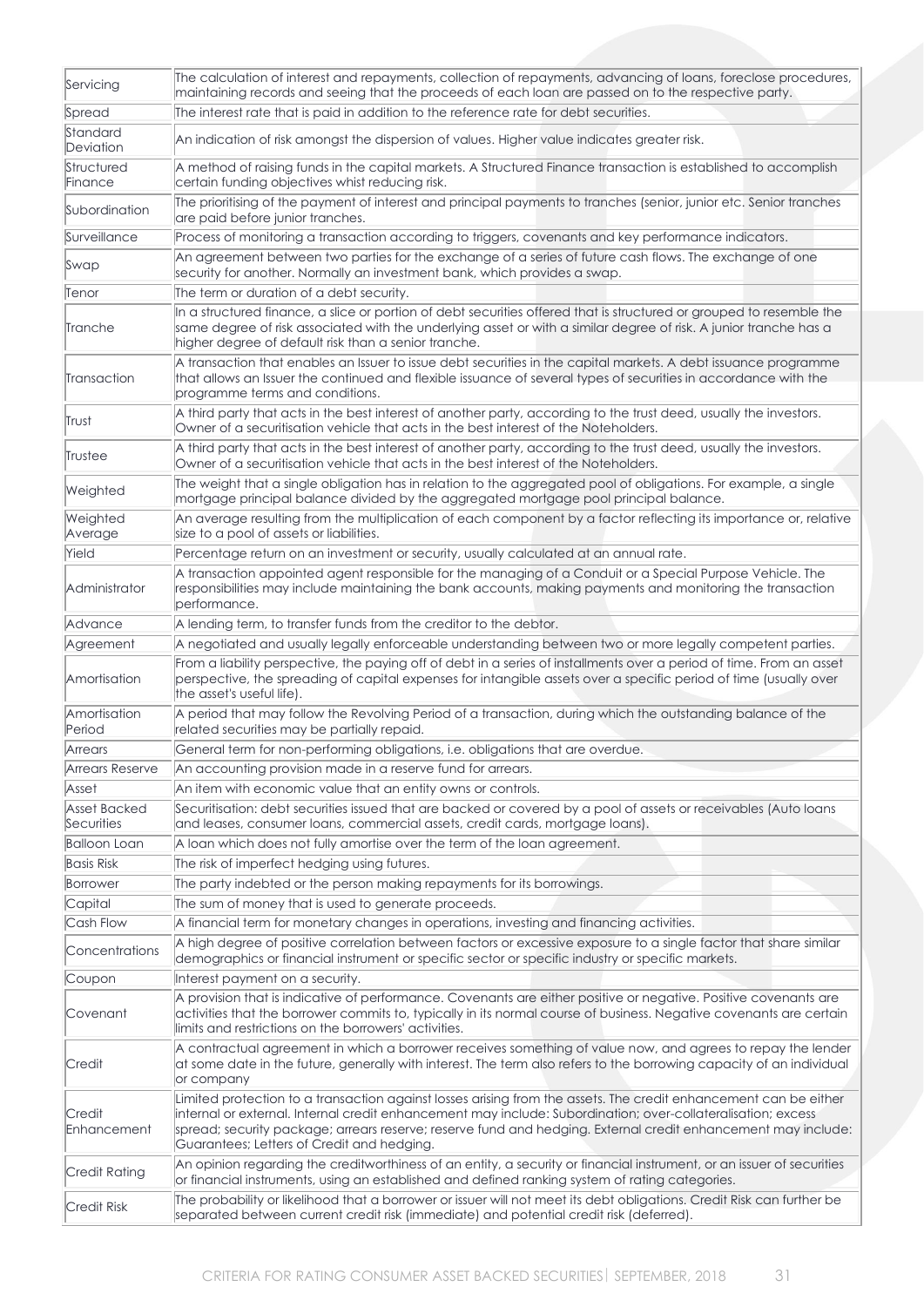| Creditor                        | A credit provider that is owed debt obligations by a debtor.                                                                                                                                                                                                                                                                                                                                                                                                                                                                              |
|---------------------------------|-------------------------------------------------------------------------------------------------------------------------------------------------------------------------------------------------------------------------------------------------------------------------------------------------------------------------------------------------------------------------------------------------------------------------------------------------------------------------------------------------------------------------------------------|
| Debt                            | An obligation to repay a sum of money.                                                                                                                                                                                                                                                                                                                                                                                                                                                                                                    |
| Default                         | A default occurs when: 1.) The Borrower is unable to repay its debt obligations in full; 2.) A credit-loss event such<br>as charge-off, specific provision or distressed restructuring involving the forgiveness or postponement of<br>obligations; 3.) The borrower is past due more than X days on any debt obligations as defined in the transaction<br>documents; 4.) The obligor has filed for bankruptcy or similar protection from creditors.                                                                                      |
| Default Risk                    | The probability or likelihood that a borrower or issuer will not meet its debt obligations. Credit Risk can further be<br>separated between current credit risk (immediate) and potential credit risk (deferred).                                                                                                                                                                                                                                                                                                                         |
| Discharge                       | Performance of obligations in a natural way according to a contractual relationship.                                                                                                                                                                                                                                                                                                                                                                                                                                                      |
| Eligibility Criteria            | Limitations imposed on the type and quality of assets that can be sold by the Originator / Servicer into the<br>Securitisation vehicle which ensure the transaction will track the performance of historical data analysed as<br>closely as possible.                                                                                                                                                                                                                                                                                     |
| Enforceable                     | To make sure people do what is required by a law or rule et cetera.                                                                                                                                                                                                                                                                                                                                                                                                                                                                       |
| Enforcement                     | To make sure people do what is required by a law or rule et cetera.                                                                                                                                                                                                                                                                                                                                                                                                                                                                       |
| Environment                     | The surroundings or conditions in which an entity operates (Economic, Financial, Natural).                                                                                                                                                                                                                                                                                                                                                                                                                                                |
| Excess Spread                   | The net weighted average interest rate receivable on a pool of assets being greater than the weighted average<br>interest rate payable for the debt securities.                                                                                                                                                                                                                                                                                                                                                                           |
| Exposure                        | Exposure is the amount of risk the holder of an asset or security is faced with as a consequence of holding the<br>security or asset. For a company, its exposure may relate to a particular product class or customer grouping.<br>Exposure may also arise from an overreliance on one source of funding.                                                                                                                                                                                                                                |
| Guarantee                       | An undertaking for performance of another's obligations in event of default.                                                                                                                                                                                                                                                                                                                                                                                                                                                              |
| Haircut                         | The percentage by which the market value of a security used as collateral for a loan is reduced. The size of the<br>haircut reflects the expected ease of selling the security and the likely reduction necessary to the realised value<br>relative to the fair value.                                                                                                                                                                                                                                                                    |
| Hedge                           | A form of insurance against financial loss or other adverse circumstances.                                                                                                                                                                                                                                                                                                                                                                                                                                                                |
| <b>Income</b>                   | Money received, especially on a regular basis, for work or through investments.                                                                                                                                                                                                                                                                                                                                                                                                                                                           |
| Index                           | An assessment of the property value, with the value being compared to similar properties in the area.                                                                                                                                                                                                                                                                                                                                                                                                                                     |
| Instalment                      | Payment made to honour obligations in regards to a credit agreement in the following credited order: 1.) Satisfy<br>the due or unpaid interest charges; 2.) Satisfy the due or unpaid fees or charges; and To reduce the amount of<br>the principal debt.                                                                                                                                                                                                                                                                                 |
| <i><u><b> </b></u></i>   Issuer | The party indebted or the person making repayments for its borrowings.                                                                                                                                                                                                                                                                                                                                                                                                                                                                    |
| Lease                           | Agreement or temporary use and enjoyment of a corporeal thing (movable or immovable property) the whole or<br>part thereof for rent. The essential elements of a contract of lease are: 1.) Undertaking of lessor to give the lessee<br>the use and enjoyment of something; 2.) Agreement between the lessor and lessee that the lessee's right to use<br>and enjoyment is temporary; and 3.) Lessee's undertaking to pay a sum or rent.                                                                                                  |
| Lender                          | A credit provider that is owed debt obligations by a debtor.                                                                                                                                                                                                                                                                                                                                                                                                                                                                              |
| Lessee                          | The party that enjoys temporary use of a corporeal thing.                                                                                                                                                                                                                                                                                                                                                                                                                                                                                 |
| Lessor                          | The owner or agent that acts on behalf of the owner of property that grants the temporary use of a corporeal<br>thing.                                                                                                                                                                                                                                                                                                                                                                                                                    |
| Liquidity                       | The ability to repay short-term obligations or short-term availability of liquid assets to a market or entity.                                                                                                                                                                                                                                                                                                                                                                                                                            |
| Liquidity Facility              | A facility provided to a structured finance transaction that will pay the Noteholders interest in the event that the<br>underlying assets cash flows are inadequate.                                                                                                                                                                                                                                                                                                                                                                      |
| Loan                            | A sum of money borrowed by a debtor that is expected to be paid back with interest to the creditor. A debt<br>instrument where immovable property is the collateral for the loan. A mortgage gives the lender a right to take<br>possession of the property if the borrower fails to repay the loan. Registration is a prerequisite for the existence of<br>any mortgage loan. A mortgage can be registered over either a corporeal or incorporeal property, even if it<br>does not belong to the mortgagee. Also called a Mortgage bond. |
| Loss                            | A tangible or intangible, financial or non-financial loss of economic value.                                                                                                                                                                                                                                                                                                                                                                                                                                                              |
| Market                          | An assessment of the property value, with the value being compared to similar properties in the area.                                                                                                                                                                                                                                                                                                                                                                                                                                     |
| National Scale<br>Rating        | The national scale provides a relative measure of creditworthiness for rated entities only within the country<br>concerned. Under this rating scale, a 'AAA' long term national scale rating will typically be assigned to the lowest<br>relative risk within that country, which in most cases will be the sovereign state.                                                                                                                                                                                                              |
| Obligation                      | The title given to the legal relationship that exists between parties to an agreement when they acquire personal<br>rights against each other for entitlement to perform.                                                                                                                                                                                                                                                                                                                                                                 |
| Obligor                         | The party indebted or the person making repayments for its borrowings.                                                                                                                                                                                                                                                                                                                                                                                                                                                                    |
| Origination                     | A process of creating assets.                                                                                                                                                                                                                                                                                                                                                                                                                                                                                                             |
| Originator                      | An entity that created assets and hold on balance sheet for securitisation purposes.                                                                                                                                                                                                                                                                                                                                                                                                                                                      |
| Performing                      | An obligation that performs according to its contractual obligations.                                                                                                                                                                                                                                                                                                                                                                                                                                                                     |
| Portfolio Criteria              | Limitations imposed on the type and quality of assets that can be sold by the Originator / Servicer into the<br>Securitisation vehicle which ensure the transaction will track the performance of historical data analysed as<br>closely as possible.                                                                                                                                                                                                                                                                                     |
| Prepayment                      | Early or excess repayment of an obligation. Partial or full prepayment of the outstanding loan amount.                                                                                                                                                                                                                                                                                                                                                                                                                                    |
| Prepayment<br>Rate              | The rate of prepayment in relation to the pool of obligations. Also called prepayment speed.                                                                                                                                                                                                                                                                                                                                                                                                                                              |
| Principal                       | The total amount borrowed or lent, e.g. the face value of a bond, excluding interest.                                                                                                                                                                                                                                                                                                                                                                                                                                                     |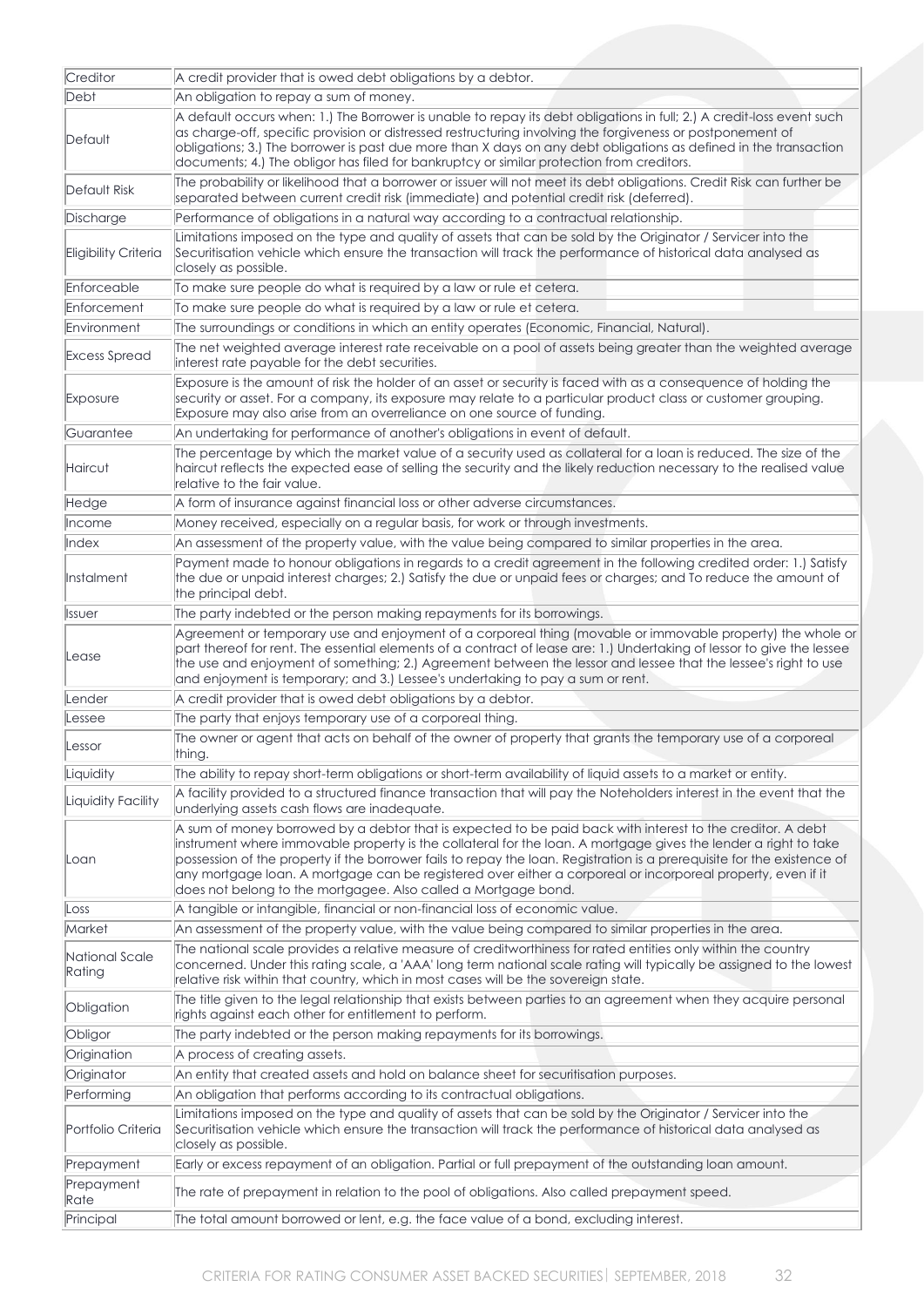| Proceeds                  | Funds from issuance of debt securities or sale of assets.                                                                                                                                                                                                                                         |
|---------------------------|---------------------------------------------------------------------------------------------------------------------------------------------------------------------------------------------------------------------------------------------------------------------------------------------------|
| <b>Rated Securities</b>   | Debt securities that have been accorded a credit rating.                                                                                                                                                                                                                                          |
| <b>Receivables</b>        | General term for economic benefit derived from an asset.                                                                                                                                                                                                                                          |
| Recovery                  | The action or process of regaining possession or control of something lost. To recoup losses.                                                                                                                                                                                                     |
| Redemption                | The repurchase of a bond at maturity by the issuer.                                                                                                                                                                                                                                               |
| Reference Rate            | A rate that is the basis of the calculation such as JIBAR.                                                                                                                                                                                                                                        |
| Rent                      | Payment from a lessee to the lessor for the temporary use of an asset.                                                                                                                                                                                                                            |
| Repayment                 | Payment made to honour obligations in regards to a credit agreement in the following credited order: 3.) Satisfy<br>the due or unpaid interest charges; 4.) Satisfy the due or unpaid fees or charges; and 5.) To reduce the amount<br>of the principal debt.                                     |
| Reserve Fund              | A funded account available for use by a Special Purpose Vehicle for one or more specified purposes. A reserve<br>fund is often used as a form of credit enhancement. Typically accumulated over time, through excess cash flows.                                                                  |
| Reserves                  | A portion of funds allocated for an eventuality.                                                                                                                                                                                                                                                  |
| Seasoning                 | The age of an asset, the time period passed since origination.                                                                                                                                                                                                                                    |
|                           | Secured Creditor   A creditor that has specific assets pledged as collateral that will receive the proceeds in the event of default.                                                                                                                                                              |
| Securities                | Various instruments used in the capital market to raise funds.                                                                                                                                                                                                                                    |
| Securitisation            | Is a process of repackaging portfolios of cash-flow producing financial instruments into securities for sale to third<br>parties.                                                                                                                                                                 |
| Securitisation<br>Vehicle | An entity that is created to fulfill specific objectives. Normally insolvency remote and created to isolate financial<br>risk.                                                                                                                                                                    |
| Security                  | An asset deposited or pledged as a guarantee of the fulfilment of an undertaking or the repayment of a loan, to<br>be forfeited in case of default.                                                                                                                                               |
| Senior                    | A security that has a higher repayment priority than junior securities.                                                                                                                                                                                                                           |
| Servicer                  | A transaction appointed agent that performs the servicing of mortgage loans, loan or obligations.                                                                                                                                                                                                 |
| Servicing                 | The calculation of interest and repayments, collection of repayments, advancing of loans, foreclose procedures,<br>maintaining records and seeing that the proceeds of each loan are passed on to the respective party.                                                                           |
| Spread                    | The interest rate that is paid in addition to the reference rate for debt securities.                                                                                                                                                                                                             |
| Standard<br>Deviation     | An indication of risk amongst the dispersion of values. Higher value indicates greater risk.                                                                                                                                                                                                      |
| Structured<br>Finance     | A method of raising funds in the capital markets. A Structured Finance transaction is established to accomplish<br>certain funding objectives whist reducing risk.                                                                                                                                |
| Subordination             | The prioritising of the payment of interest and principal payments to tranches (senior, junior etc. Senior tranches<br>are paid before junior tranches.                                                                                                                                           |
| Surveillance              | Process of monitoring a transaction according to triggers, covenants and key performance indicators.                                                                                                                                                                                              |
| Swap                      | An agreement between two parties for the exchange of a series of future cash flows. The exchange of one<br>security for another. Normally an investment bank, which provides a swap.                                                                                                              |
| Tenor                     | The term or duration of a debt security.                                                                                                                                                                                                                                                          |
| Tranche                   | In a structured finance, a slice or portion of debt securities offered that is structured or grouped to resemble the<br>same degree of risk associated with the underlying asset or with a similar degree of risk. A junior tranche has a<br>higher degree of default risk than a senior tranche. |
| Transaction               | A transaction that enables an Issuer to issue debt securities in the capital markets. A debt issuance programme<br>that allows an Issuer the continued and flexible issuance of several types of securities in accordance with the<br>programme terms and conditions.                             |
| Trust                     | A third party that acts in the best interest of another party, according to the trust deed, usually the investors.<br>Owner of a securitisation vehicle that acts in the best interest of the Noteholders.                                                                                        |
| Trustee                   | A third party that acts in the best interest of another party, according to the trust deed, usually the investors.<br>Owner of a securitisation vehicle that acts in the best interest of the Noteholders.                                                                                        |
| Weighted                  | The weight that a single obligation has in relation to the aggregated pool of obligations. For example, a single<br>mortgage principal balance divided by the aggregated mortgage pool principal balance.                                                                                         |
| Weighted<br>Average       | An average resulting from the multiplication of each component by a factor reflecting its importance or, relative<br>size to a pool of assets or liabilities.                                                                                                                                     |
| Yield                     | Percentage return on an investment or security, usually calculated at an annual rate.                                                                                                                                                                                                             |

For a detailed glossary of terms utilized in this announcement please click [here](https://globalratings.net/understanding-ratings/glossary)